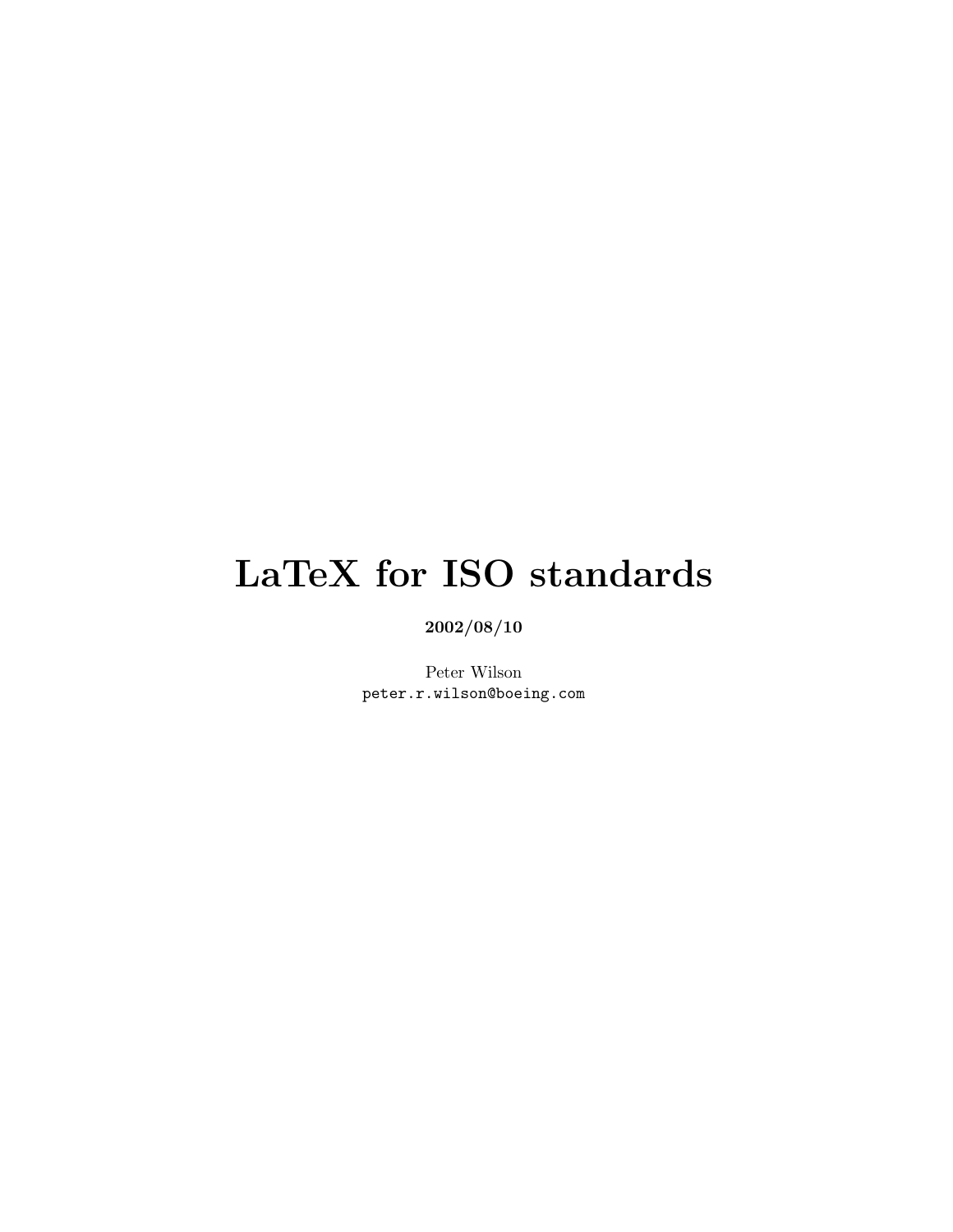c ISO 2002

All rights reserved. Unless otherwise specified, no part of this publication may be reproduced or utilized in any form or by any means, electronic or mechanical, including photocopying and microfilm, without permission in writing from either ISO at the address below or ISO's member body in the country of the requester.

ISO copyright office Case postale 56. CH-1211 Geneva 20 Tel. +41 22 749 01 11 Fax +41 22 734 10 79 E-mail copyright@iso.ch Web www.iso.ch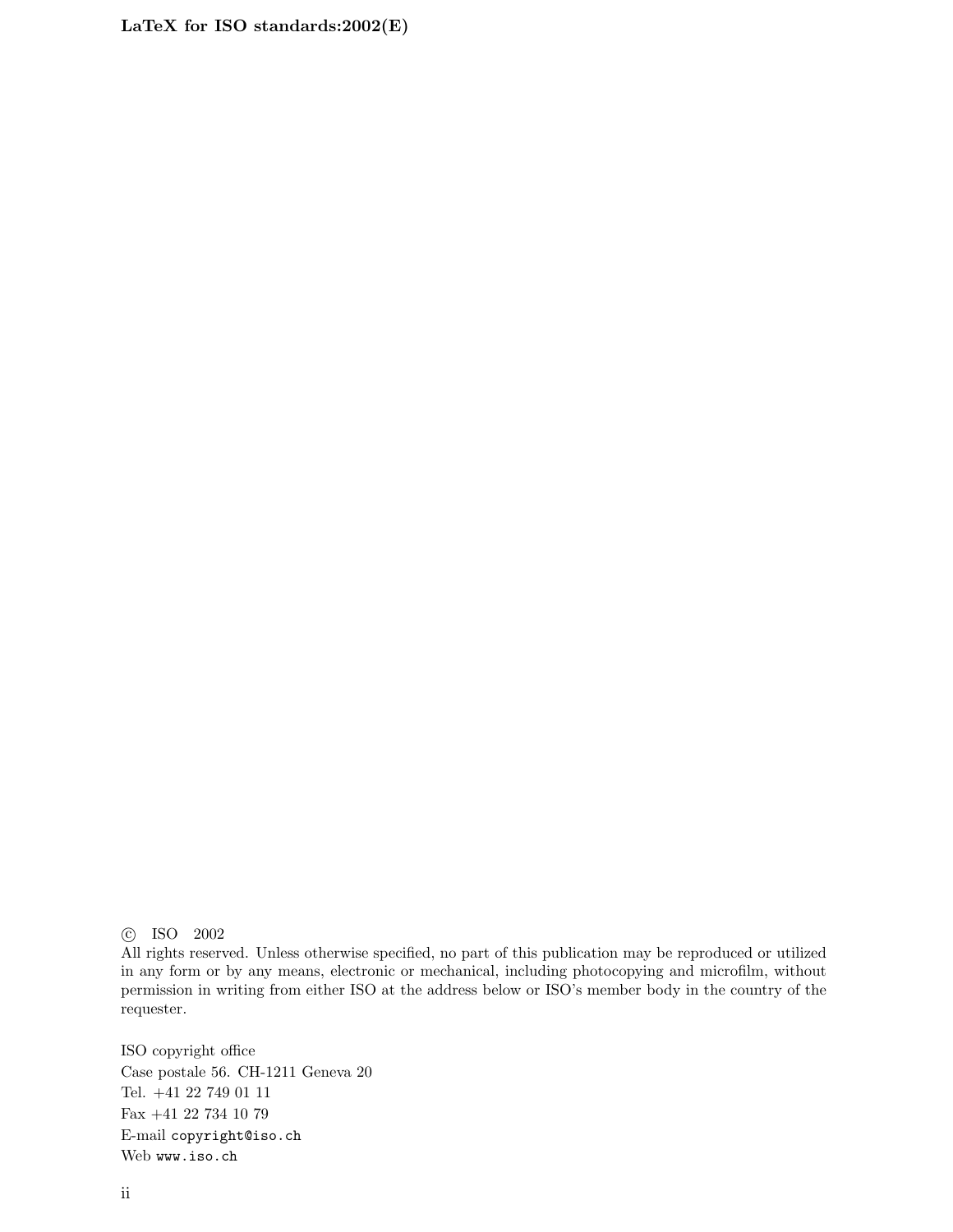| $\mathbf{1}$   | Scope                                                                                                                | $\mathbf{1}$     |  |  |  |
|----------------|----------------------------------------------------------------------------------------------------------------------|------------------|--|--|--|
| $\overline{2}$ | $\mathbf{1}$                                                                                                         |                  |  |  |  |
| 3              |                                                                                                                      | $\overline{2}$   |  |  |  |
|                | 3.1                                                                                                                  | $\overline{2}$   |  |  |  |
|                | 3.2                                                                                                                  | $\overline{2}$   |  |  |  |
|                |                                                                                                                      |                  |  |  |  |
| $\overline{4}$ |                                                                                                                      | 3                |  |  |  |
| 5              |                                                                                                                      | 3                |  |  |  |
| 6              |                                                                                                                      | $\overline{4}$   |  |  |  |
|                | 6.1                                                                                                                  | $\overline{4}$   |  |  |  |
|                | 6.2                                                                                                                  | $\overline{5}$   |  |  |  |
|                | 6.2.1                                                                                                                | $\boldsymbol{6}$ |  |  |  |
|                |                                                                                                                      |                  |  |  |  |
|                | 6.3                                                                                                                  | $\overline{7}$   |  |  |  |
|                | 6.3.1                                                                                                                | $\overline{7}$   |  |  |  |
|                | 6.3.2                                                                                                                | 9                |  |  |  |
|                | 6.3.3                                                                                                                | 9                |  |  |  |
|                | 6.3.4                                                                                                                | 10               |  |  |  |
|                | 6.3.5<br>Listing of scope items $\dots \dots \dots \dots \dots \dots \dots \dots \dots \dots \dots$                  | 11               |  |  |  |
|                | 6.3.6                                                                                                                | 12               |  |  |  |
|                | 6.3.7                                                                                                                | 12               |  |  |  |
|                | 6.4                                                                                                                  | 12               |  |  |  |
|                | 6.5                                                                                                                  | 13               |  |  |  |
|                | 6.5.1<br>The cover $\dots \dots \dots \dots \dots \dots \dots \dots \dots \dots \dots \dots \dots \dots \dots \dots$ | 15               |  |  |  |
|                | 6.6                                                                                                                  | 15               |  |  |  |
|                |                                                                                                                      |                  |  |  |  |
|                | 6.7<br>Heading commands $\ldots \ldots \ldots \ldots \ldots \ldots \ldots \ldots \ldots \ldots \ldots \ldots$        | 16               |  |  |  |
|                | 6.7.1                                                                                                                | 16               |  |  |  |
|                | 6.7.2                                                                                                                | 17               |  |  |  |
|                | 6.7.3                                                                                                                | 17               |  |  |  |
|                | 6.7.4                                                                                                                | 17               |  |  |  |
|                | 6.7.5                                                                                                                | 17               |  |  |  |
|                | 6.7.6                                                                                                                | 18               |  |  |  |
|                | 6.8                                                                                                                  | 18               |  |  |  |
|                | 6.9                                                                                                                  | 19               |  |  |  |
|                | 6.9.1<br>Editorial                                                                                                   | 19               |  |  |  |
|                | 6.9.2                                                                                                                | 19               |  |  |  |
|                | 6.9.3                                                                                                                | 19               |  |  |  |
|                | 6.9.4                                                                                                                | 19               |  |  |  |
|                |                                                                                                                      |                  |  |  |  |
|                | 6.10<br>PDF                                                                                                          | 20               |  |  |  |
| 7              |                                                                                                                      | 20               |  |  |  |
|                |                                                                                                                      | 22               |  |  |  |
|                | 7.1                                                                                                                  |                  |  |  |  |
|                | 7.2                                                                                                                  | 22               |  |  |  |
|                | 7.3                                                                                                                  | 22               |  |  |  |
|                | Rotation of text<br>7.4                                                                                              | 23               |  |  |  |
|                | 7.5                                                                                                                  | 26               |  |  |  |
|                | 7.6                                                                                                                  | 27               |  |  |  |
|                | 7.7                                                                                                                  | 31               |  |  |  |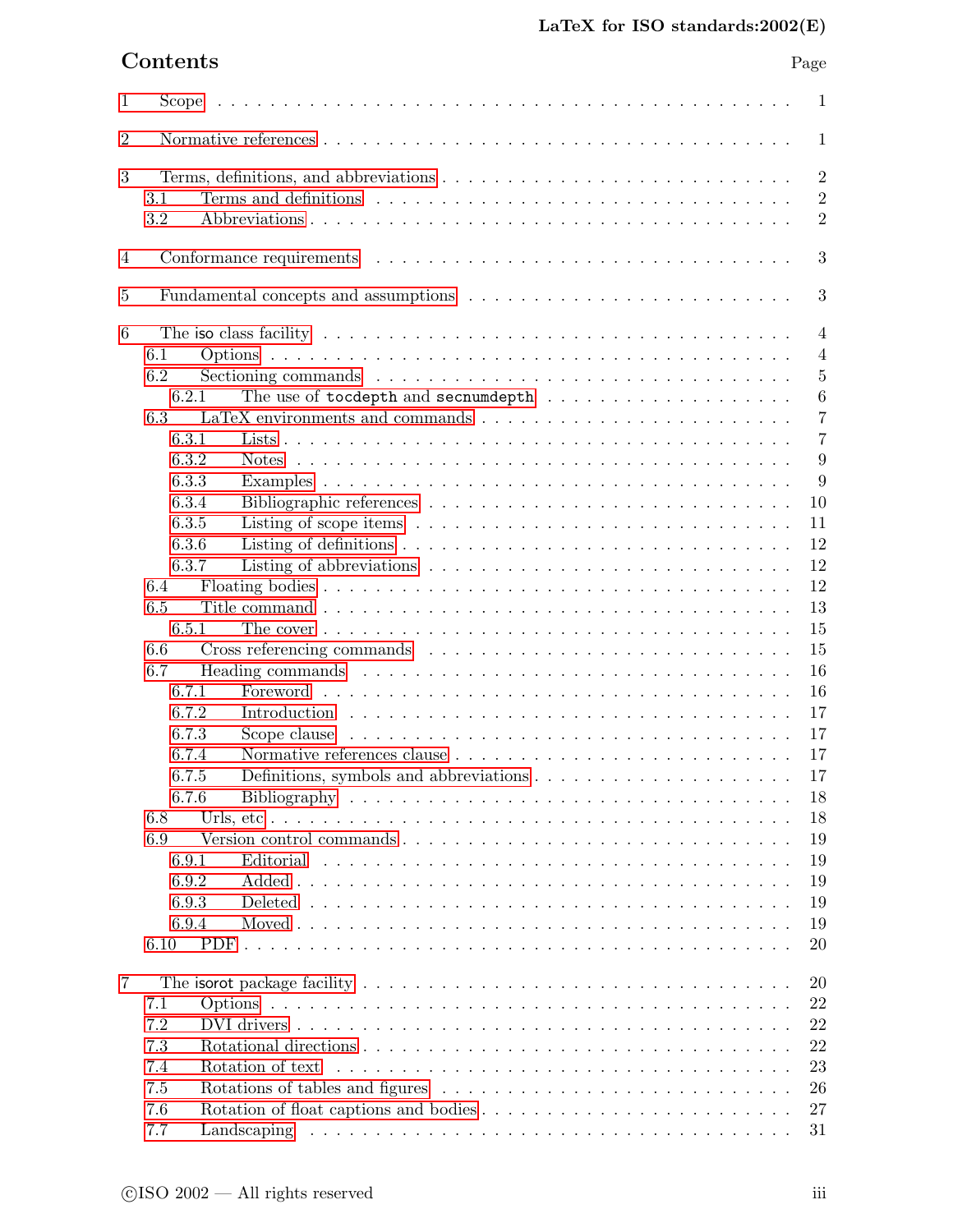| 8<br>8.1<br>8.2                                                                                                        | 32<br>35<br>36             |
|------------------------------------------------------------------------------------------------------------------------|----------------------------|
| 9<br>The askinc package facility $\dots \dots \dots \dots \dots \dots \dots \dots \dots \dots \dots \dots \dots \dots$ | 36                         |
| 10                                                                                                                     | 37                         |
| A.1<br>A.1.1<br>A.1.2<br>A.2                                                                                           | 40<br>40<br>40<br>41<br>42 |
| Annex B (normative)                                                                                                    | 44                         |
| Annex C (informative) Creating an index $\dots \dots \dots \dots \dots \dots \dots \dots \dots \dots$<br>C.1           | 45<br>46                   |
| Annex D (informative)                                                                                                  | 47                         |
|                                                                                                                        | 49                         |
| Annex F (informative)                                                                                                  | 50                         |
|                                                                                                                        | 51                         |

Figures

Tables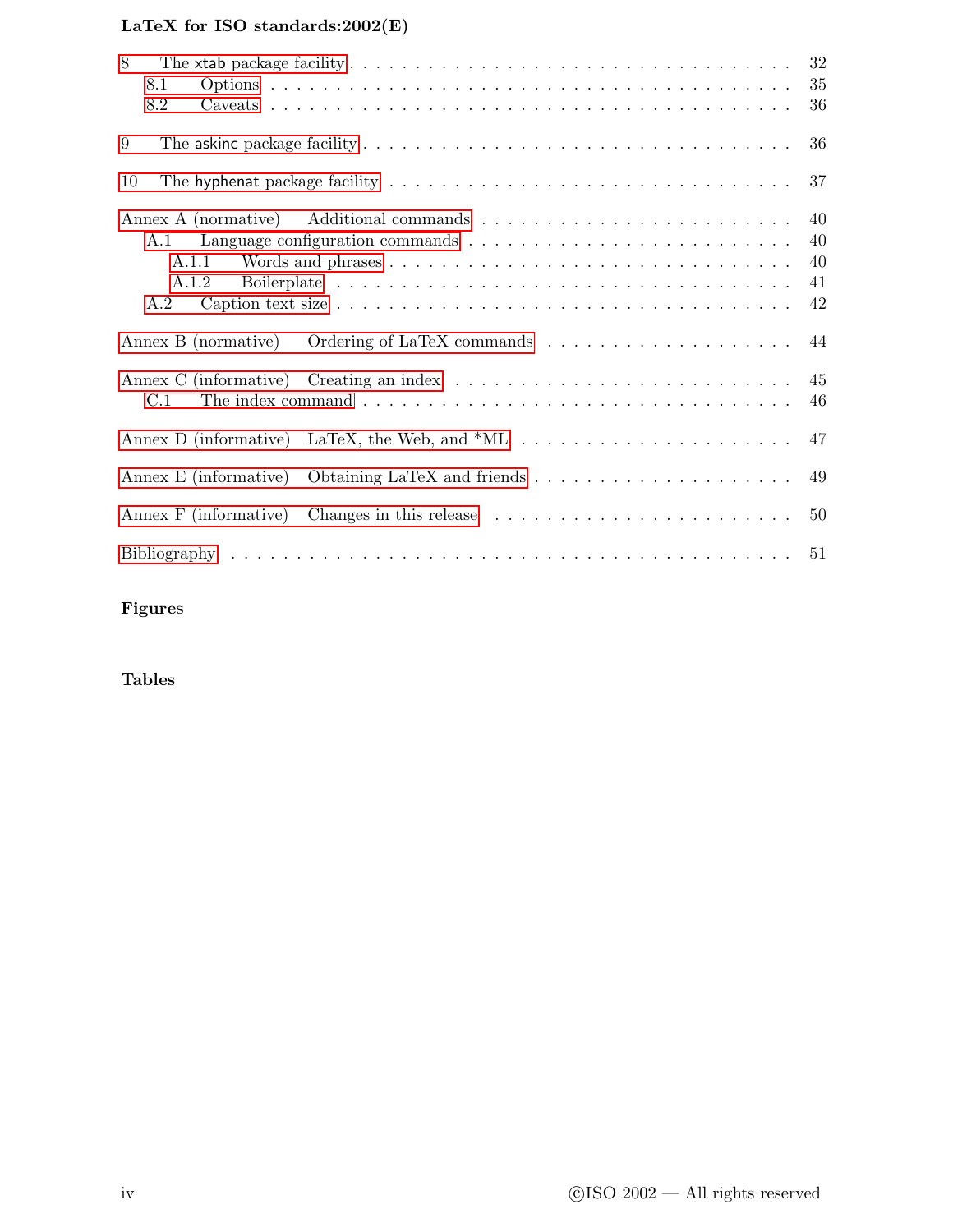# Foreword

ISO (the International Organization for Standardization) is a worldwide federation of national standards bodies (ISO member bodies). The work of preparing International Standards is normally carried out through ISO technical committees. Each member body interested in a subject for which a technical committee has been established has the right to be represented on that committee. International organizations, governmental and non-governmental, in liaison with ISO, also take part in the work. ISO collaborates closely with the International Electrotechnical Commission (IEC) on all matters of electrotechnical standardization.

International Standards are drafted in accordance with the rules given in the ISO/IEC Directives, Part 2.

The main task of technical committees is to prepare International Standards. Draft International Standards adopted by the technical committees are circulated to the member bodies for voting. Publication as an International Standard requires approval by at least 75% of the member bodies casting a vote.

Attention is drawn to the possibility that some of the elements of this document may be the subject of patent rights. ISO shall not be held responsible for identifying any or all such patent rights.

Annexes [A](#page-45-0) and [B](#page-49-0) are an integral part of this document. Annexes [C,](#page-50-0) [D,](#page-52-0) [E,](#page-54-0) and [F](#page-55-0) are for information only.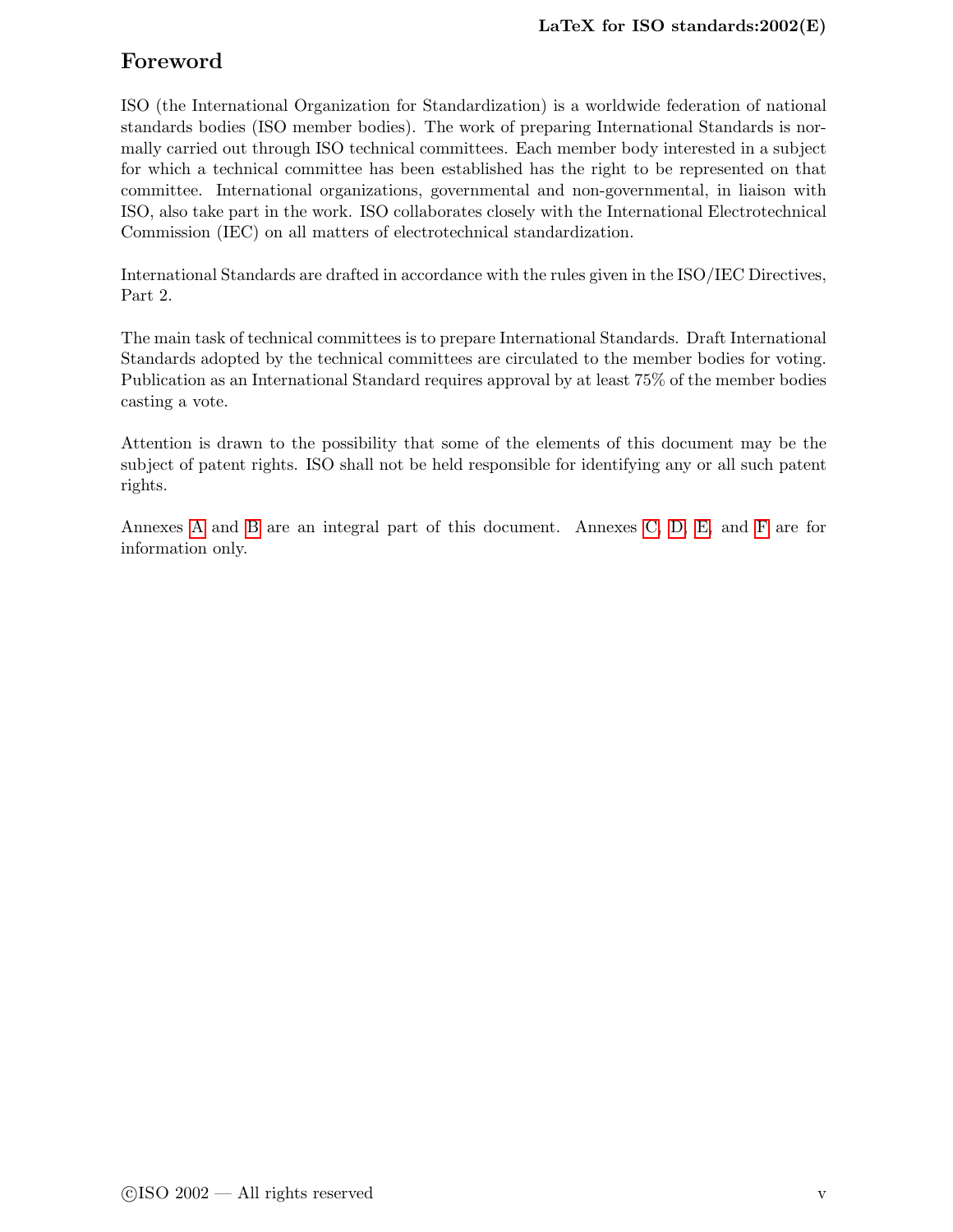# Introduction

This document describes the use of the isov2 LaTeX class file and some package files in preparing ISO standard documents.

# **Overview**

This document describes a LaTeX class file, called isov2, for typesetting ISO standards. It also provides descriptions of some particular package files (e.g., isorot) that have been developed to support the writing of ISO standards. The electronic source of this document also provides an example of the use of these files.

The current set of files [\[2\]](#page-56-1) have been developed by Peter Wilson (RPI, CUA and NIST, Boeing) from files written by Kent Reed (NIST). In turn, these were revisions of files originally created by Phil Spiby (CADDETC, UK), based on early work by Phil Kennicott  $(GE)^{1}$ .

Documents produced with the LaTeX files have been reviewed by the ISO Editorial Board in Geneva for conformance to their typographical requirements. The first review was of a series of Draft International Standard documents. This review resulted in some changes to the style files. The second review was of a series of twelve International Standard documents (ISO 10303:1994). Likewise, this review led to changes in the style files to bring the documents into compliance.

With the publication of the ISO 10303:1994 standard, the opportunity was taken to provide a new baseline release of the package files. The new baseline release was also designed to address the fact that a major update of LaTeX to LaTeX2e took place during 1994. LaTeX2e is now the officially supported version. However, some users needed time to convert to using LaTeX2e. Consequently, although the facilities described in the original version of this document were common for both LaTeX v2.09 and LaTeX2e users, there were two different implementations.

Because ISO standard documents have a very structured layout, the class and package files have been designed to reflect the logical document structure to a much greater extent than the 'standard' LaTeX files. Further, ISO documents are published in more than one language. The files described here are written for the English language, but the language-specific elements have been parameterized for easy modification for publication in other official ISO languages, such as French.

In 1997 ISO produced a new version of their Directives on the requirements for the layout of ISO documents. These were not completely unambiguous as to their intent; the current version was released in 2001. Members of ISO TC184/SC4 have worked with the ISO Editorial Board and have reached an agreement that more precisely identifies the requirements. The current version of the LaTeX files implements that agreement.

NOTE 1 The original of this manual has been typeset using the draft option in order to display its effect of placing a black box at the end of each line that is longer than the normal width of the text.

NOTE 2 The author of this document may be contacted at peter.r.wilson@boeing.com.

<span id="page-5-0"></span> $1$ In mid 1994 LaTeX was upgraded from version 2.09 to what is called LaTeX2e. The files described in earlier versions this document were compatible with both versions of LaTeX. Starting with the October 1997 release, support was withdrawn from any LaTeX v2.09 file versions.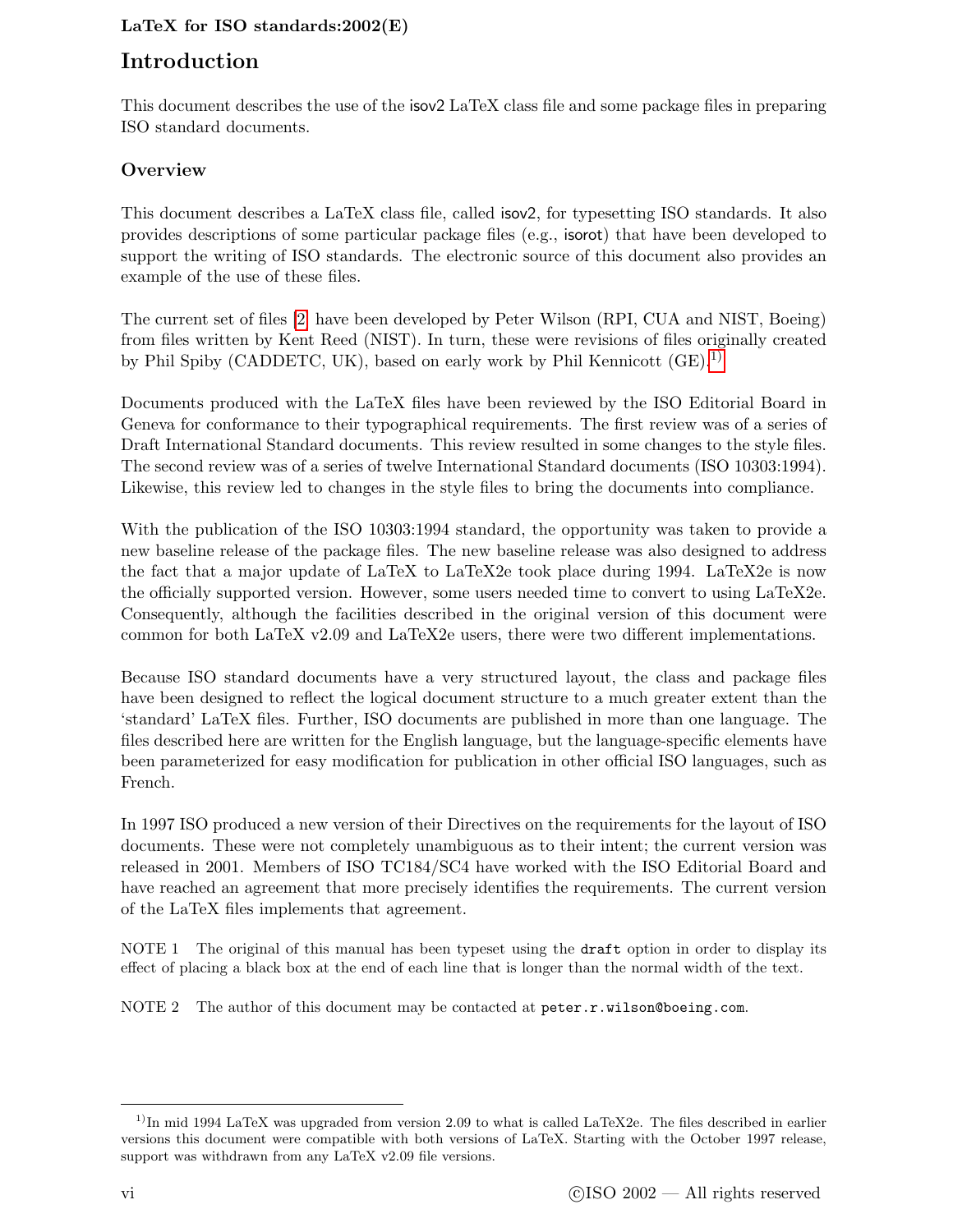# <span id="page-6-2"></span>LaTeX for ISO standards: User manual — Peter Wilson August 2002

# <span id="page-6-0"></span>1 Scope

This manual describes a set of LaTeX files for typesetting documents according to the ISO Directives Part 3 (third edition, 1997), together with some elements from the ISO 10303 Supplementary Directives.

The following are within the scope of this manual:

use of LaTeX for preparing ISO standard documents.

The following are outside the scope of this manual:

use of LaTeX in general;

— use of other document preparation systems.

IMPORTANT: No matter whether or not there are copyright attributions to ISO, this document is *not* copyrighted by ISO. Any copyright markings are for illustrative purposes only. This document is released under the LaTeX Project Public Licence.

# <span id="page-6-1"></span>2 Normative references

The following normative documents contain provisions which, through reference in this text, constitute provisions of this manual. For dated references, subsequent amendments to, or revisions of, any of these publications do not apply. However, parties to agreements based on this manual are encouraged to investigate the possibility of applying the most recent editions of the normative documents indicated below. For undated references, the latest edition of the normative document referred to applies. Members of ISO and IEC maintain registers of currently valid International Standards.

ISO/IEC Directives, Part 2, Rules for the structure and drafting of International Standards. (Fourth edition, 2001)

ISO TC 184/SC4 N1217:2001(E),  $SC4$  Supplementary directives — Rules for the structure and drafting of  $SC_4$  standards for industrial data.  $(2001-11-01)$ .

ISO/IEC 8824-1:1998, Information technology — Abstract Syntax Notation One (ASN.1): Specification of basic notation.

 $\odot$ ISO 2002 — All rights reserved 1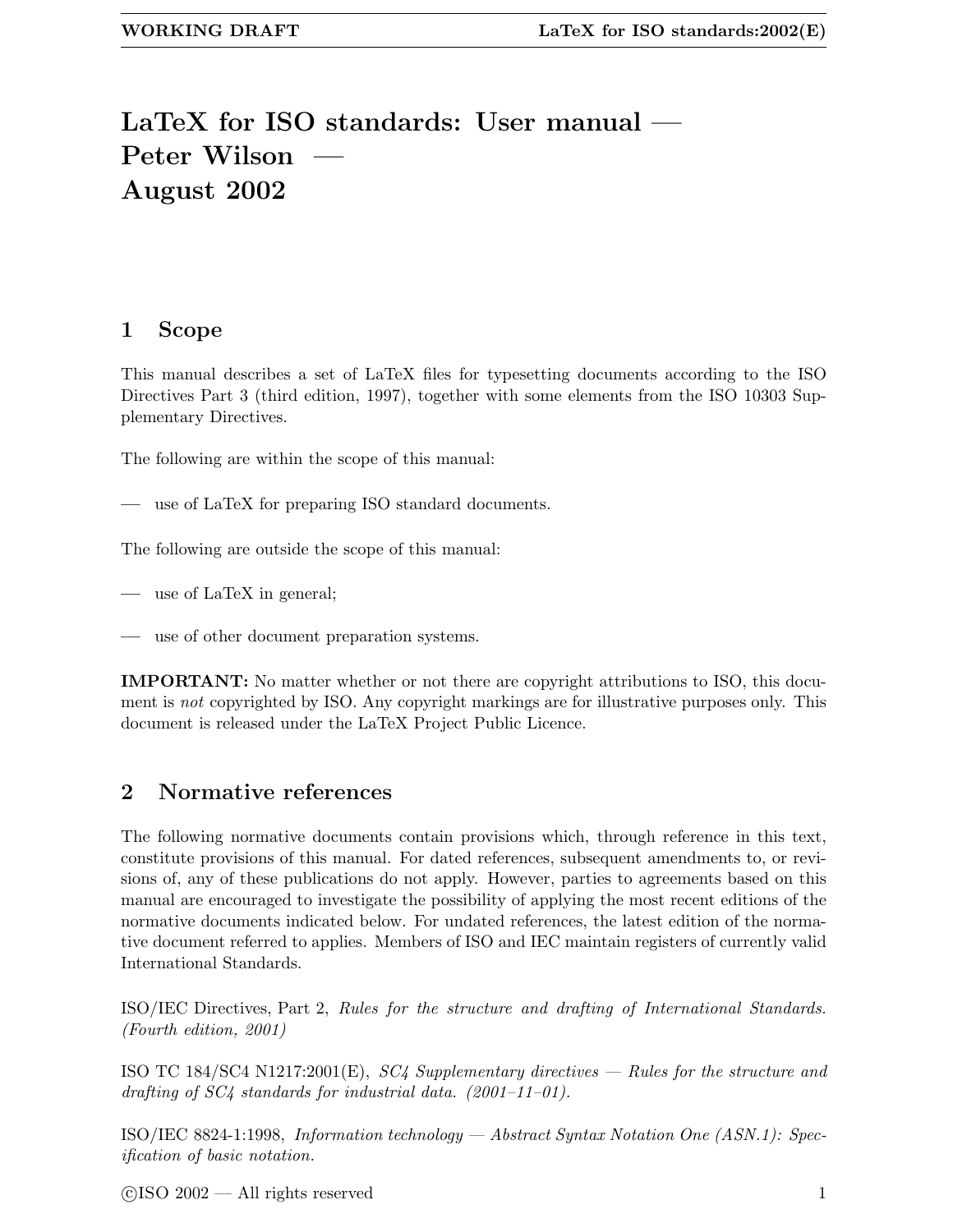<span id="page-7-3"></span> $\mathrm{ISO}^2$ ), Camera-ready copy (CRC) — Submission requirements and ISO type specification. (Version 1.0, 1996-04-26)

# <span id="page-7-1"></span><span id="page-7-0"></span>3 Terms, definitions, and abbreviations

#### 3.1 Terms and definitions

For the purposes of this manual, the following definitions apply.

#### 3.1.1

boilerplate

text whose wording is fixed and has been agreed to be present in a specific type of document

#### 3.1.2

style file

a set of LaTeX macros assembled into a single file with an extension .sty

#### 3.1.3

```
package file
```
<span id="page-7-2"></span>a style file for use with LaTeX2e

#### 3.2 Abbreviations

For the purposes of this manual, the following abbreviations apply.

| CD               | Committee Draft                                                                                                                                                                                                        |  |  |
|------------------|------------------------------------------------------------------------------------------------------------------------------------------------------------------------------------------------------------------------|--|--|
| <b>DIS</b>       | Draft International Standard                                                                                                                                                                                           |  |  |
| <b>FDIS</b>      | Final Draft International Standard                                                                                                                                                                                     |  |  |
| IS               | International Standard                                                                                                                                                                                                 |  |  |
| <b>IS-REVIEW</b> | The documentation style accepted by the ISO Editorial Board review (Septem-<br>ber 1994) of twelve IS documents (the initial release of ISO 10303) for com-<br>pliance with ISO typographical and layout requirements. |  |  |
| <b>ISOD</b>      | ISO/IEC Directives, Part 2                                                                                                                                                                                             |  |  |
| <b>PAS</b>       | Publicly Available Specification                                                                                                                                                                                       |  |  |
| <b>SD</b>        | SC4 Supplementary directives                                                                                                                                                                                           |  |  |
| TR               | Technical Report                                                                                                                                                                                                       |  |  |
| <b>TS</b>        | Technical Specification                                                                                                                                                                                                |  |  |
| <b>WD</b>        | Working Draft                                                                                                                                                                                                          |  |  |
| CRC              | The ISO <i>Camera-ready copy</i> $(CRC)$ document                                                                                                                                                                      |  |  |

 $^{2)}$ To be published.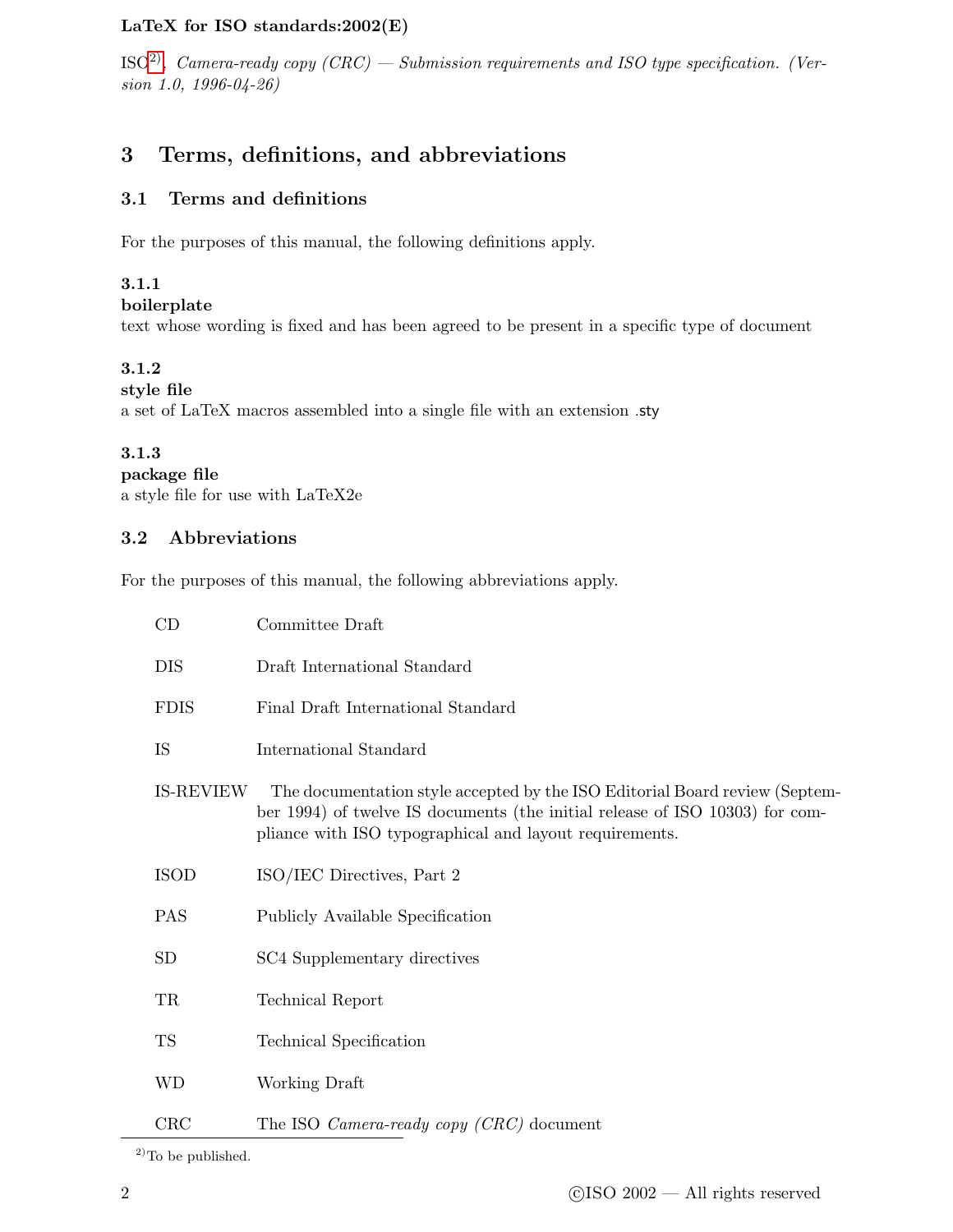<span id="page-8-2"></span>To C table of contents

# <span id="page-8-0"></span>4 Conformance requirements

The LaTeX macro source files shall not be modified.

If there is a need to modify the macro definitions then the modifications shall be defined in a separate sty file (or files), using the LaTeX \renewcommand and/or the \renewenvironment commands as appropriate. The resulting .sty file(s) shall then be called in within the preamble portion of the document to be typeset.

Author specified \label{...} commands shall not start with the characters ;i (semicolon and 'i'); definition of labels starting with these characters is reserved for the maintainer of the facility files.

# <span id="page-8-1"></span>5 Fundamental concepts and assumptions

It is assumed that the reader of this document is familiar with the LaTeX document preparation system.

NOTE 1 Reference [\[1\]](#page-56-0) in the bibliography describes the LaTeX system.

The reader is also assumed to be familiar with the ISO/IEC Directives Part 2 (ISOD). Agreements reached between the ISO Editorial Board and ISO TC184/SC4 are documented in the SC4 Supplementary Directives (SD).

If there are any discrepancies between the layout and wording of this document and the requirements of the ISO/IEC Directives Part 2, then the requirements in that document shall be followed for any ISO standard document.

The isov2 class requires the url package.

NOTE 2 Additional LaTeX facilities specifically designed for ISO 10303 are defined and described elsewhere [\[3\]](#page-56-2).

Because of many revisions over the years to the files described herein, a naming convention has been adopted for them. The primary name of the file is suffixed by  $v\#$  or  $\#$ , where  $\#$  is the version number of the file in question. All file primary names have been limited to a maximum of eight characters.

NOTE 3 Table [1](#page-9-2) shows the versions of the files that were current at the time of publication.

NOTE 4 Starting with the October 1997 release, files that were specific to LaTeX v2.09 are no longer either supported or supplied.

NOTE 5 As of 1999, the uschyp package is no longer supported. It has been replaced by the hyphenat package.

EXAMPLE At the time of publication of this document, any references to iso.cls should be read as actually referring to isov2.cls, and similarly for references to other files.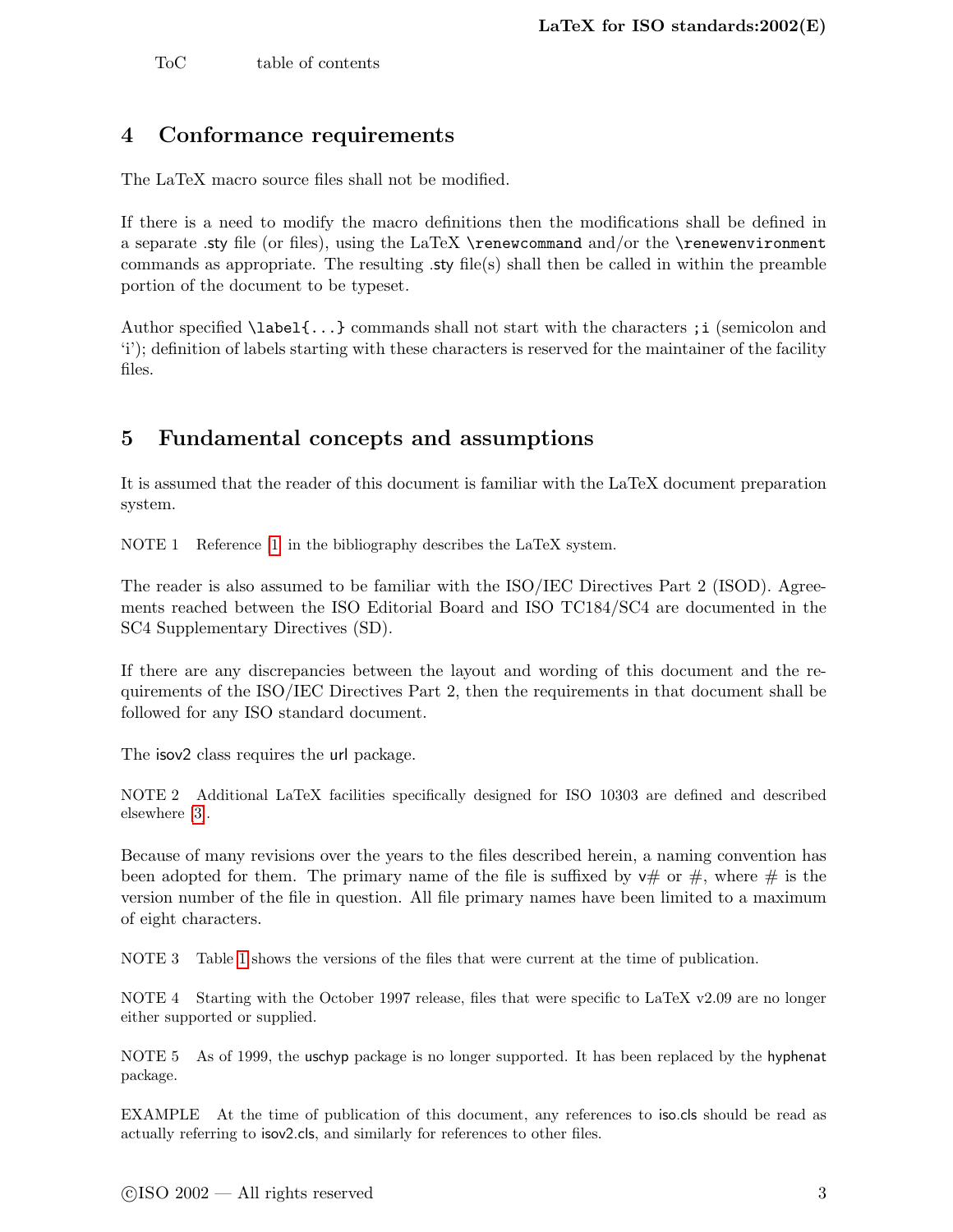<span id="page-9-2"></span>

| Facility    | File         |
|-------------|--------------|
| iso         | isov2.cls    |
| 9pt option  | iso9.clo     |
| 10pt option | iso10.clo    |
| 11pt option | iso11.clo    |
| isorot      | isorot.sty   |
| askinc      | askincv1.sty |
| xtab        | xtab.sty     |
| hyphenat    | hyphenat.sty |

<span id="page-9-3"></span>Table 1 – Current file versions

NOTE 6 This document is not intended for publication as a standard, although it has been laid out in a similar, but not necessarily identical, manner.

# <span id="page-9-0"></span>6 The iso class facility

The LaTeX isov2 class file is a general file for use in preparing ISO standard documents using the LaTeX document preparation system.

As usual, any LaTeX document has the following structure:

```
\documentclass[<list of options>]{isov2}
% preamble goes here
\begin{document}
% document body goes here
\end{document}
```
#### <span id="page-9-1"></span>6.1 Options

The isov2 class file supports the following options:

- draft for a draft document where overfull horizontal boxes are marked, marginal notes are allowed, and ISO copyright text is not placed in the document;
- $\overline{\phantom{a}}$  final the opposite of draft (this is the default);
- letterpaper for printing on US letter size paper;
- a4paper for printing on A4 size paper (this is the default);
- twocolumn for two column formatting;
- onecolumn for single column printing (this is the default);
- One of 11pt, 10pt, 9pt for 11pt, 10pt or 9pt printing respectively (the default is 11pt);
- notcopyright for disabling the printing of copyright notices (this is the default);
- copyright enables printing of copyright notices;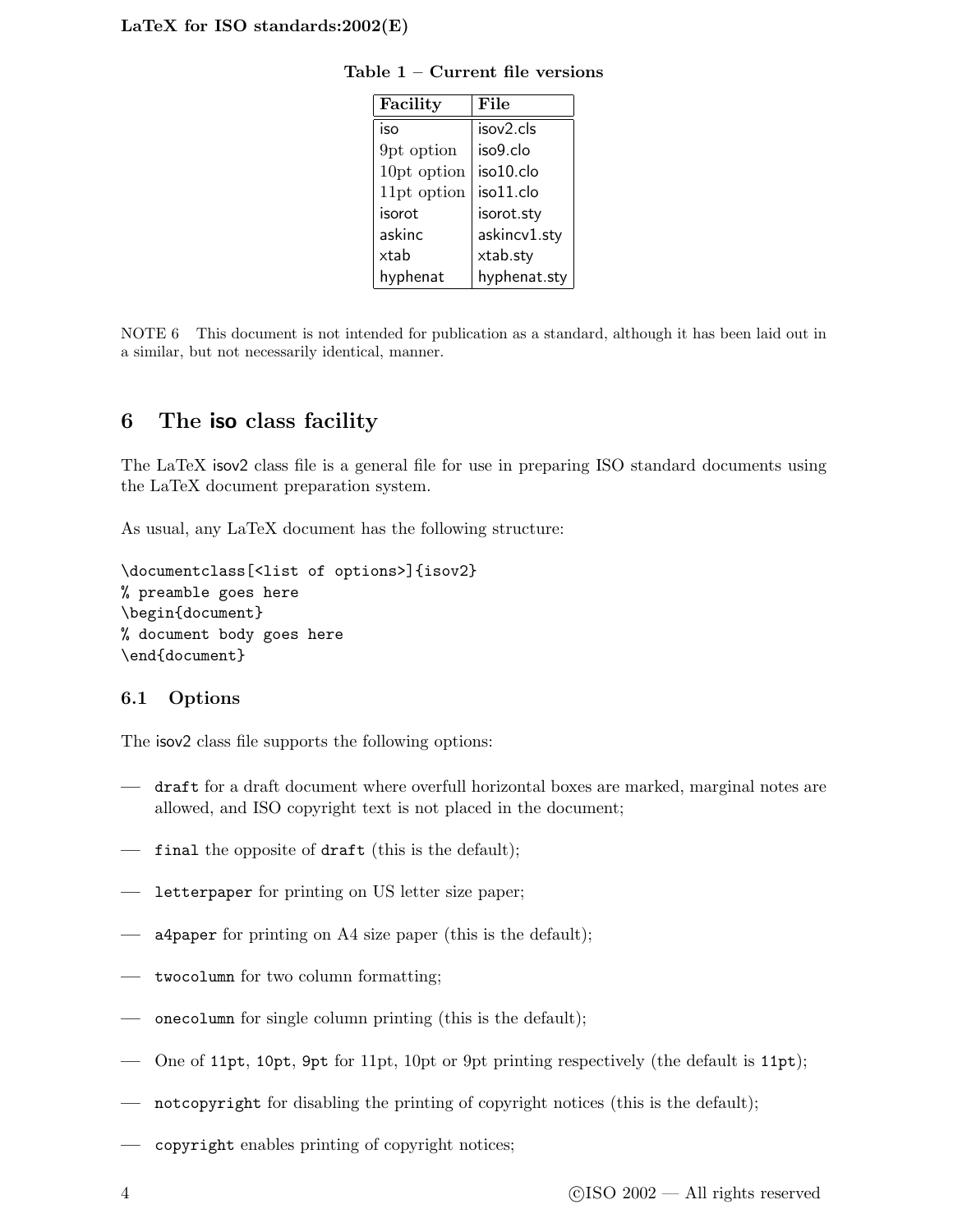<span id="page-10-2"></span>

|   | Level   Command                        |  |  |
|---|----------------------------------------|--|--|
|   | \clause,\normannex,\infannex,\repannex |  |  |
|   | \sclause                               |  |  |
| 3 | \ssclause                              |  |  |
|   | \sssclause                             |  |  |
| 5 | \ssssclause                            |  |  |
| 6 | \sssssclause                           |  |  |

<span id="page-10-1"></span>Table 2 – Sectioning commands.

- is for International Standard documents;
- fdis for Final Draft International Standard documents;
- dis for Draft International Standard documents;
- cd for Committee Draft standard documents;
- wd for Working Draft standard documents;
- pas for Publicly Available Specification standard documents;
- techrep for Technical Report standard documents;
- techspec for Technical Spefication standard documents;
- otherdoc for documents that are not intended to become a standard (this is the default);
- Any other facilities that are available via packages.

When no options are specified, then the result is 11pt, single column printing on A4 size paper, without copyright notice and a running header. That is, by default, the options set are: final; a4paper; onecolumn; 11pt; notcopyright; and otherdoc.

NOTE 1 The user of the isov2 class is encouraged to process this document using different combinations of the options to gain experience with their effects. This printing of the document is typeset using the draft option.

NOTE 2 The otherdoc option was chosen as the default so that the current stage of ISO standardardization has to be explicitly declared as an option, and is therefore available to any software package that might process the document source (e.g., a LaTeX to SGML translator).

#### <span id="page-10-0"></span>6.2 Sectioning commands

Table [2](#page-10-1) gives the sectioning commands defined for isov2 class documents.

The \clause commands are similar to the normal LaTeX \sectioning commands. There are also starred versions of these commands (e.g., \clause\*).

Three varieties of annex commands are available:

— \normannex{<title>} for a normative annex;

 $\odot$ ISO 2002 — All rights reserved  $5$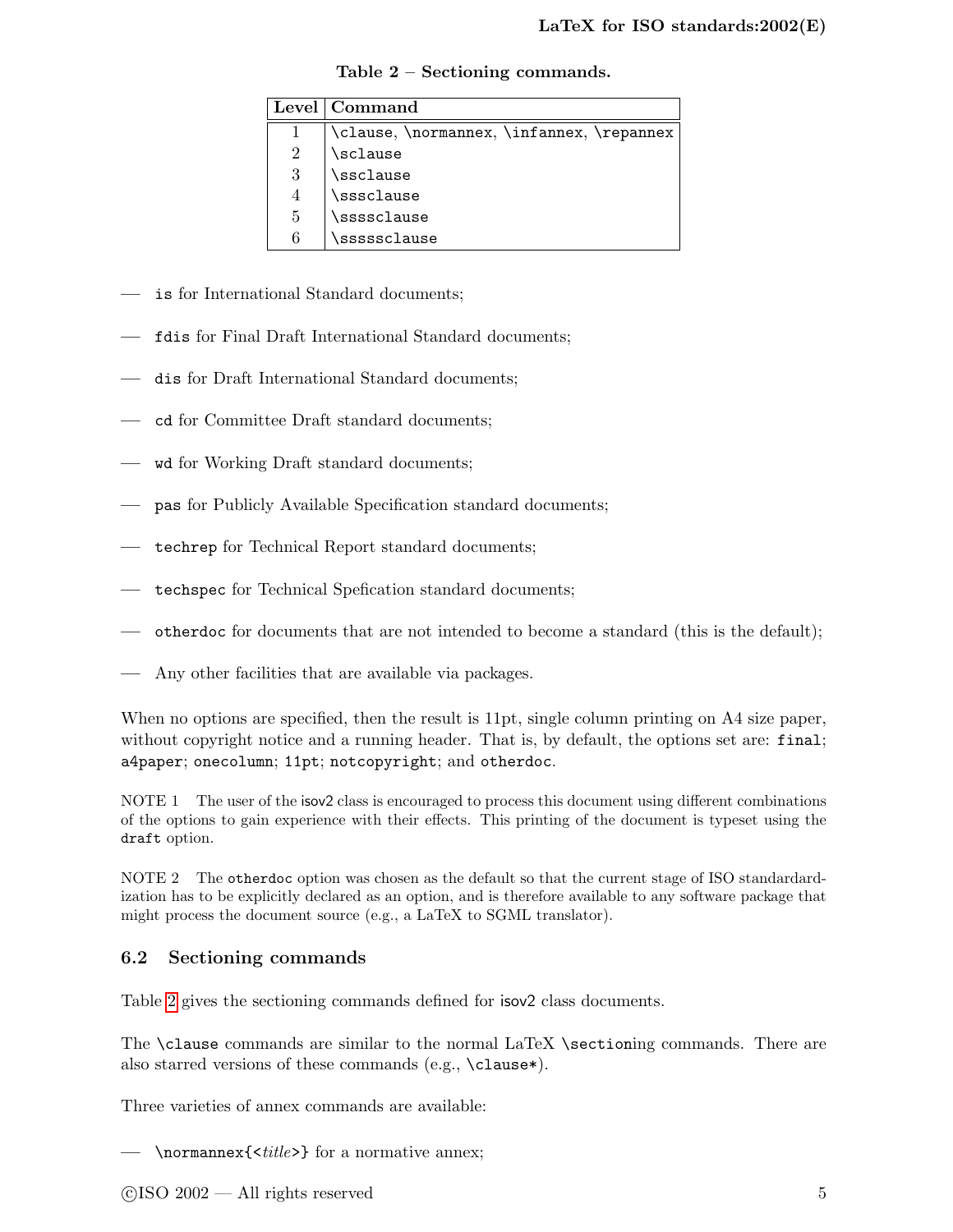- <span id="page-11-1"></span>-  $\in$  \infannex{  $\{$ ille >  $\}$  for an informative annex;
- $\rightarrow$  \repannex{ $\times$ ititle>} for an annex that is neither normative or informative (e.g. an annex in a technical report).

Only \sclause and lower level sectioning commands can be used after an annex command.

EXAMPLE 1 The command \infannex{Technical discussion}, assuming that this is the first annex in the document, produces:

#### Annex A

#### (informative)

#### Technical discussion

EXAMPLE 2 The command \repannex{Title of annex}, assuming that this is the second annex in the document, produces:

#### Annex B

#### Title of annex

#### <span id="page-11-0"></span>6.2.1 The use of tocdepth and secnumdepth

In the standard LaTeX classes the tocdepth and secnumdepth counters are set in the preamble to respectively control the level at which clause titles are inserted into a table of contents (ToC) and at which clause numbering ceases.

In the isov2 class, the values of these can be changed at any point in the document. The change lasts until another change is made to the value.

EXAMPLE 1 Assume that in the preamble we have

```
\setcounter{secnumdepth}{3} % number ssclauses and above
\setcounter{tocdepth}{3} % ToC includes ssclauses and above
```
and that a certain subclause has subsubclauses that should be numbered but not put into the table of contents, then we could do:

```
...
\sclause{The certain subclause}
\setcounter{tocdepth}{2}
...
\ssclause{Numbered but not in ToC}
...
...
\setcounter{tocdepth}{3}
\sclause{Following subclause}
```
It can sometimes be difficult to remember which level number corresponds to which kind of clause. Accordingly, a set of commands are provided to ease this task. These commands can only be used after the preamble.

- \maxsecnumdepth{<sec>} sets the level at which clauses will be numbered. This command should be used before the first sectioning command.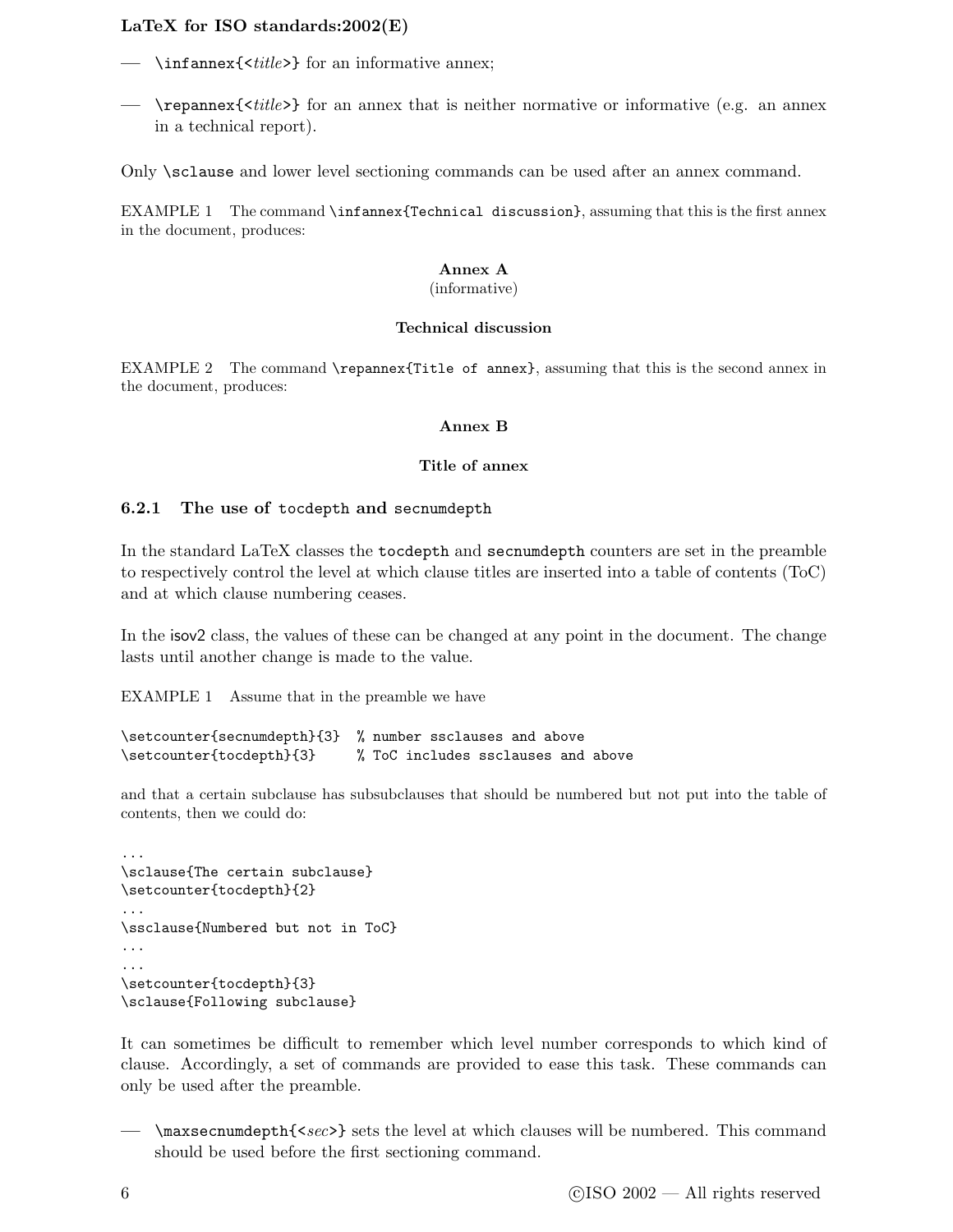- <span id="page-12-2"></span> $-$  \maxtocdepth{<sec>} sets the level at which clauses will be put into the ToC. This command should be used before the \tableofcontents command.
- $\rightarrow$  \setsecnumdepth{<sec>} sets the current level at which clauses will be numbered. This command can be used anywhere after the preamble.
- $\rightarrow$  \settocdepth{<sec>} sets the current level at which clauses will put into the ToC. This command can be used anywhere after the preamble.

The value of the argument <sec> can be any of the following: clause, sclause, ..., sssssclause.

EXAMPLE 2 Using these commands, the previous example can also be coded as:

```
...
\begin{document}
\maxsecnumdepth{ssclause}
\maxtocdepth{ssclause}
...
\sclause{The certain subclause}
\settocdepth{sclause}
...
\ssclause{Numbered but not in ToC}
...
...
\settocdepth{ssclause}
\sclause{Following subclause}
```
#### <span id="page-12-0"></span>6.3 LaTeX environments and commands

Many of the standard LaTeX environments and commands are available. In particular, all the normal mathematical typesetting capabilities are present. However, there are some additional environments and commands defined.

#### <span id="page-12-1"></span>6.3.1 Lists

The standard LaTeX itemize, enumerate and description environments are provided. The labels in these lists, though, differ from those normally provided by LaTeX.

NOTE 1 The ISOD describes only a single level for an itemized list, being marked with either an emdash or a bullet. The SD deprecates the bullet but provides four levels, each being marked with an em-dash. These are provided in the isov2 class.

NOTE 2 The ISOD allows for two levels of enumerated lists. The SD extends this to four levels, and these are provided in the isov2 class.

EXAMPLE 1 The list environments provided are shown below as:

```
\begin{itemize}
\item First level itemized element;
  \begin{itemize}
  \item Second level itemized element;
    \begin{itemize}
    \item Third level itemized element;
      \begin{itemize}
      \item Fourth level itemized element.
      \end{itemize}
```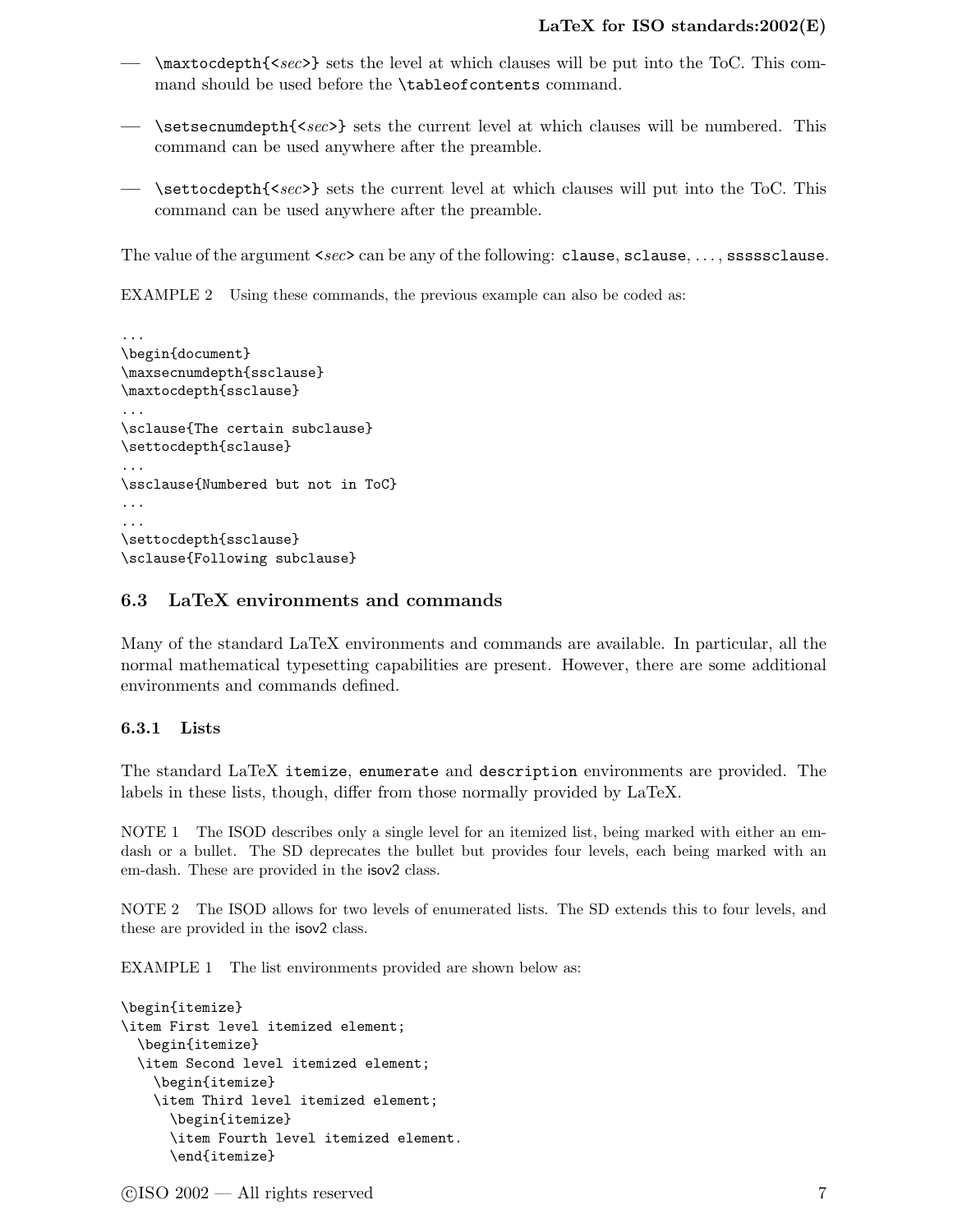```
\end{itemize}
  \end{itemize}
\end{itemize}
\begin{enumerate}
\item First level enumerated element;
  \begin{enumerate}
  \item Second level enumerated element;
   \begin{enumerate}
   \item Third level enumerated element;
      \begin{enumerate}
      \item Fourth level enumerated element.
      \end{enumerate}
   \end{enumerate}
  \end{enumerate}
\end{enumerate}
\begin{description}
\item[Description] a description element. Note that a colon is
                   automatically added to the item label.
\end{description}
and they produce
```
- First level itemized element;
	- Second level itemized element;
		- Third level itemized element;
			- Fourth level itemized element.
- a) First level enumerated element;
	- 1) Second level enumerated element;
		- i) Third level enumerated element;
			- I) Fourth level enumerated element.

Description: a description element. Note that a colon is automatically added to the item label.

EXAMPLE 2 Here is a more complex set of lists:

```
— First level itemization
```
- a) First level enumeration
	- Second level itemization
		- 1) Second level enumeration
			- Third level itemization
			- 3rd level itemization
		- 2) 2nd level enumeration
	- 2nd level itemization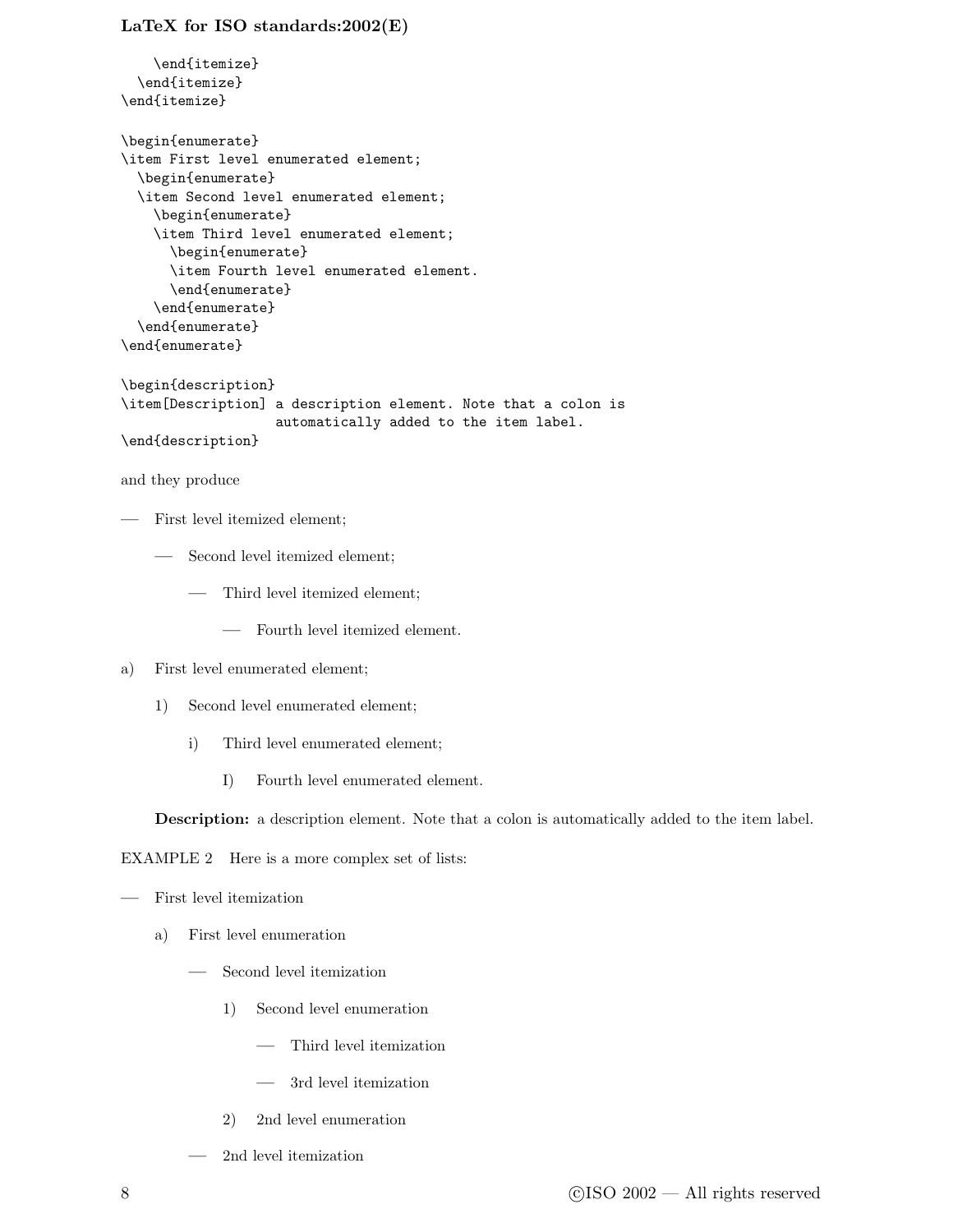- <span id="page-14-2"></span>b) 1st level enumeration
- 1st level itemization

NOTE 3 On occasion, LaTeX objects to a well formed list. Typically, this happens when a list has only one entry. The LaTeX error message is of the form:

```
! Something's wrong--perhaps a missing \item.
```
Hitting the <return> key usually gets LaTeX to run on happily.

NOTE 4 Similarly, you may get the message

! Too deeply nested

Again, hit <return> and processing should continue. However, the indentation of later lists may not be correct.

#### <span id="page-14-0"></span>6.3.2 Notes

Two different kinds of environments are provided for typesetting notes.

#### 6.3.2.1 Numbered notes

The environment \begin{note} <text> \end{note} produces a numbered note whose body consists of  $\langle \text{textz} \rangle$ .

EXAMPLE The commands

\begin{note}Numbered note.\end{note}

produce

NOTE 1 Numbered note.

#### 6.3.2.2 Isolated notes

The environment \begin{anote} < $text$  \end{anote} produces an un-numbered note whose body consists of  $\leq text$ .

EXAMPLE The commands

\begin{anote}Plain note.\end{anote}

produce

<span id="page-14-1"></span>NOTE Plain note.

#### 6.3.3 Examples

Two different kinds of environments are provided for typesetting examples.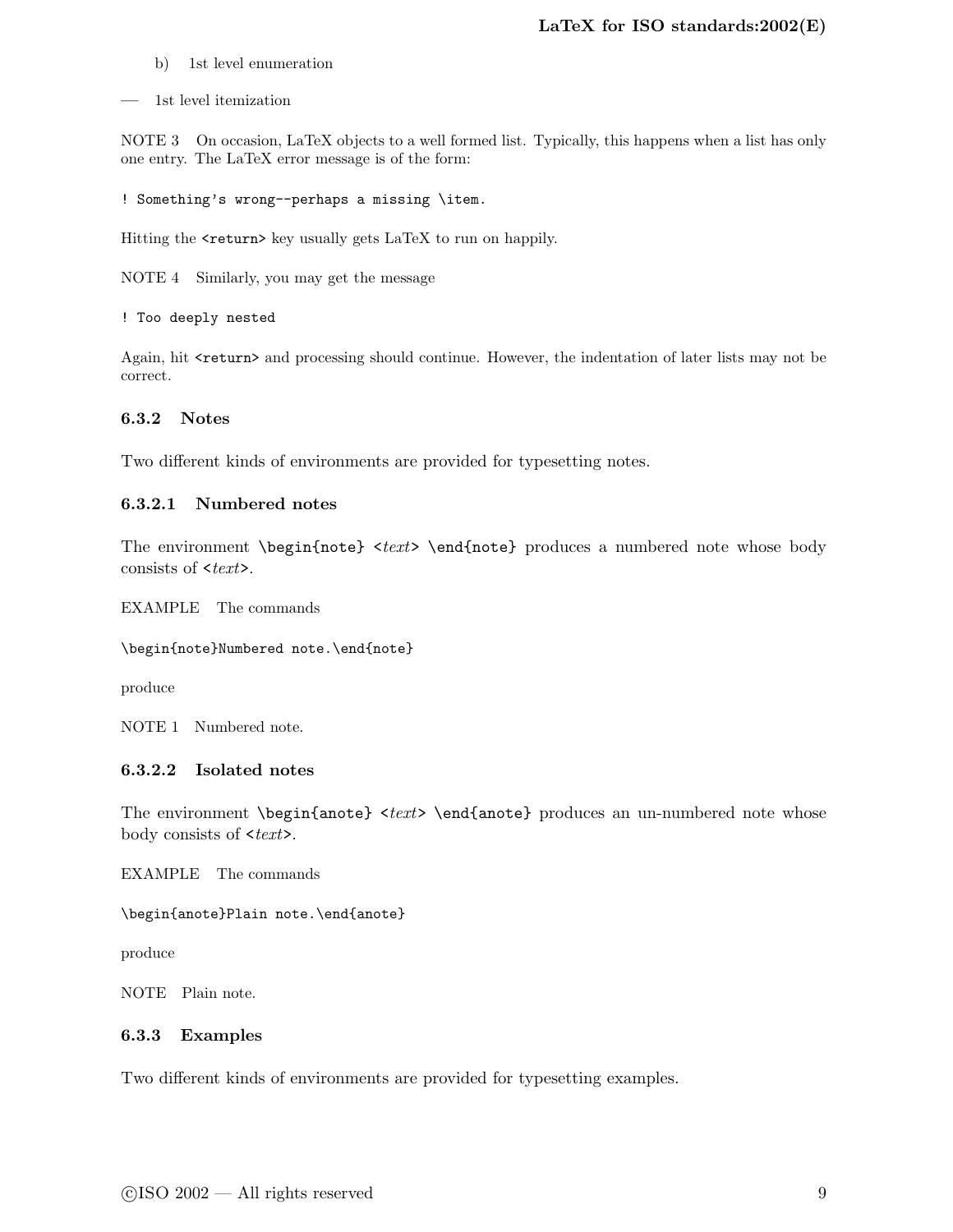#### <span id="page-15-3"></span><span id="page-15-2"></span>6.3.3.1 Numbered examples

The environment  $\begin{array}{c} \text{et } text$  and  $\text{example}$  produces a numbered example whose body consists of  $\langle \text{textz} \rangle$ .

EXAMPLE The commands

\begin{example}Numbered example. \label{ex:exref} \end{example}

<span id="page-15-1"></span>produce

EXAMPLE 1 Numbered example.

NOTE Numbered examples (and numbered notes) may be identified using the \label{...} command, as exhibited in example [1](#page-15-1) in [6.3.3.1,](#page-15-2) and then referred to by the  $\ref{...}$  command.

#### 6.3.3.2 Isolated examples

The environment \begin{anexample} < $text$  \end{anexample} produces an un-numbered example whose body consists of  $\leq t$ ext $\geq$ .

EXAMPLE The commands

\begin{anexample}Isolated example.\end{anexample}

produce

<span id="page-15-0"></span>EXAMPLE Isolated example.

#### 6.3.4 Bibliographic references

Two different kinds of environments are provided for bibliographic references. It should be noted that neither of these has anything to do with BibTeX.

#### 6.3.4.1 Normative references

Normative references are listed in the nreferences environment.

In this environment, bibliographic entries are denoted by either  $\isref{}$   $\{\}$  or by  $\mathcal{E}_{\text{set}}{\langle\mathcal{E}_{\text{set}}\rangle}$  The  $\langle\mathcal{E}_{\text{set}}\rangle$  parameter is the number of the standard document and the  $\langle title \rangle$  parameter is the title of the standard.

Use the \isref command for published standards and the \disref command for documents that have not yet been finally approved as a standard. This latter command automatically adds a footnote to the effect that the document is to be published.

EXAMPLE 1 The LaTeX source for the references in clause [2](#page-6-1) of this document is:

```
\begin{nreferences}
\isref{ISO/IEC Directives, Part 2}{Rules for the structure and drafting of
       International Standards. (Fourth edition, 2001)}
...
...
\disref{ISO}{Camera-ready copy (CRC) ---
       Submission requirements and ISO type specification.
```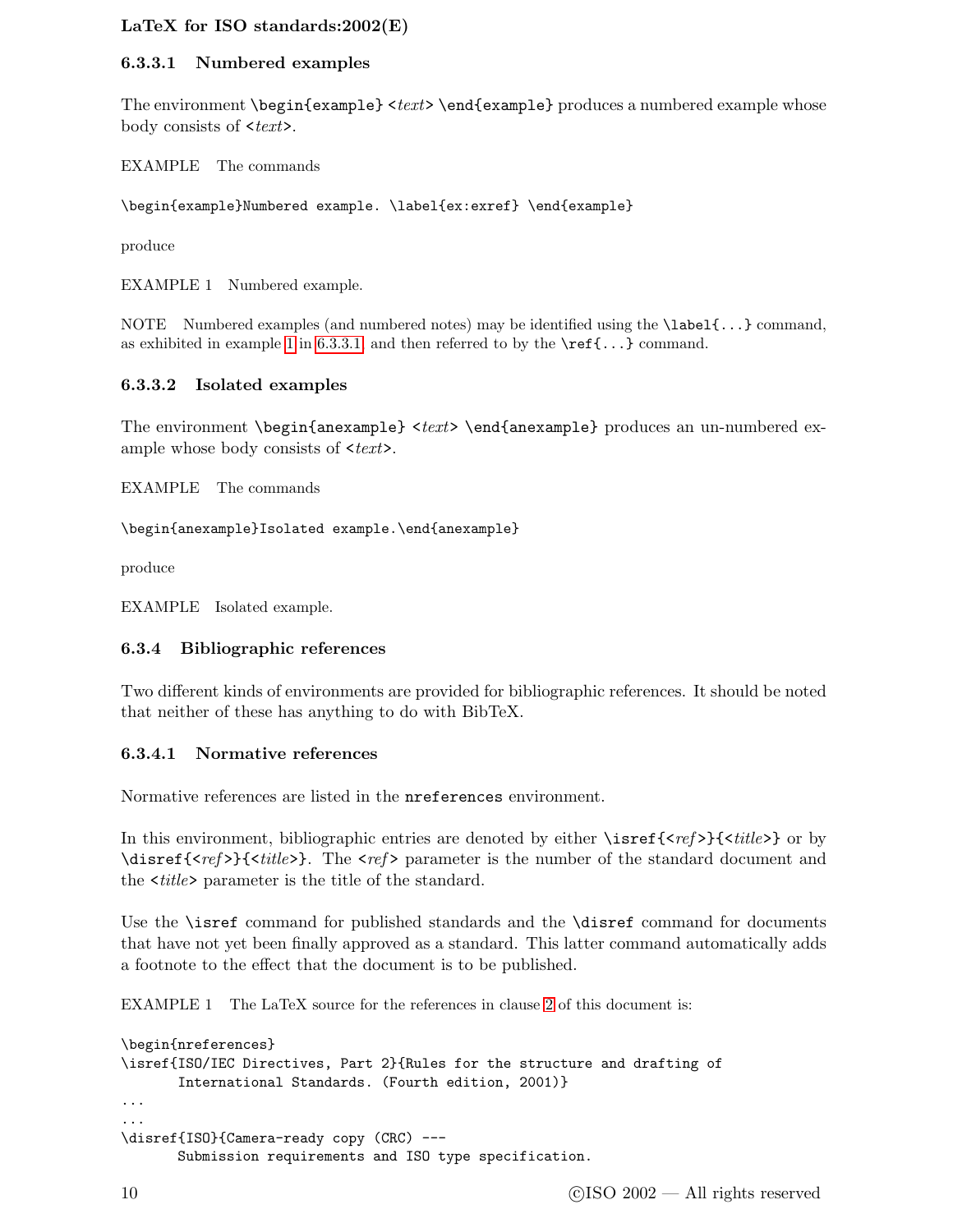<span id="page-16-1"></span>(Version 1.0, 1996-04-26)} \end{nreferences}

#### 6.3.4.2 Informative references

Informative bibliography elements are listed in the references environment. Each element in the list is specified as \reference{<author>}{<title>}{<publisher>}.

EXAMPLE 1 The LaTeX source for the bibliography in one version of this document was:

```
\infannex{Bibliography}
\begin{references}
\reference{LAMPORT, L.,}{\latex\/ A Document Preparation System,}%
           {Addison-Wesley Publishing Co., 1986} \label{lamport}
\reference{GOOSSENS, M., MITTELBACH, F. and SAMARIN, A.,}{%
           The \latex\/ Companion,}
           Addison-Wesley Publishing Co., 1994} \label{goosens}
\reference{CHEN, P. and HARRISON, M.A.,}{Index preparation and
           processing,}{Software--Practice and Experience, 19(9):897--915,
           September 1988.} \label{chen}
....
\end{references}
```
Informative references may be cited in the text via the LaTeX **\label** and **\ref** mechanism. Note that \cite is not available for references to bibliographic items. For the purposes of ISO documents, the command  $\ber{}$  is supplied which properly formats a bibliographic reference.

#### <span id="page-16-0"></span>6.3.5 Listing of scope items

The inscope and outofscope environments are provided for itemized listing of elements that are within and outside the scope of the standard. Each list element is introduced via the \item command. Some boilerplate text is also printed that introduces the scope list.

The environments take one parameter,  $\langle \text{textz} \rangle$ , that must read naturally in a sentence of the form: The following are within/outside the scope of this  $\langle text \rangle$ : The non-parameterized part of this sentence is specified by the commands —\inscopename and \outofscopename respectively for 'within' and 'outside'.

EXAMPLE 1 The following text was printed by the commands shown at the end of the example.

The following are within the scope of this part of ISO 10303:

- use of LaTeX for preparing ISO standard documents;
- use of LaTeX for preparing ISO 10303 documents.

The following are outside the scope of this part of ISO 10303:

- use of LaTeX in general;
- use of other document preparation systems.

\begin{inscope}{part of ISO~10303} \item use of \latex{} for preparing ISO standard documents;

 $\odot$ ISO 2002 — All rights reserved 11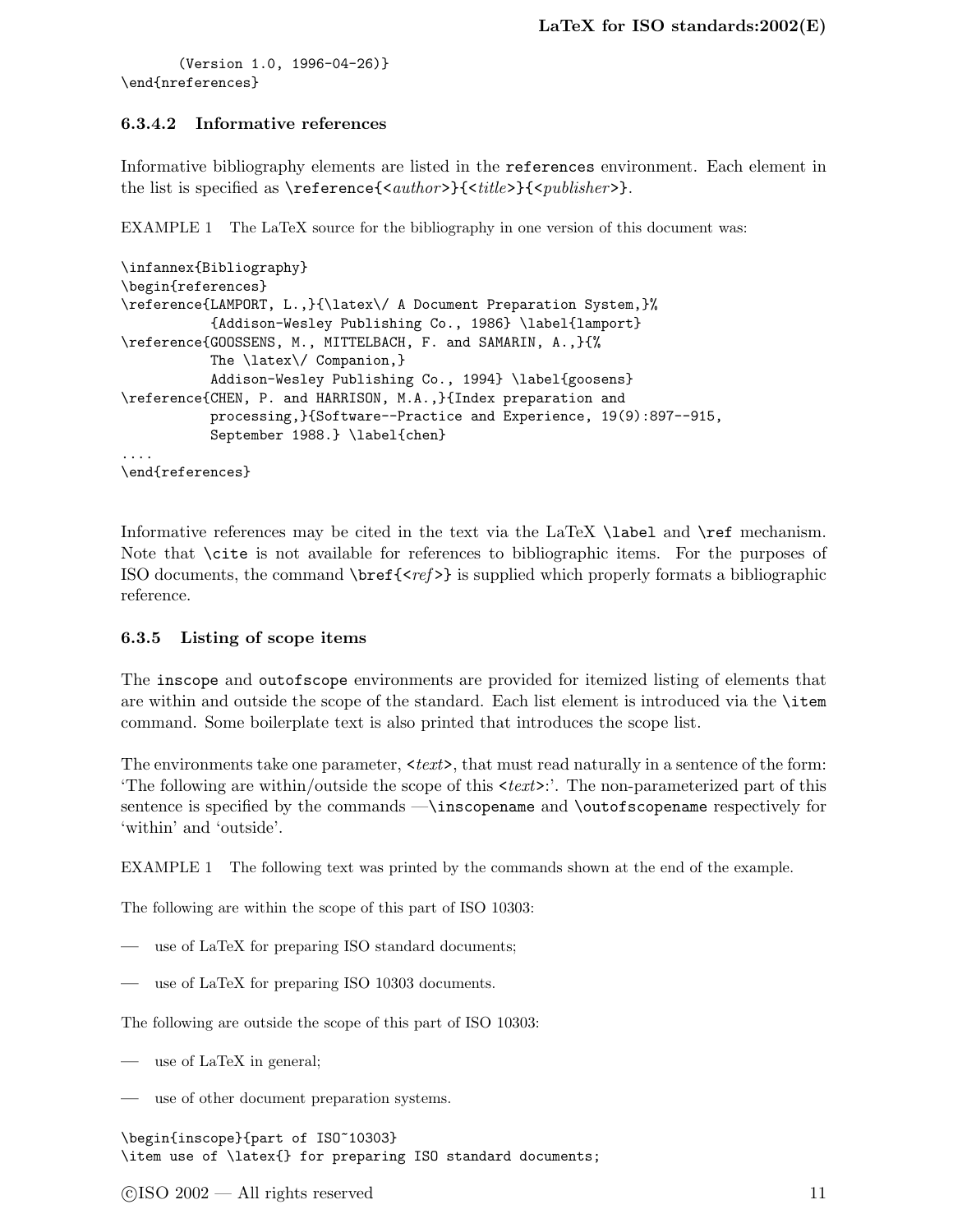```
\item use of \latex{} for preparing ISO~10303 documents.
\end{inscope}
```

```
\begin{outofscope}{part of ISO~10303}
\item use of \latex{} in general;
\item use of other document preparation systems.
\end{outofscope}
```
#### <span id="page-17-0"></span>6.3.6 Listing of definitions

The \begin{olddefinitions} . . . \end{olddefinitions} environment is provided for listing terms that have been defined within the normatively referenced documents. Each term in the list is specified as:

\olddefinition{<phrase>}{<supplement>}.

The \begin{definitions} ... \end{definitions} environment is provided for listing the definitions of terms specific to the document being written. Each term in the list is specified as: \definition{<phrase>}{<definition text>}.

EXAMPLE 1 A listing of terms defined elsewhere could be specified as:

```
\begin{olddefinitions}
\olddefinition{application protocol (AP)}{}
\olddefinition{integrated resource}{}
\end{olddefinitions}
```
EXAMPLE 2 The definition listing earlier in this document was produced by:

```
\begin{definitions}
\definition{boilerplate}{text whose wording is fixed ...}
\definition{style file}{a set of \latex{} macros assembled
                        into a single file}
...
\end{definitions}
```
#### <span id="page-17-1"></span>6.3.7 Listing of abbreviations

The \begin{symbols} . . . \end{symbols} environment is provided for listing symbols and abbreviations. Each term (either symbol or abbreviation) in the list is specified as: \symboldef{<symbol>}{<definition text>}.

EXAMPLE 1 The list of abbreviations earlier in this document was specified as:

```
\begin{symbols}
\symboldef{DIS}{Draft International Standard}
\symboldef{IS}{International Standard}
...
\end{symbols}
```
#### <span id="page-17-2"></span>6.4 Floating bodies

LaTeX provides the figure and table environments. Captions (produced by the \caption command) increment the figure or table number and add the caption to the relevant contents listing file.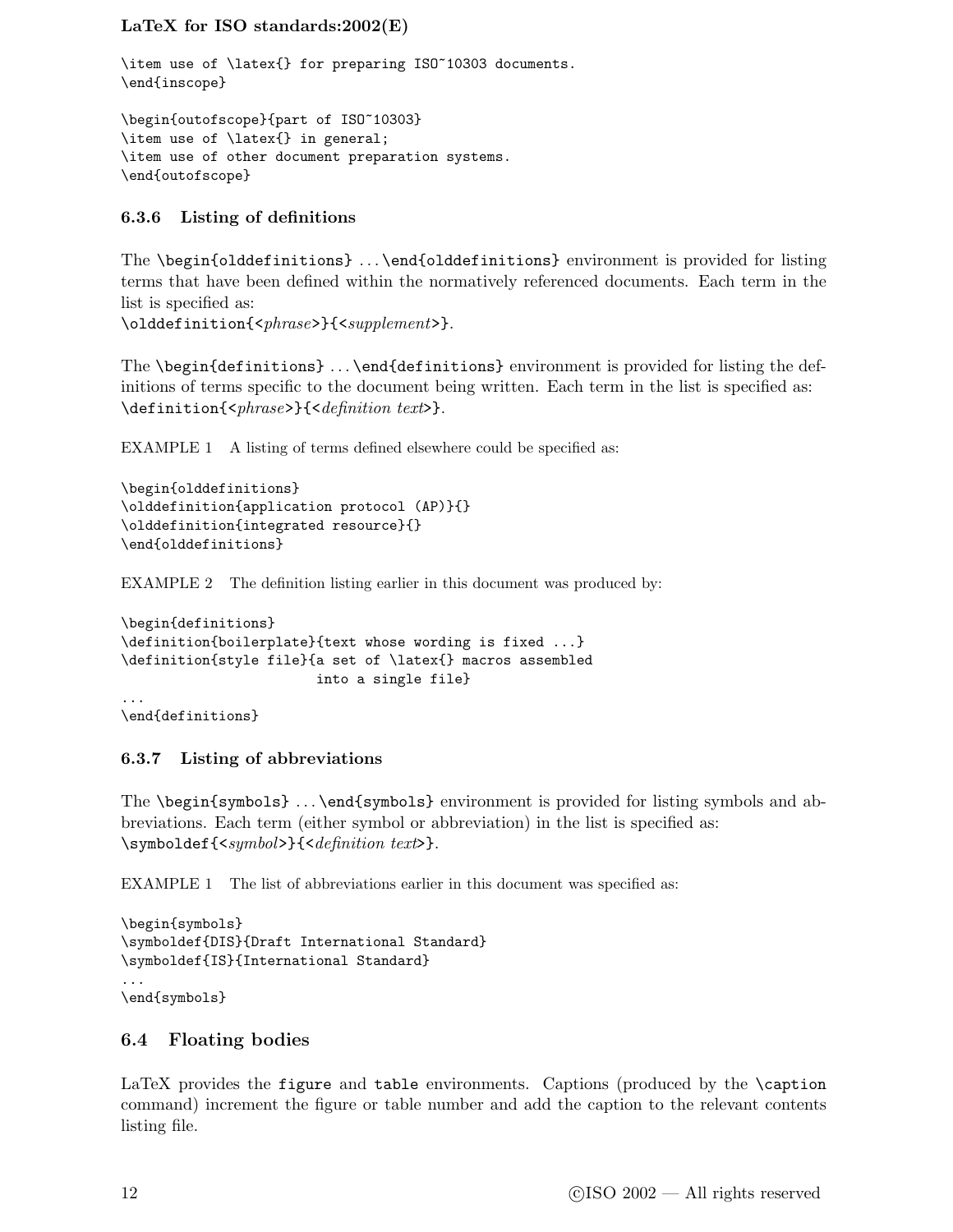#### <span id="page-18-2"></span>Table 3 – Example table in three parts

<span id="page-18-1"></span>

| Col | $\operatorname{Col}$ 2 |
|-----|------------------------|
|     |                        |
|     |                        |

Table  $3 - (continued)$ 

| Col | Col 2 |
|-----|-------|
|     |       |
|     |       |

The command \contcaption{<text>} may be used instead. This command neither increments the number nor adds anything to the listing files.

EXAMPLE 1 The following code:

```
\begin{table}[tbp]
\centering
\caption{Example table in three parts} \label{tab:cont}
\begin{tabular}{|c|c|} \hline
\textbf{Col 1} & \textbf{Col 2} \\ \hline\hline
A & 1 \\
B & 2 \backslash \hline
\end{tabular}
\end{table}
\begin{table}[tbp]
\centering
\contcaption{(continued)}
\begin{tabular}{|c|c|} \hline
\textbf{Col 1} & \textbf{Col 2} \\ \hline\hline
C & 3 \\
D & 4 \\h \hline
\end{tabular}
\end{table}
\begin{table}[tbp]
\centering
\contcaption{(concluded)}
\begin{tabular}{|c|c|} \hline
\textbf{Col 1} & \textbf{Col 2} \\ \hline\hline
E & 5 \\
F & 6 \\ \hline
\end{tabular}
\end{table}
```
<span id="page-18-0"></span>produces the three-part Table [3.](#page-18-1)

#### 6.5 Title command

The command to produce the title of the standard is  $\tilde{\langle}{}^z$  to  $\langle$   $\tilde{\langle}\rangle$   $\langle$   $\tilde{\langle}\rangle$ . The command takes three parameters according to the three elements of the title as specified in the ISO directives.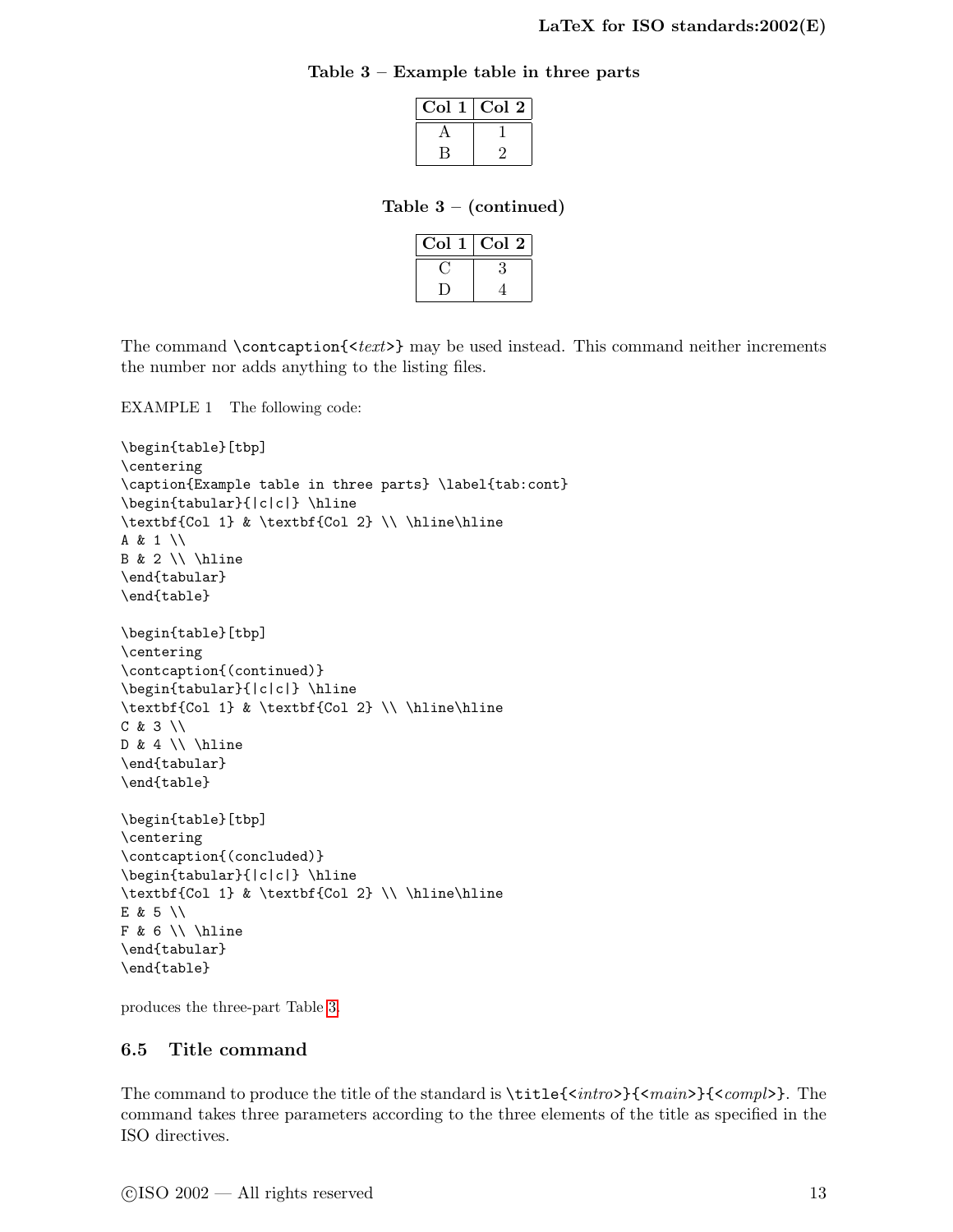| Table 3 | - (concluded) |  |
|---------|---------------|--|
|---------|---------------|--|

| Col | $\rm{Col}$ $2$ |
|-----|----------------|
| ۲   | 5              |
| H,  | б              |

<span id="page-19-0"></span>a)  $\langle \sin \theta \rangle$  The introductory element of the title. This may be empty.

b)  $\langle \text{main} \rangle$  The main element of the title.

c)  $\leq$  compl $\geq$  The complementary element of the title. This may be empty.

EXAMPLE 1 If this were actually meant to be an ISO standard, then the LaTeX source for the title of this document might be:

\title{Industrial automation systems and integration}% {Product data representation and exchange}% {Part 3456 : Documentation methods: The LaTeX style file reference manual}

NOTE There must be a space on either side of the colon separating the part number and the final part of the title.

Three other commands are used for setting the running header throughout the document. These shall be placed in the preamble.

The command  $\standard{\text{number of standard}}$  is used to identify the standard.

The command  $\yearofedition\{year\}$  is used to identify the year of the edition.

The command \languageofedition{ $<$ code>} is used to identify the language of the edition.

EXAMPLE 2 This document is identified by:

```
\standard{LaTeX for standards}
\yearofedition{1997}
\languageofedition{(E)}
```
As a convenience the vacuous command **\extrahead** is supplied which will add it's contents, if any, to the header. It may be used, for example, to add a document number to the header by \renewcommand{\extrahead}{Doc number}. If \extrahead is modified it must be done in the preamble.

The \title command sets the page numbering style to be arabic, starts a new page, numbered 1, and puts the title at the start of the page. It also puts the appropriate header at the top of the page, dependending on the particular combination of selected options.

NOTE Remember that you have to use the copyright option to enable printing of copyright symbols and notices.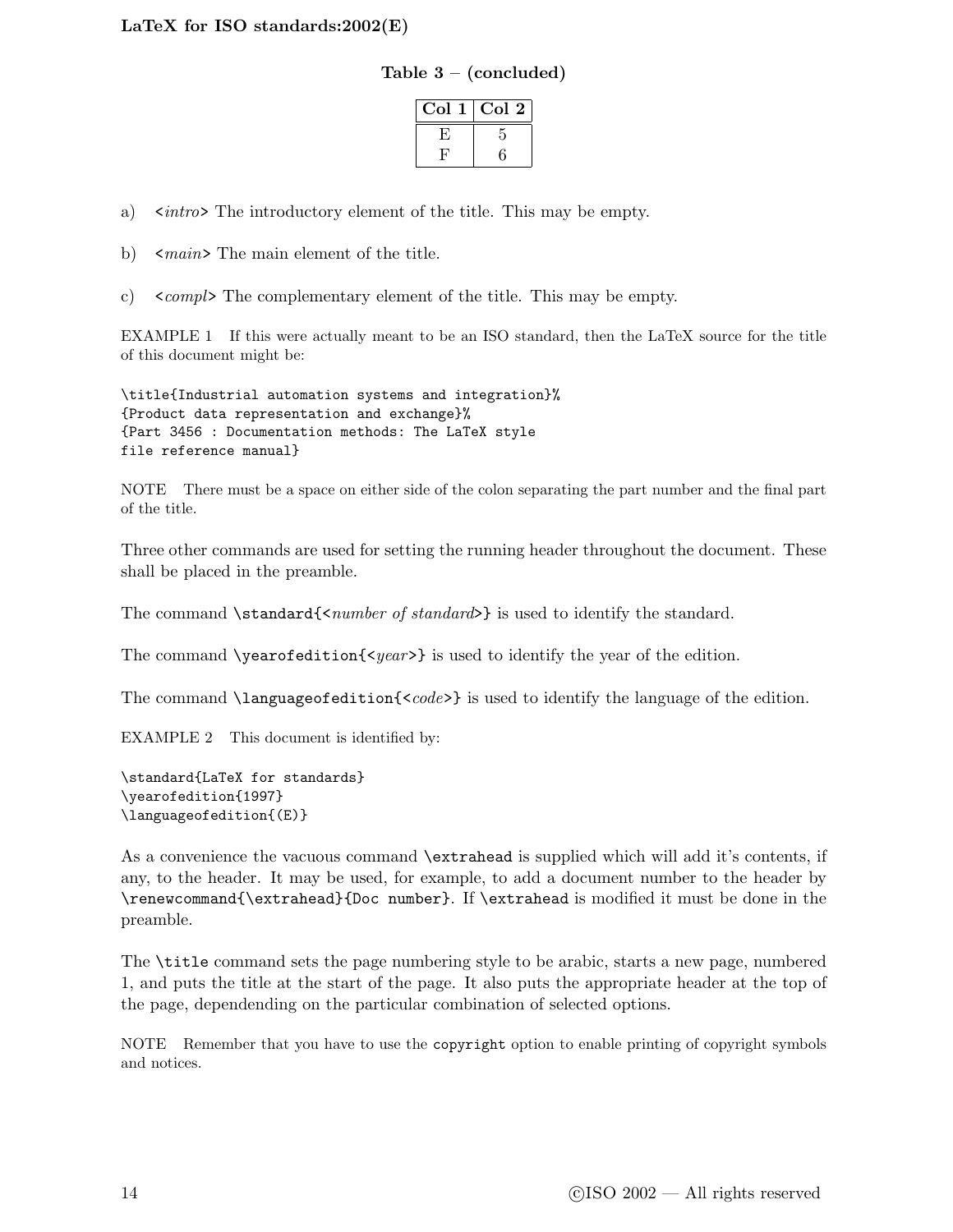#### <span id="page-20-2"></span><span id="page-20-0"></span>6.5.1 The cover

For publication, ISO want to be supplied with a document starting on page iii with the ToC. They supply the cover (page i) and page ii.

It can often be useful to have a cover page for documents while they are in the process of being prepared for submittal to ISO. The cover environment is provided for that purpose. The contents of the environment must not exceed one page and the contents must have a \clearpage immediately before the end. The cover environment also prints page ii, which has a copyright notice on it if the document is copyrighted.

For example, this document starts with:

```
\begin{cover}
\vspace*{4in}
\begin{center}
\Huge\bfseries LaTeX for standards
\end{center}
\begin{center}
\bfseries 2001/07/06
\end{center}
\begin{center}
Peter Wilson \\
\texttt{peter.r.wilson@boeing.com}
\end{center}
\clearpage
\end{cover}
```
#### <span id="page-20-1"></span>6.6 Cross referencing commands

The usual LaTeX \label and \ref commands are supported. The class also provides some formatted referencing commands in addition to **\ref.** 

The following commands are useful for referring to figures, clauses etc. Each takes a parameter that is the parameter of a LaTeX  $\lambda \$  label {} command.

- The command '\aref{anx:lord}' prints 'annex [B'](#page-49-0) while '\ref{anx:lord}' prints ['B'](#page-49-0)
- The command '\bref{lamport}' prints '[\[1\]](#page-56-0)' while '\ref{lamport}' prints ['1'](#page-56-0)
- The command '\cref{sec:nrefs}' prints 'clause [2'](#page-6-1) while '\ref{sec:nrefs}' prints ['2'](#page-6-1)
- The command '\eref{sec:nrefs}' prints 'example [2'](#page-6-1) while '\ref{sec:nrefs}' prints ['2'](#page-6-1)
- The command '\fref{sec:nrefs}' prints 'Figure [2'](#page-6-1) while '\ref{sec:nrefs}' prints ['2'](#page-6-1)
- The command '\nref{sec:nrefs}' prints 'note [2'](#page-6-1) while '\ref{sec:nrefs}' prints ['2'](#page-6-1)
- The command '\tref{sec:nrefs}' prints 'Table [2'](#page-6-1) while '\ref{sec:nrefs}' prints ['2'](#page-6-1)
- The command '\pref{sec:nrefs}' prints 'page [1'](#page-6-1).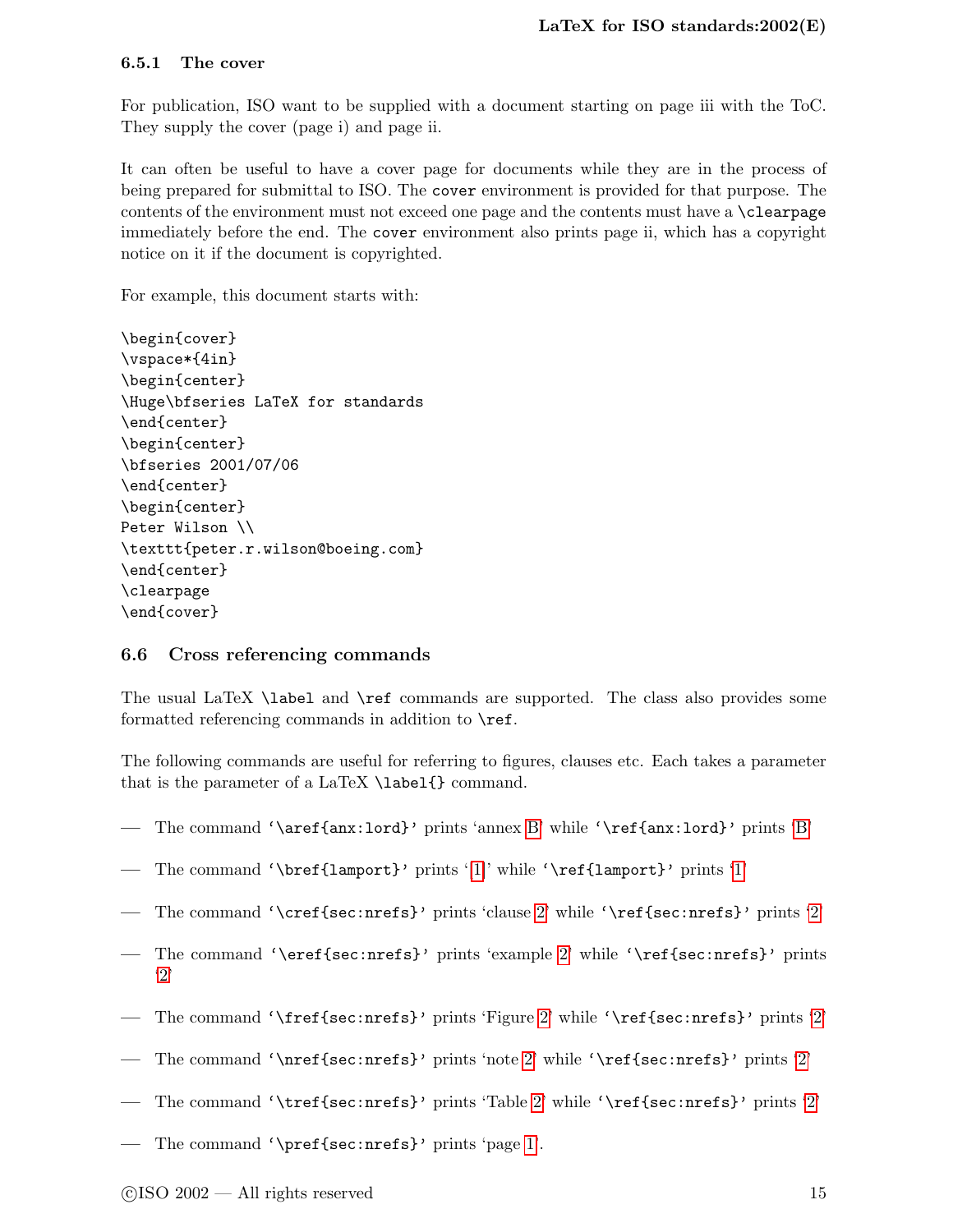#### <span id="page-21-2"></span><span id="page-21-1"></span><span id="page-21-0"></span>6.7 Heading commands

#### 6.7.1 Foreword

The foreword environment specifies that a table of contents, list of figures and list of tables be produced, and starts a new unnumbered clause called Foreword. Formatting is one column style only and roman page numbering is set. The table of contents starts on page iii.

More precisely, the title of the clause is given by the value of \forewordname (see annex [A\)](#page-45-0).

NOTE 1 The default style only lists level 1 clauses in the table of contents. If you need a more detailed listing, then put the command \setcounter{tocdepth}{<level #>} in the preamble. For example \setcounter{tocdepth}{3} will produce a contents listing down to the level of \ssclause (see Table [2](#page-10-1) for the definitions of clause levels).

The command \fwdbp prints the ISO specified boilerplate for the initial paragraphs of a foreword.

The boilerplate for a Technical Specification (ISO/TS) or a Publicly Available Specification (ISO/PAS) differs from that for a standard. The command \tspasfwdbp prints some of this boilerplate.

EXAMPLE 1 In this document, \tspasfwdbp prints:

ISO (the International Organization for Standardization) is a worldwide federation of national standards bodies (ISO member bodies). The work of preparing International Standards is normally carried out through ISO technical committees. Each member body interested in a subject for which a technical committee has been established has the right to be represented on that committee. International organizations, governmental and non-governmental, in liaison with ISO, also take part in the work. ISO collaborates closely with the International Electrotechnical Commission (IEC) on all matters of electrotechnical standardization.

International Standards are drafted in accordance with the rules given in the ISO/IEC Directives, Part 2.

The main task of technical committees is to prepare International Standards. Draft International Standards adopted by the technical committees are circulated to the member bodies for voting. Publication as an International Standard requires approval by at least 75% of the member bodies casting a vote.

In other circumstances, particularly when there is an urgent market requirement for such documents, a technical committee may decide to publish other types of normative document:

- an ISO Publicly Available Specification (ISO/PAS) represents an agreement between technical experts in an ISO working group and is accepted for publication if it is approved by more than 50% of the members of the parent committee casting a vote;
- an ISO Technical Specification (ISO/TS) represents an agreement between the members of a technical committee and is accepted for publication if it is approved by 2/3 of the members of the committee casting a vote.

An ISO/PAS or ISO/TS is reviewed every three years with a view to deciding whether it can be transformed into an International Standard.

NOTE 2 The required paragraph immediately following this boilerplate is:

ISO/PAS [or ISO/TS]  $\dots$  was prepared by Technical Committee ISO/TC  $\dots$ 

The \fwdnopatents prints out the Foreword boilerplate paragraph concerning potential patent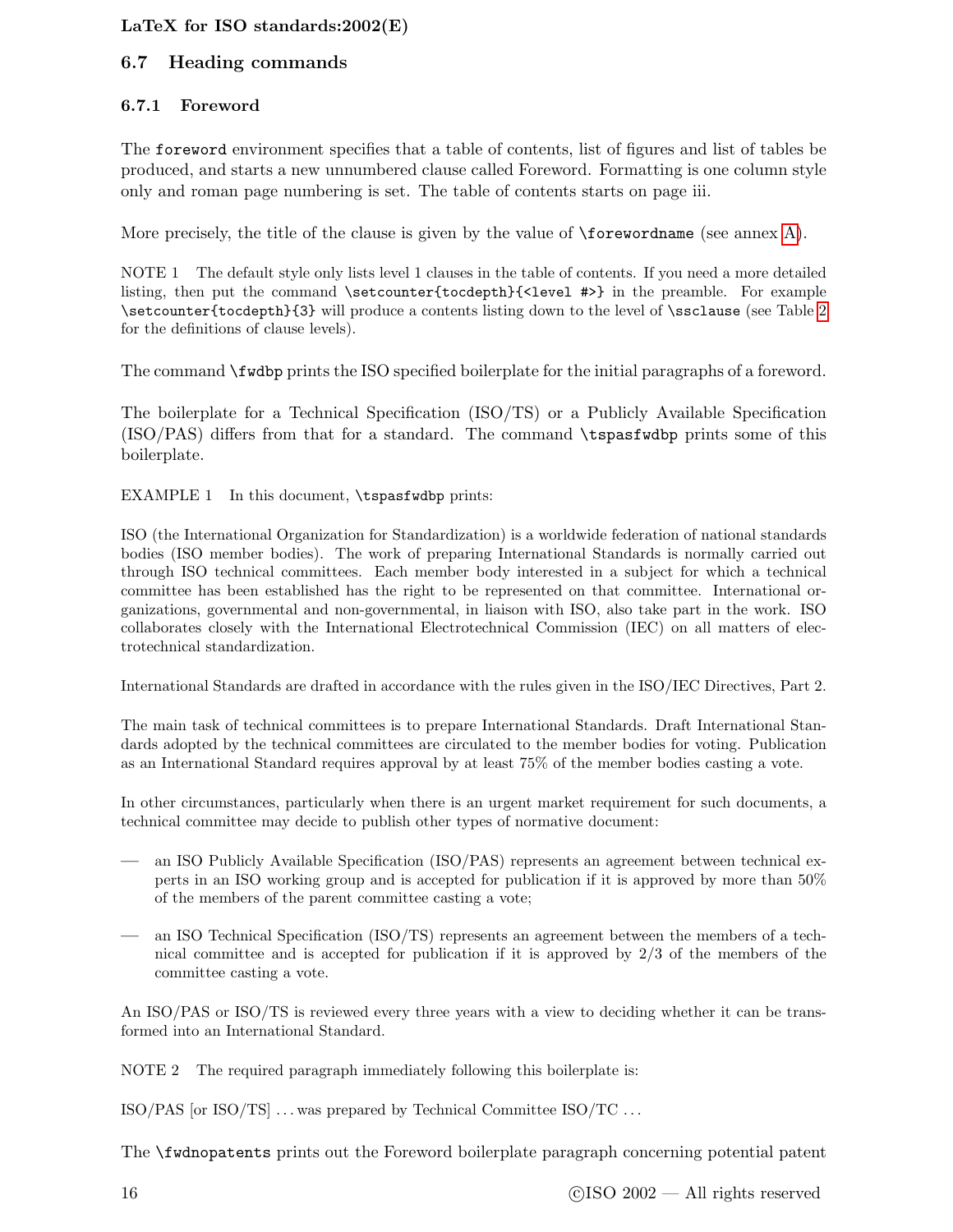<span id="page-22-4"></span>rights.

#### EXAMPLE 2 In this document, \fwdnopatents prints:

Attention is drawn to the possibility that some of the elements of this document may be the subject of patent rights. ISO shall not be held responsible for identifying any or all such patent rights.

#### <span id="page-22-0"></span>6.7.2 Introduction

The introduction environment starts a new unnumbered clause called 'Introduction' with one column formatting.

More precisely, the title of the clause is given by the value of \introductionname (see annex [A\)](#page-45-0).

The \intropatents prints some of the patent boilerplate that may be required in the Introduction.

EXAMPLE In this document, \intropatents prints:

Attention is drawn to the possibility that some of the elements of this document may be the subject of patent rights. ISO shall not be held responsible for identifying any or all such patent rights.

#### <span id="page-22-1"></span>6.7.3 Scope clause

The \scopeclause command starts a new numbered clause called 'Scope', which is given the label ;i1.

<span id="page-22-2"></span>More precisely, the title of the clause is given by the value of  $\sc$  scopename (see annex [A\)](#page-45-0).

#### 6.7.4 Normative references clause

The \normrefsclause command starts a new numbered clause called 'Normative references', which is given the label ; i2.

More precisely, the title of the clause is given by the value of  $\{normrefname}$  (see annex [A\)](#page-45-0).

The command \normrefbp{<document identifier>} prints the ISO required text for the introduction to the listing of normative references. The *<document identifier*> parameter must be such that it reads sensibly in a sentence of the form '... constitute provisions of this  $\leq$  *document identifiers*.'.

EXAMPLE 1 Clause [2](#page-6-1) in this document was started by the commands:

\normrefsclause \label{sec:nrefs}

```
\normrefbp{manual}
\begin{nreferences}
...
```
#### <span id="page-22-3"></span>6.7.5 Definitions, symbols and abbreviations

A variety of commands are provided that initiate new numbered clauses for definitions, symbols and abbreviations. Depending on the amount of material in these respective categories, one or more clauses may be used. The commands and clause titles are listed in Table [4.](#page-23-2) The clause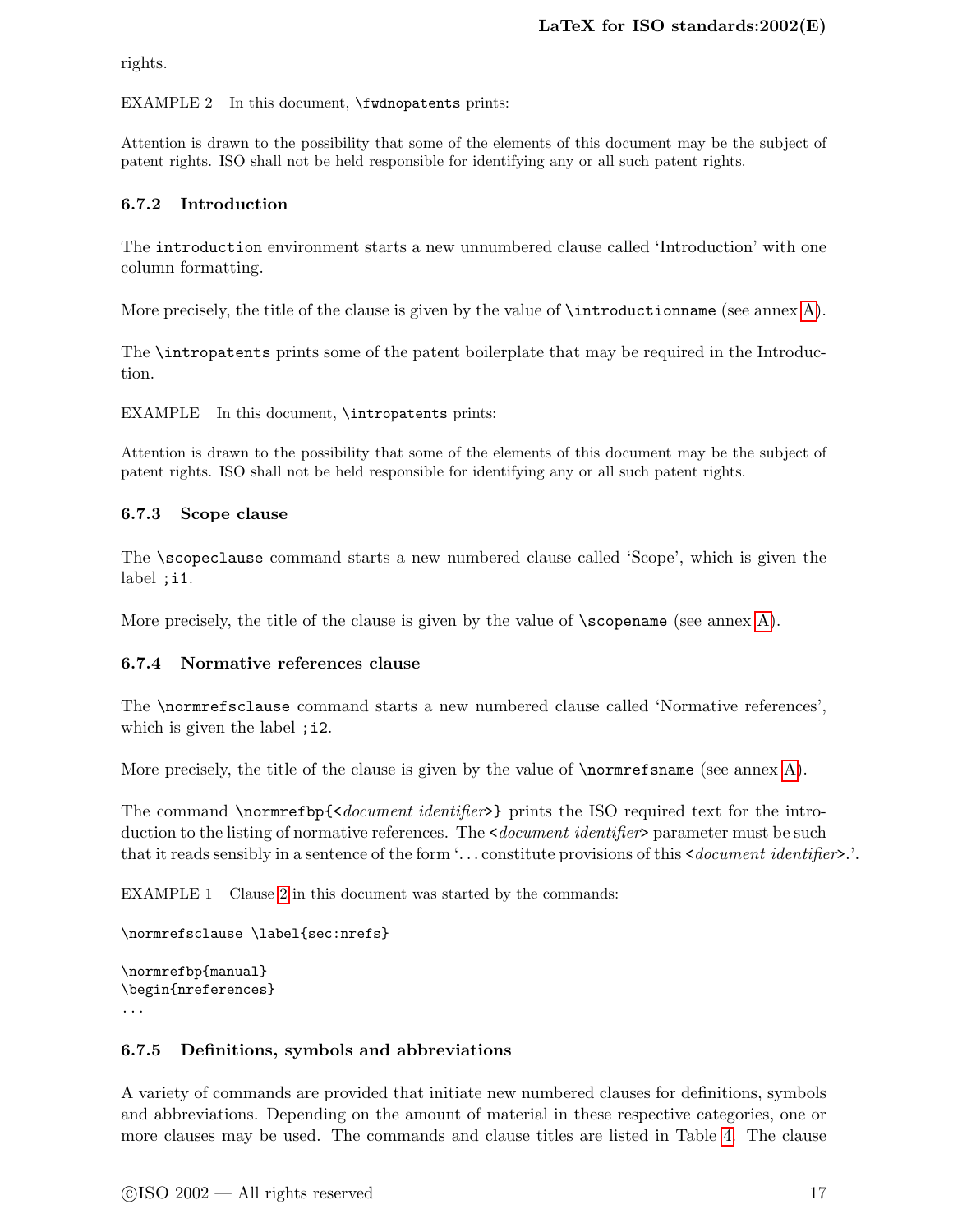<span id="page-23-4"></span>

| Command                                              | Clause        | Title           | Default text                                   |
|------------------------------------------------------|---------------|-----------------|------------------------------------------------|
| \defclause                                           | C             | <b>\defname</b> | Terms and definitions                          |
| \symclause                                           | C             | \symname        | Symbols                                        |
| \abbclause                                           | $\mathcal{C}$ | \abbname        | Abbreviations                                  |
| \defsymclause                                        | $\rm C$       | \defsymname     | Terms, definitions, and symbols                |
| \defabbclause                                        | $\mathcal{C}$ | \defabbname     | Terms, definitions, and abbreviations          |
| \symabbclause                                        | $\mathcal{C}$ | \symabbname     | Symbols and abbreviations                      |
| \defsymabbclause                                     | $\rm C$       | \defsymabbname  | Terms, definitions, abbreviations, and symbols |
| \defsubclause                                        | SC            | \defname        | Terms and definitions                          |
| \symsubclause                                        | SC            | \symname        | Symbols                                        |
| \abbsubclause                                        | SC            | \abbname        | Abbreviations                                  |
| \defsymsubclause                                     | SC            | \defsymname     | Terms, definitions, and symbols                |
| \defabbsubclause                                     | SC            | \defabbname     | Terms, definitions, and abbreviations          |
| \symabbsubclause                                     | SC            | \symabbname     | Symbols and abbreviations                      |
| NOTE - In the table, $C =$ clause, $SC =$ subclause. |               |                 |                                                |

<span id="page-23-2"></span>Table 4 – Definition, symbol and abbreviation clause commands

<span id="page-23-3"></span>

| Command          | Label |
|------------------|-------|
| \scopeclause     | :i1   |
| \normrefsclause  | ;i2   |
| \defclause       | ;i3   |
| \symclause       | ;i3   |
| \abbclause       | :13   |
| \defsymclause    | :13   |
| \defabbclause    | :i3   |
| \symabbclause    | :13   |
| \defsymabbclause | :i3   |

level headings are each given the label ; i3; one and only one of these headings should appear in a standard document.

#### 6.7.5.1 Heading labels

Some of the defined clauses have associated \labels. These heading commands and their \label values are listed in Table [5.](#page-23-3)

#### <span id="page-23-0"></span>6.7.6 Bibliography

The command \bibannex starts an informative section of the document entitled 'Bibliography'. Or, more precisely, by the value of the \bibname command.

#### <span id="page-23-1"></span>6.8 Urls, etc

The command  $\url{}$  can be used for typesetting  $\times \text{text>}$  as an email address.

The command  $\isour1\{\textless}\textless\textless}$  can be used for typesetting  $\textless}\textless\textless}$  as an URL address.

EXAMPLE 1 The following code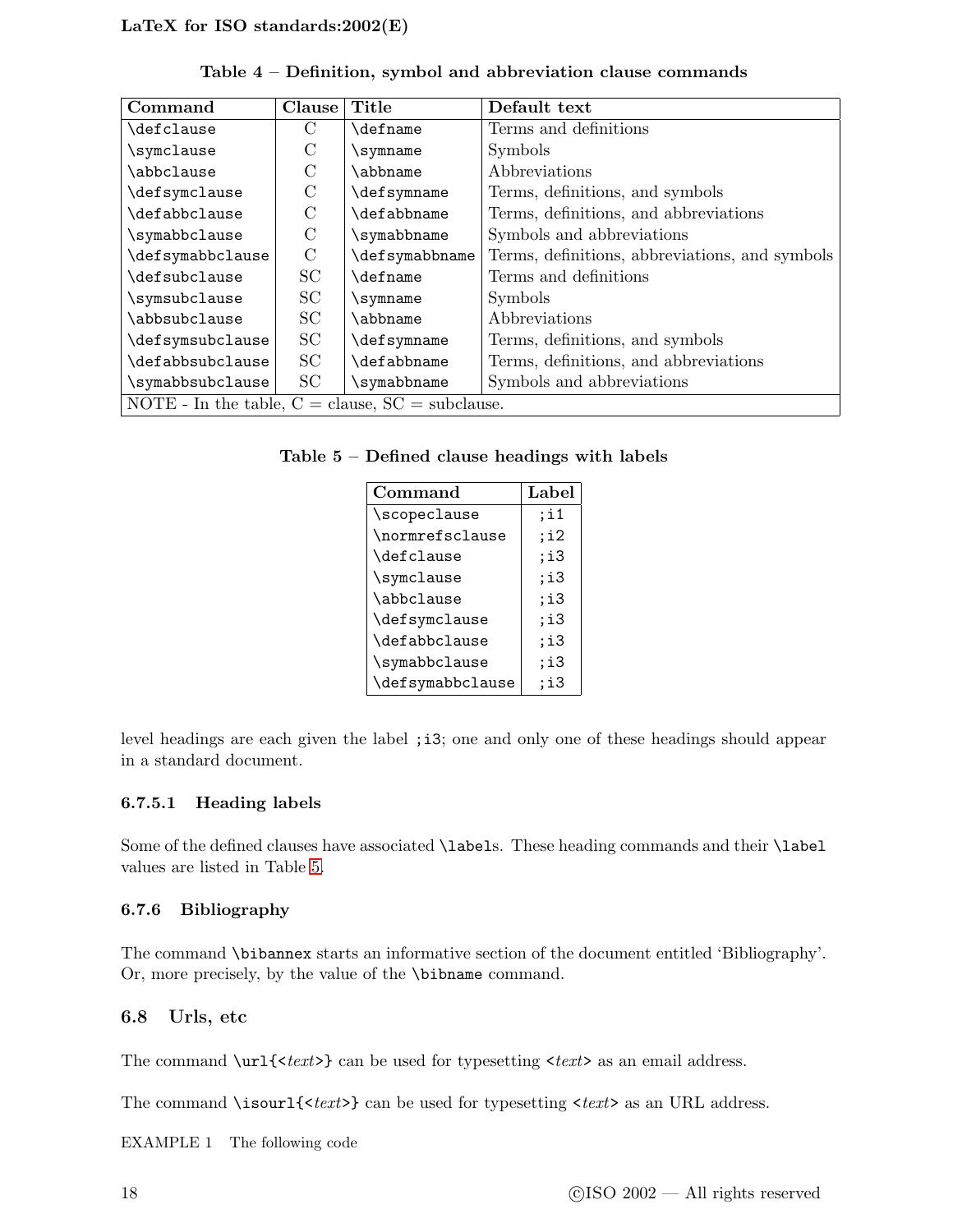```
The Email address is \url{joe@fred.mik} or the homepage is at
\isourl{http://fred.mik/home/}.
```
will be typeset as:

<span id="page-24-0"></span>The Email address is <joe@fred.mik> or the homepage is at [<http://fred.mik/home/>](http://fred.mik/home/).

#### 6.9 Version control commands

A set of commands are provided to assist when revising a document. For these commands to flag the changes in the printed document the command \changemarkstrue must be put in the preamble.

In the commands described below, the  $\langle number \rangle$  parameter can be used to correlate changes in a document to some external (numbered) requirement for the change.

#### <span id="page-24-1"></span>6.9.1 Editorial

The command \editorial{<number>} flags an editorial change to the document text with  $ED^{number}$ .

EXAMPLE Just to start things off, this is an original sentence, which should take up about a line. This example sentence contains an editorial change. The command \editorial{37} was included in the previous sentence. This sentence, though, has no changes marked in it and may be assumed to be unaltered from a prior version.

#### <span id="page-24-2"></span>6.9.2 Added

The command  $\ad{text}{{\cdot}text>}$   ${\cdot}number$  flags the position of the additional  ${\cdot}text>$  and highlights it.

EXAMPLE Just to start things off, this is an original sentence, which should take up about a line. This example sentence contains some added textin the middle of it. The command  $\ad{ded{some added text}}{27}$ was included in the previous sentence. This sentence, though, has no changes marked in it and may be assumed to be unaltered from a prior version.

#### <span id="page-24-3"></span>6.9.3 Deleted

The command \deleted{<number>} flags the position of deleted text.

EXAMPLE Just to start things off, this is an original sentence, which should take up about a line. Some text was deleted from the middle of this sentence. The command \deleted{34} was included in the previous sentence. This sentence, though, has no changes marked in it and may be assumed to be unaltered from a prior version.

#### <span id="page-24-4"></span>6.9.4 Moved

The command  $\wedge$   $\text{check}>$ {<*number>*} flags the position of moved <*text>* and highlights it.

EXAMPLE Just to start things off, this is an original sentence, which should take up about a line. This sentence contains some *moved* text in the middle of it. The command  $\text{ moved}$  {81} was included in the previous sentence. This sentence, though, has no changes marked in it and may be assumed to be unaltered from a prior version.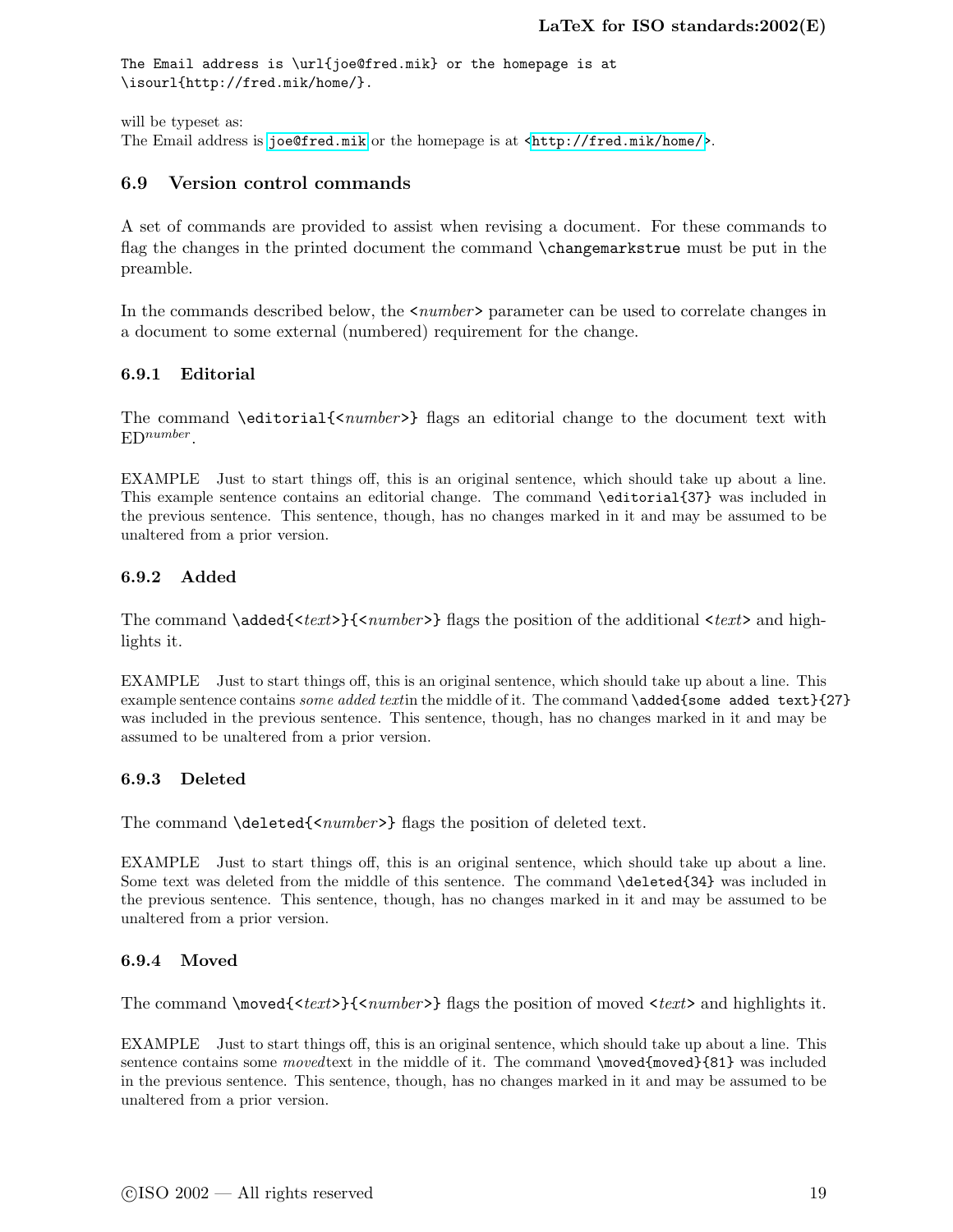#### <span id="page-25-2"></span><span id="page-25-0"></span>6.10 PDF

The class provides a command, \ifpdf, to test whether or not the document is being processed by LaTeX or by pdfLaTeX. LaTeX processing produces a .dvi file which needs further processing, usually by dvips, to generate PostScript for printing. pdfLaTeX, however, directly generates a .pdf file which can then be printed.

EXAMPLE A document for processing by either LaTeX or pdfLaTeX could be started like:

```
\documentclass{iso}
\usepackage{times}
\ifpdf
  \pdfoutput=1
  \usepackage[pdftex]{graphicx}
\else
  \usepackage{graphicx}
\fi
....
```
The times package is used in this example as PDF printers tend to handle PostScript fonts better than other kinds of fonts.

The class also supports the use of the hyperref package in conjunction with pdfLaTeX. Typically bookmark processing would be specifed by:

```
\ifpdf
  \pdfoutput=1
  \usepackage[plainpages=false,
               pdfpagelabels,
               bookmarksnumbered,
               hyperindex=true
             ]{hyperref}
  ...
\else
  ...
\fi
....
```
If the hyperindex=true option to the hyperref package is used the the index has to be processed via the MAKEINDEX program.

# <span id="page-25-1"></span>7 The isorot package facility

The isorot facility enables the rotation of document elements on a page. It uses the LaTeX \special command to perform its effects, and thus can only be used with a limited number of dvi to postscript programs. The facilities available are summarized in Table [6.](#page-26-0)

isorot is a modification of the rotation.sty file created by Rahtz and Barroca [\[4\]](#page-56-3). Further examples of the usage of their style are given in Goosens et al [\[5\]](#page-56-4).

NOTE 1 Several examples of the effects of the commands described herein are shown. In many cases the results are not pretty. This should act as a warning that using rotational elements requires more care than most other document elements.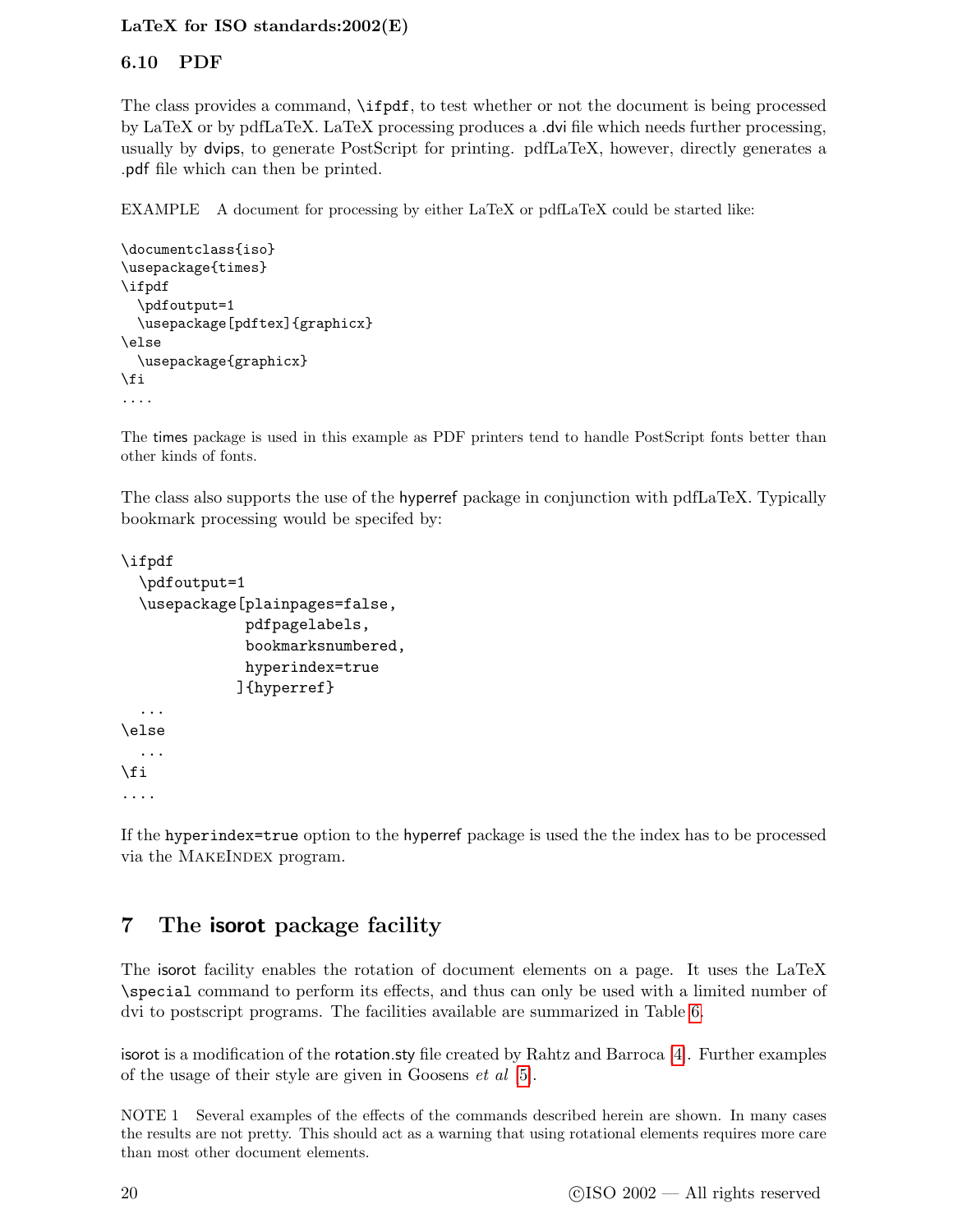<span id="page-26-0"></span>Table  $6$  – The rotation facilities Table  $6$  – The rotation facilities

<span id="page-26-1"></span>

| Facility           | Effect                                                                                                     |
|--------------------|------------------------------------------------------------------------------------------------------------|
|                    | Commands                                                                                                   |
|                    | $\chi$ rotdriver $\{\langle$ driver>} declare the name of the dvi to Postscript translator (default dvips) |
| <b>\clockwise</b>  | sets rotation direction clockwise for positive angles (the default)                                        |
| \counterclockwise  | sets rotation direction counterclockwise for positive angles                                               |
| \figuresright      | sets rotation direction for sideways floats counterclockwise (the default)                                 |
| \figuresleft       | sets rotation direction for sideways floats clockwise                                                      |
| <b>\rotcaption</b> | like the caption command, but rotates the caption through 90 degrees                                       |
| \controtcaption    | like the contcaption command, but rotates the caption through 90 degrees                                   |
|                    | Environments                                                                                               |
| sideways           | rotates the contents through 90 degrees counterclockwise                                                   |
| turn               | rotates the contents through the given angle                                                               |
| rotate             | rotates the contents through the given angle, but no space allowed for the result                          |
| sidewaystable      | like the table environment, but rotated 90 degrees                                                         |
| sidewaystable*     | twocolumn version of sidewaystable                                                                         |
| sidewaysfigure     | like the figure environment, but rotated 90 degrees                                                        |
| sidewaysfigure*    | twocolumn version of sidewaysfigure                                                                        |
| landscape          | prints all enclosed pages in landscape mode                                                                |
|                    |                                                                                                            |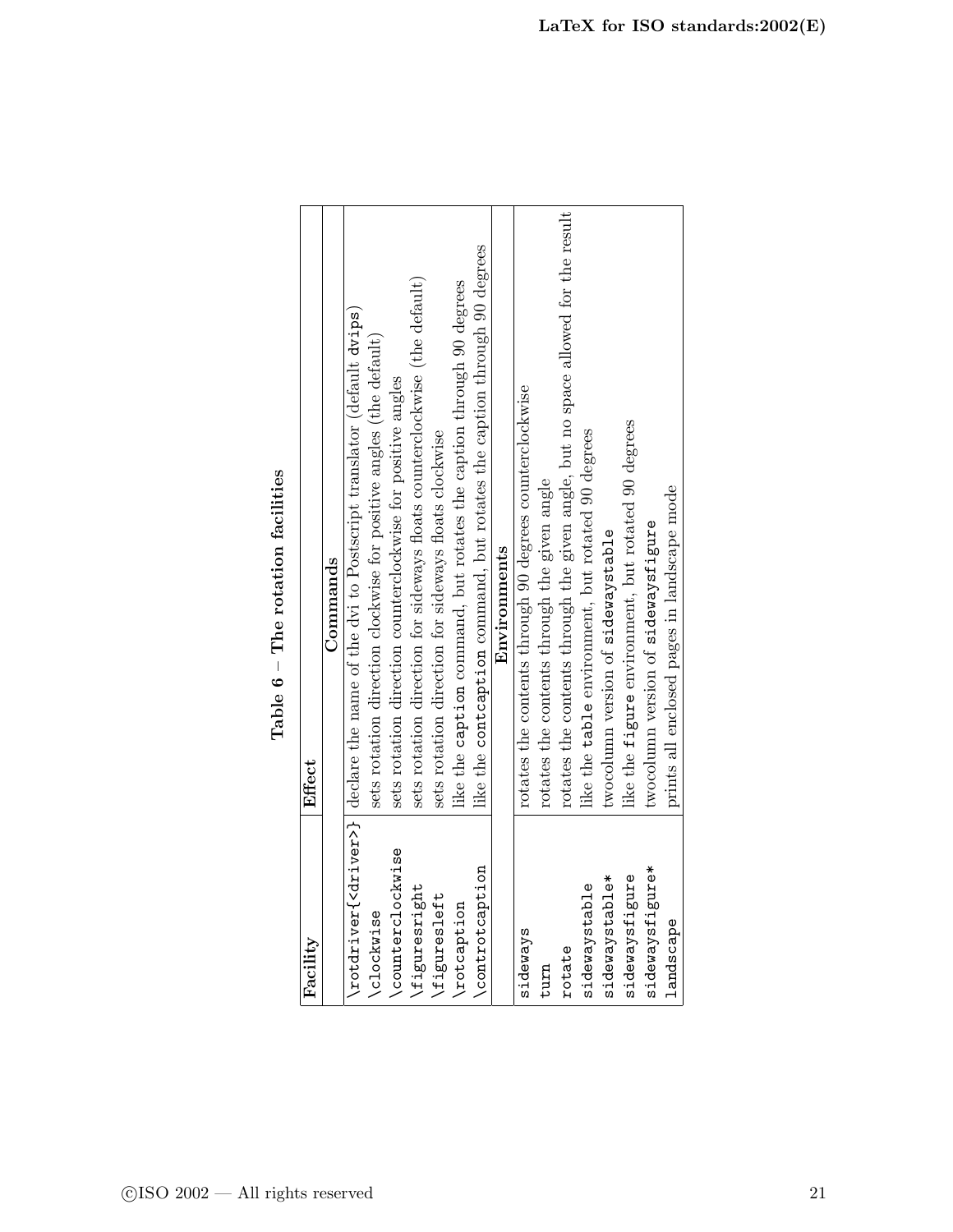#### <span id="page-27-4"></span><span id="page-27-0"></span>7.1 Options

The isorot facility has one option, namely debugshow. Calling this option produces messages on the screen and in the log file regarding the actions being taken.

<span id="page-27-1"></span>NOTE This option is principally of interest to the maintainer of the facility.

#### 7.2 DVI drivers

The isorot facility supports only a limited number of dvi to postscript translators. The default translator is *dvips*. The following command must be put in the preamble of the document if *dvips* is not being used:  $\rect{structure}$   $\{circ\}$ , where  $\{circ\}$  arivername> is one of the following:<sup>[3\)](#page-27-3)</sup>

- a) dvipdf for the *dvipdf* translator;
- b) dvips for Tom Rockicki's dvips translator;
- c) dvipsone for Y&Y's *dvipsone* translator;
- d) dvitops for James Clark's dvitops translator;
- e) dviwindo for Y&Y's *dviwindo* translator;
- f) pctex32 for Personal TeX's PC TeX for 32 bit Windows ( $pctex32$ ) translator;
- g) pctexps for Personal TeX's PC PTI Laser/PS (pctexps) translator;
- h) pubps for the Arbortext's *pubps* translator.
- <span id="page-27-2"></span>i) textures for Blue Sky's Textures translator;

#### 7.3 Rotational directions

isorot enables the textual and other elements of a document to be rotated from their normal horizontal layout. In some cases elements can be rotated through arbitrary angles, whereas in others only 90 degree rotation is possible.

By default, a rotation through a positive number of degrees corresponds to a clockwise rotation. The command \counterclockwise sets the following rotations to be counterclockwise for positive angles. The command \clockwise sets the following rotations to be clockwise for positive angles. These commands can be used to toggle the rotational behavior.

Rotated floating environments are normally rotated so that they are printed with a counterclockwise rotation (i.e. the original bottom of the float is placed at the right hand side of the paper), which is what is normally required. This behavior can be altered by the command \figuresleft, which will give the reverse effect. The command \figuresright will set the behavior to the default. These commands can be used to toggle the rotational behavior of floats.

<span id="page-27-3"></span><sup>&</sup>lt;sup>3)</sup>I have been able to try the dvips driver but not the others. If anyone has experience with the other drivers, or has extended the range of drivers, I would like to be given the results.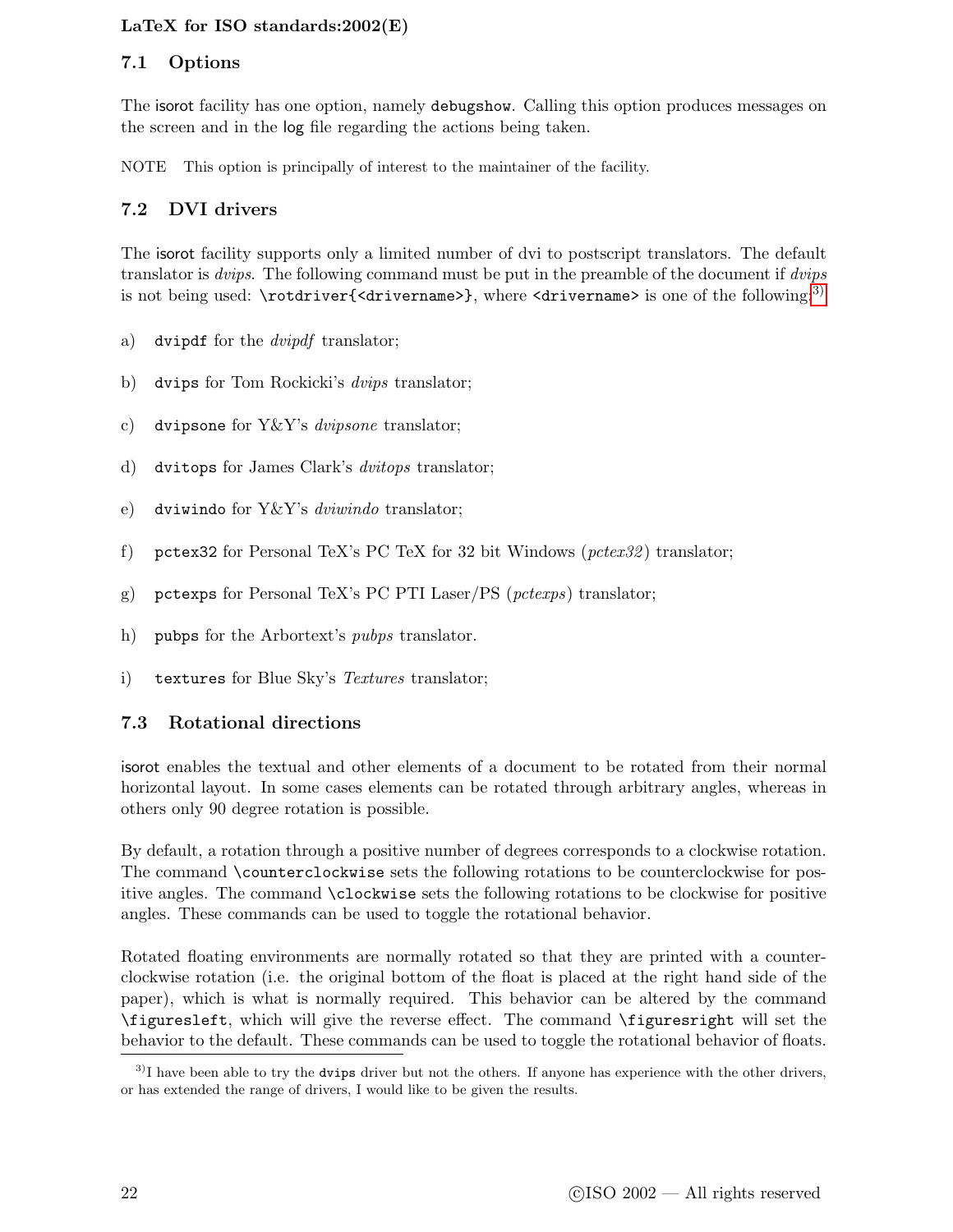#### <span id="page-28-2"></span><span id="page-28-0"></span>7.4 Rotation of text

The sideways environment rotates the contents of the environment by 90 degrees counterclockwise, and leaves space for the result.

The \begin{turn}{<angle>} environment rotates the contents by the given number of degrees in the direction specified by the most recent of the \clockwise or \counterclockwise commands, leaving space for the result.

The  $\begin{center}$   $\begin{bmatrix}$   $\end{bmatrix}$   $\begin{subarray} |c| \end{subarray}$  environment rotates the contents by the given number of degrees in the direction specified by the most recent of the \clockwise or \counterclockwise commands, but no arrangements are made for leaving space for the result.

<span id="page-28-1"></span>EXAMPLE 1 Some simple rotations:

This code

```
Default rotation direction: \\
A
\begin{sideways}%
B C
\end{sideways}
D E F G H I J K L M
\begin{turn}{-90}%
Minus 90 turn
\end{turn}
N O P
\begin{rotate}{90}%
Plus 90 rotate
\end{rotate}
Q \setminus \setminusand continue on with another line after rotations.
```
produces the following (note how space is allowed for the turned text, whereas the rotated text runs into the text below).

Default rotation direction: E<br>
C<br>
A  $\Xi$  D E F G H I J K L M  $\overline{\Xi}$  N O P Plus 90 rotate Q and continue on with another line after rotations. EXAMPLE 2 This example shows the effect of using the **\counterclockwise** command.<br>This code  $\frac{5}{6}$ This code Flip rotation direction: \\ \counterclockwise A \begin{sideways}% B C \end{sideways} D E F G H I J K L M \begin{turn}{-90}%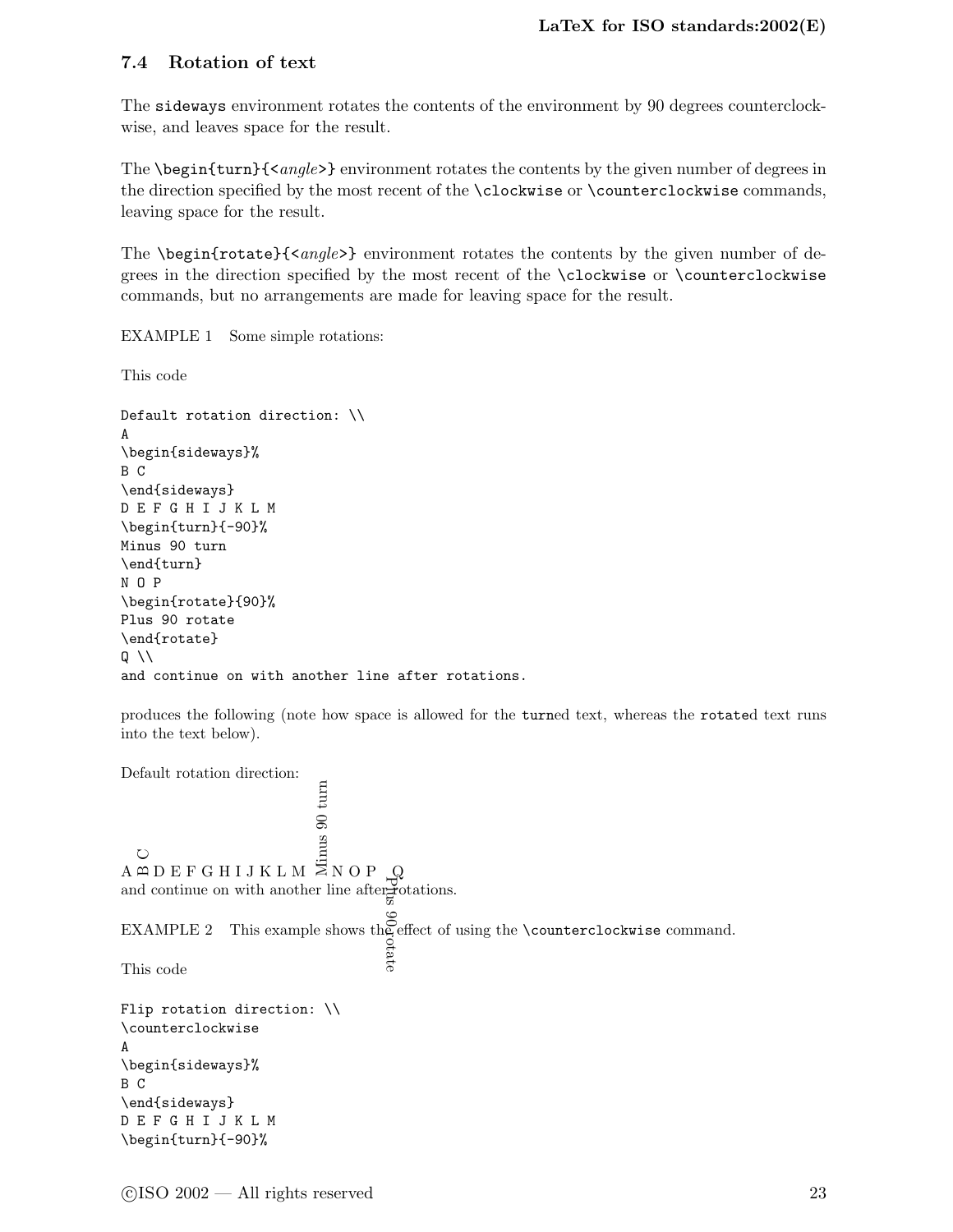```
Minus 90 turn
\end{turn}
N O P
\begin{rotate}{90}%
Plus 90 rotate
\end{rotate}
Q \setminus \setminusSet rotation direction back to default value.
\clockwise
produces the following, which should \bigoplus\limits^{\bullet\bullet}_{\mathbf{\Xi}} 1.
Flip rotation direction:
A
B C D E F G H I J K L M
                                                         Minus 90 turn
                                                              \frac{1}{2} c<br>
\frac{1}{2} \frac{1}{2} \frac{1}{2} \frac{1}{2} \frac{1}{2} \frac{1}{2} \frac{1}{2} \frac{1}{2} \frac{1}{2} \frac{1}{2} \frac{1}{2} \frac{1}{2} \frac{1}{2} \frac{1}{2} \frac{1}{2} \frac{1}{2} \frac{1}{2} \frac{1}{2} \frac{1}{2} \frac{1}{2} \frac{1}{2}
```
Set rotation direction back to default value.

Although the examples so far have only shown the rotation of text, boxes can also be rotated.

EXAMPLE 3 Rotating a box.

This code

```
\newsavebox{\foo}
\newlength{\fool}
\settowidth{\fool}{Hurrah for ISO.}
\savebox{\foo}{\parbox{\fool}{Hurrah for ISO. Hurrah for ISO.
                                               Hurrah for ISO. Hurrah for ISO.}}
Start
\usebox{\foo}
\&
\begin{turn}{-45}\usebox{\foo}\end{turn}
\&
\begin{turn}{45}\usebox{\foo}\end{turn}
End
produces:
Start
Hurrah for ISO.
       Hurrah for ISO.
        Hurrah for ISO. &<br>Hurrah for ISO. &Hurrah for ISO.
                                   Hurrah for ISO.
                                     Hurrah Gr. ISO.<br>Hurrah Gr. ISO.<br>Hurrah M. Or
                                        Hurrah Gr. 15
                                           Liver of 15 Co.
                                                            &
                                                                        Hurrah for 180<br>Vizier for 180<br>18 for 180
                                                                      Hurrah<br>India for 15<br>March 15, 150
                                                                   Hurrah <sub>68</sub><br>Hurrah <sub>68</sub>, 15<br>Islam for 15
                                                                 Hurrah For 150.<br>Hurrah For 150.<br>Surrah For 150.
                                                                                          End
```
Elements can be rotated through arbitrary angles, and also rotated elements can be nested inside other rotated elements.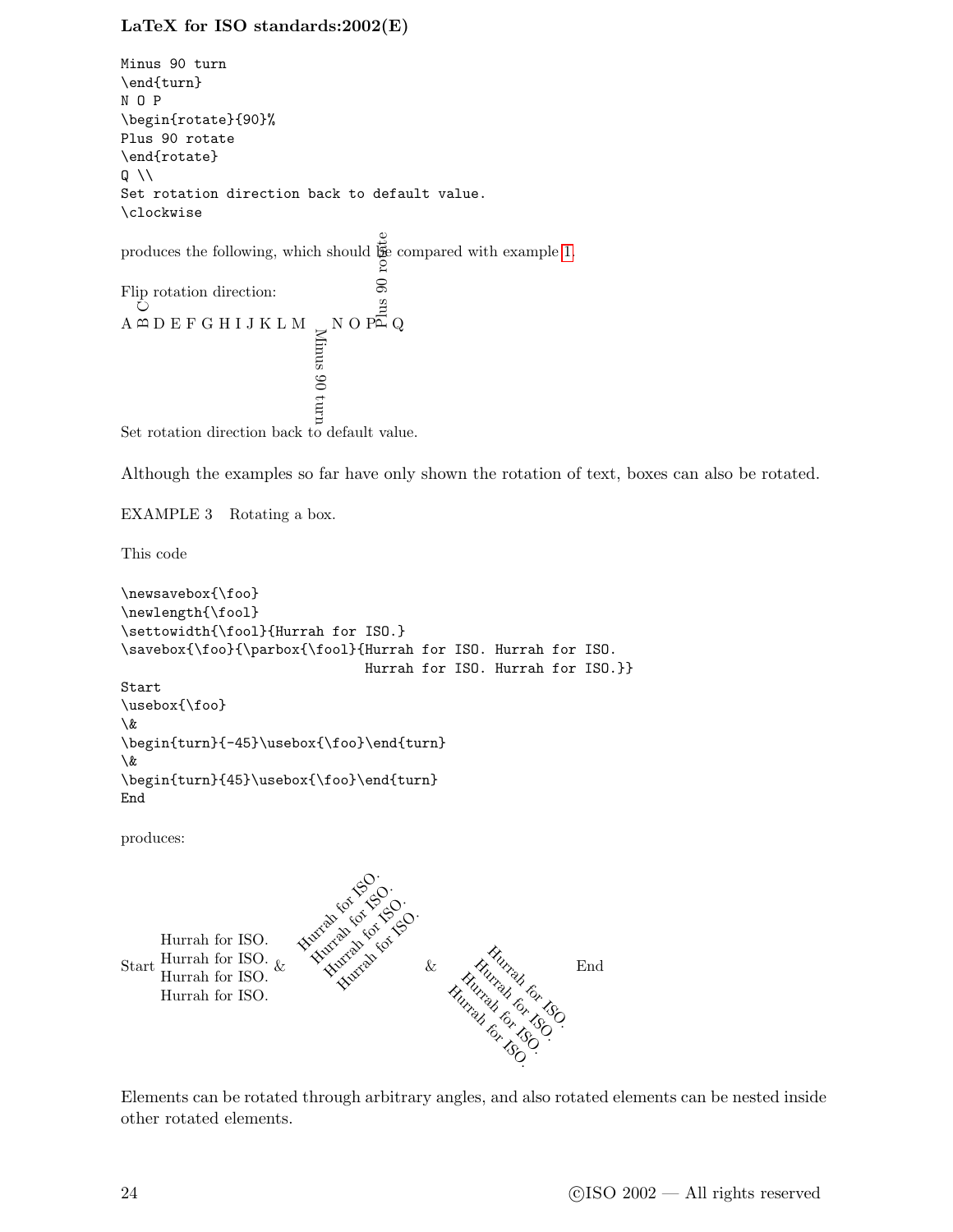

<span id="page-30-0"></span>Figure  $1$  – Example rotation through multiple angles

EXAMPLE 4 Repeated rotation:

The following example code shows that text can be rotated through any angle. The result is shown in Figure [1.](#page-30-0)

```
\newcount\prwc
\newsavebox{\prwtext}
\newdimen\prwspace
\def\wheel#1#2{%
  \savebox{\prwtext}{#1\begin{sideways}#2\end{sideways}}%
  \prwspace\wd\prwtext%
  \advance\prwspace by 1cm%
  \centerline{%
  \rule{0pt}{\prwspace}%
  \rule[-\prwspace]{0pt}{\prwspace}%
  \prwc=-180\loop\ifnum\prwc<180
  \rlap{\begin{rotate}{\the\prwc}%
  \rule{1cm}{0pt}\usebox{\prwtext}\end{rotate}}%
  \advance\prwc by 20\repeat}}
\begin{figure}
\wheel{Express yourself ---}{Hooray for STEP!}
\caption{Example rotation through multiple angles}
\label{fig:wheel}
\end{figure}
```
<span id="page-30-1"></span>Figures [4](#page-34-0) and [5](#page-35-0) also show rotations through a range of angles, both positive and negative.

EXAMPLE 5 Nested rotations.

c ISO 2002 — All rights reserved 25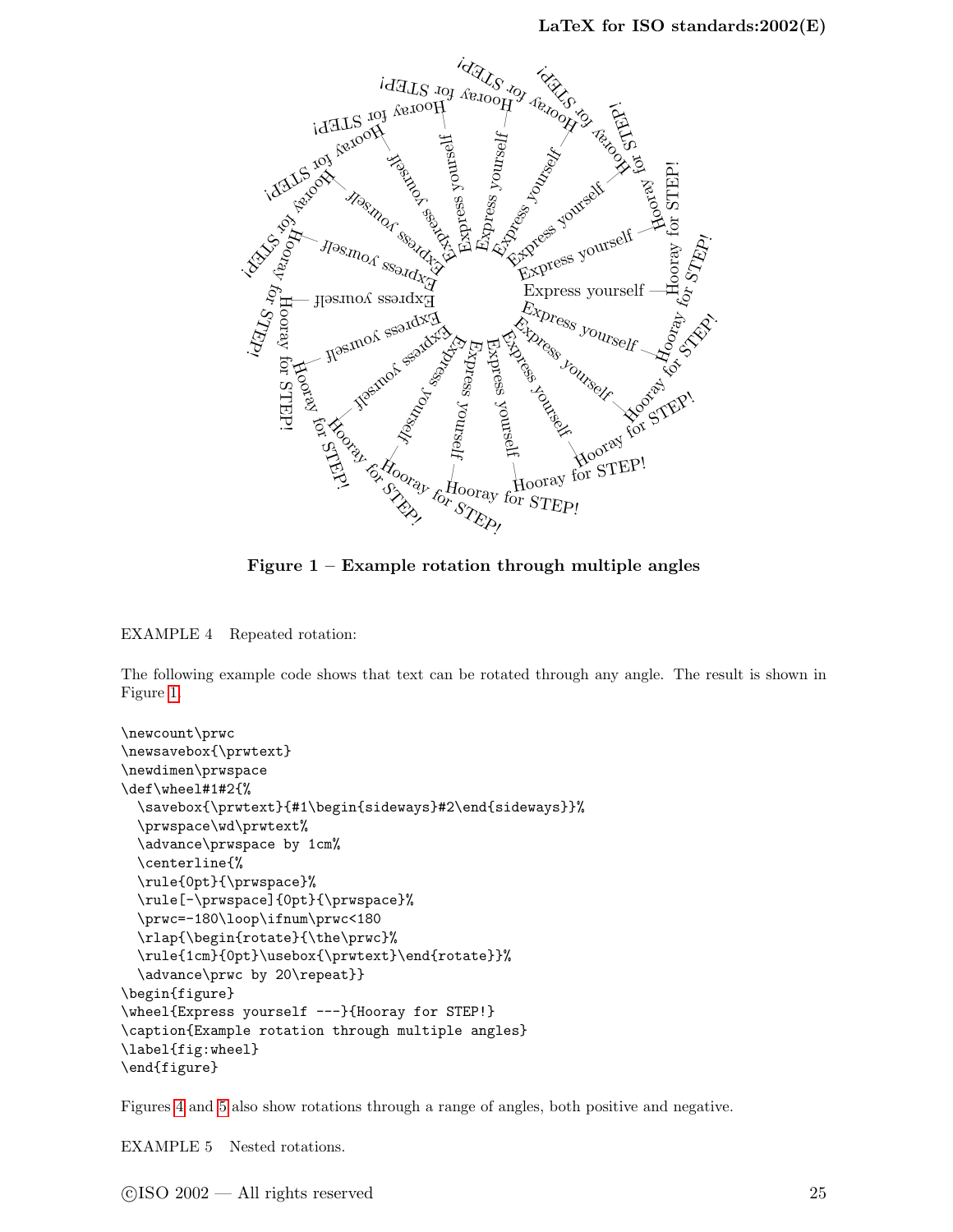<span id="page-31-1"></span>This code

```
Here is some text before a \verb|sideways| environment.
And some more, and more and more garble gobble cluck
click clack clock cluck and so on and on and on.
\begin{center}
\begin{sideways}
\rule{1in}{0pt}
\begin{tabular}{|lr|}
\begin{rotate}{-45}\emph{Word}\end{rotate} & \begin{rotate}{-90}%
Occurrences\end{rotate}
\setminus\hline
hello & 33 \\
goodbye & 34 \\
\hline
\end{tabular}
\end{sideways}
\end{center}
    Here is some text after a \verb|sideways| environment.
And some more, and more and more garble gobble cluck
click clack clock cluck and so on and on and on.
```
produces:

Here is some text before a sideways environment. And some more, and more and more garble gobble cluck click clack clock cluck and so on and on and on.



Here is some text after a sideways environment. And some more, and more and more garble gobble cluck click clack clock cluck and so on and on and on.

#### <span id="page-31-0"></span>7.5 Rotations of tables and figures

The previous examples have demonstrated the rotation of textual elements. For instance, example [5](#page-30-1) shows that tabular material can be rotated using the sideways environment. (Actually, any of the previously mentioned environments may be used.) Two further environments are provided which rotate a LaTeX float through 90 degrees. These are:

— sidewaystable, which corresponds to the standard LaTeX table environment; and

— sidewaysfigure, which corresponds to the standard LaTeX figure environment.

There are also starred versions of these, namely sidewaystable\* and sidewaysfigure\*, for use in twocolumn mode. However, the correspondence with the standard environments is not strictly complete as a sideways float is alway placed on a page by itself.

The direction of rotation may be controlled by the \figuresright and \figuresleft commands.

EXAMPLE 1 Table [6](#page-26-0) is produced by the code below: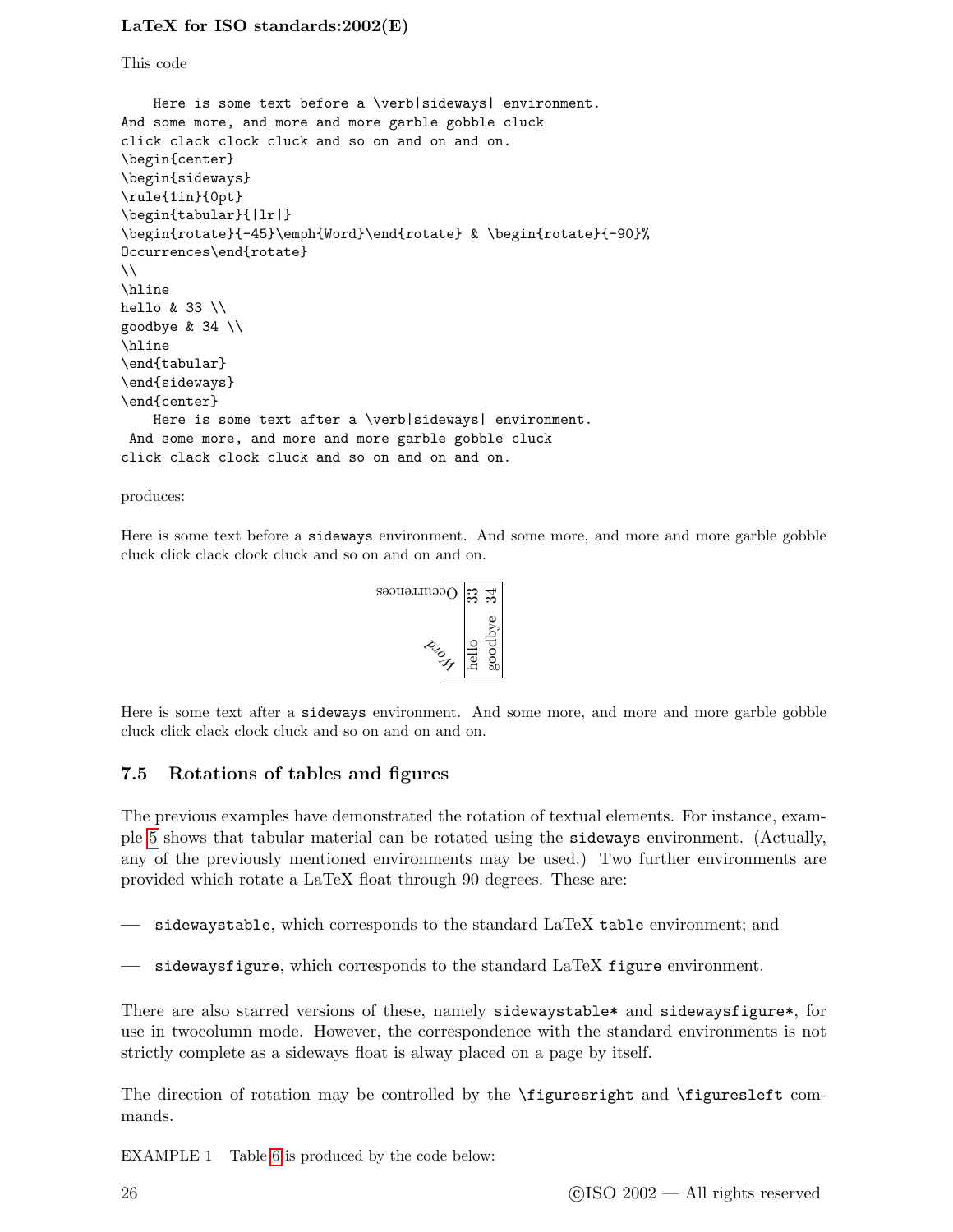#### <span id="page-32-2"></span>Figure 2 – Example figure with a standard caption.

<span id="page-32-1"></span>
$$
\underbrace{\text{(2,5 (1))}}_{\text{0}} \underbrace{\text{0}}_{\text{0}} \underbrace{\text{0}}_{\text{0}} \underbrace{\text{1}}_{\text{0}} \underbrace{\text{1}}_{\text{1}} \underbrace{\text{1}}_{\text{1}} \underbrace{\text{1}}_{\text{2}} \underbrace{\text{1}}_{\text{1}} \underbrace{\text{1}}_{\text{2}} \underbrace{\text{1}}_{\text{2}} \underbrace{\text{1}}_{\text{2}} \underbrace{\text{1}}_{\text{2}} \underbrace{\text{1}}_{\text{2}} \underbrace{\text{1}}_{\text{2}} \underbrace{\text{1}}_{\text{3}} \underbrace{\text{1}}_{\text{4}} \underbrace{\text{1}}_{\text{5}} \underbrace{\text{1}}_{\text{6}} \underbrace{\text{1}}_{\text{7}} \underbrace{\text{1}}_{\text{8}} \underbrace{\text{1}}_{\text{9}} \underbrace{\text{1}}_{\text{1}} \underbrace{\text{1}}_{\text{1}} \underbrace{\text{1}}_{\text{1}} \underbrace{\text{1}}_{\text{1}} \underbrace{\text{1}}_{\text{1}} \underbrace{\text{1}}_{\text{1}} \underbrace{\text{1}}_{\text{1}} \underbrace{\text{1}}_{\text{1}} \underbrace{\text{1}}_{\text{1}} \underbrace{\text{1}}_{\text{1}} \underbrace{\text{1}}_{\text{1}} \underbrace{\text{1}}_{\text{1}} \underbrace{\text{1}}_{\text{1}} \underbrace{\text{1}}_{\text{1}} \underbrace{\text{1}}_{\text{1}} \underbrace{\text{1}}_{\text{1}} \underbrace{\text{1}}_{\text{1}} \underbrace{\text{1}}_{\text{1}} \underbrace{\text{1}}_{\text{1}} \underbrace{\text{1}}_{\text{1}} \underbrace{\text{1}}_{\text{1}} \underbrace{\text{1}}_{\text{1}} \underbrace{\text{1}}_{\text{1}} \underbrace{\text{1}}_{\text{1}} \underbrace{\text{1}}_{\text{1}} \underbrace{\text{1}}_{\text{1}} \underbrace{\text{1}}_{\text{1}} \underbrace{\text{1}}_{\text{1}} \underbrace{\text{1}}_{\text{1}} \underbrace{\text{1}}_{\text{1}} \underbrace{\text{1}}_{\text{1}} \underbrace{\text{1}}_{\text{1}} \underbrace{\text{1}}_{\text{1
$$

```
\begin{sidewaystable}
\centering
\caption{The rotation facilities} \label{tab4}
\begin{tabular}{|1|1|} \hline
\textbf{Facility} & \textbf{Effect} \\ \hline
\multicolumn{2}{|c|}{\textbf{Commands}} \\ \hline
\verb|\rotdriver{<driver>}| &
declare the name of the dvi to Postscript translator (default {\tt dvips}) \\
......
\verb|sidewaysfigure| &
like the \verb|figure| environment, but rotated 90 degrees \\ \hline
\end{tabular}
\end{sidewaystable}
```
#### <span id="page-32-0"></span>7.6 Rotation of float captions and bodies

Sometimes it may be useful to rotate a caption independently of the rotation of a figure or table. The command \rotcaption is analogous to the normal \caption command, and inserts the caption rotated by 90 degrees. There is also the companion command \controtcaption, analagous to the \contcaption command, for continuation captions.

EXAMPLE 1 Float with a regular caption.

Figure [2](#page-32-1) is produced by the code below:

```
\begin{figure}
\centering
\caption{Example figure with a standard caption.} \label{fig:nocrot}
\setlength{\unitlength}{0.2in}
\footnotesize
\begin{picture}(17,2)
\thicklines
\put(0,0){\begin{picture}(4,1)
  \put(1.5,0.5){\oval(3,1)}
  \put(1.5,0.5){\makebox(0,0){2,5 (1)}}
  \put(3,0.5){\line(1,0){1.0}}
  \put(4.25,0.5){\circle{0.5}}
  \end{picture}}
\put(4.5,0){\begin{bmatrix}picture\end{bmatrix}}(8,1)\put(0,0){\dashbox{0.25}(4,1){date}}
  \put(4,0.5){\line(1,0){3.5}}
  \put(7.75,0.5){\circle{0.5}}
  \put(6,1){\makebox(0,0){A[1:3]}}
  \end{picture}}
\put(12.5,0){\begin{array}{c} 1 \end{array}}\put(0,0){\framebox(4,1){INTEGER}}
  \put(3.75,0){\line(0,1){1}}
  \end{picture}}
\end{picture}
\normalsize
\setlength{\unitlength}{1pt}
```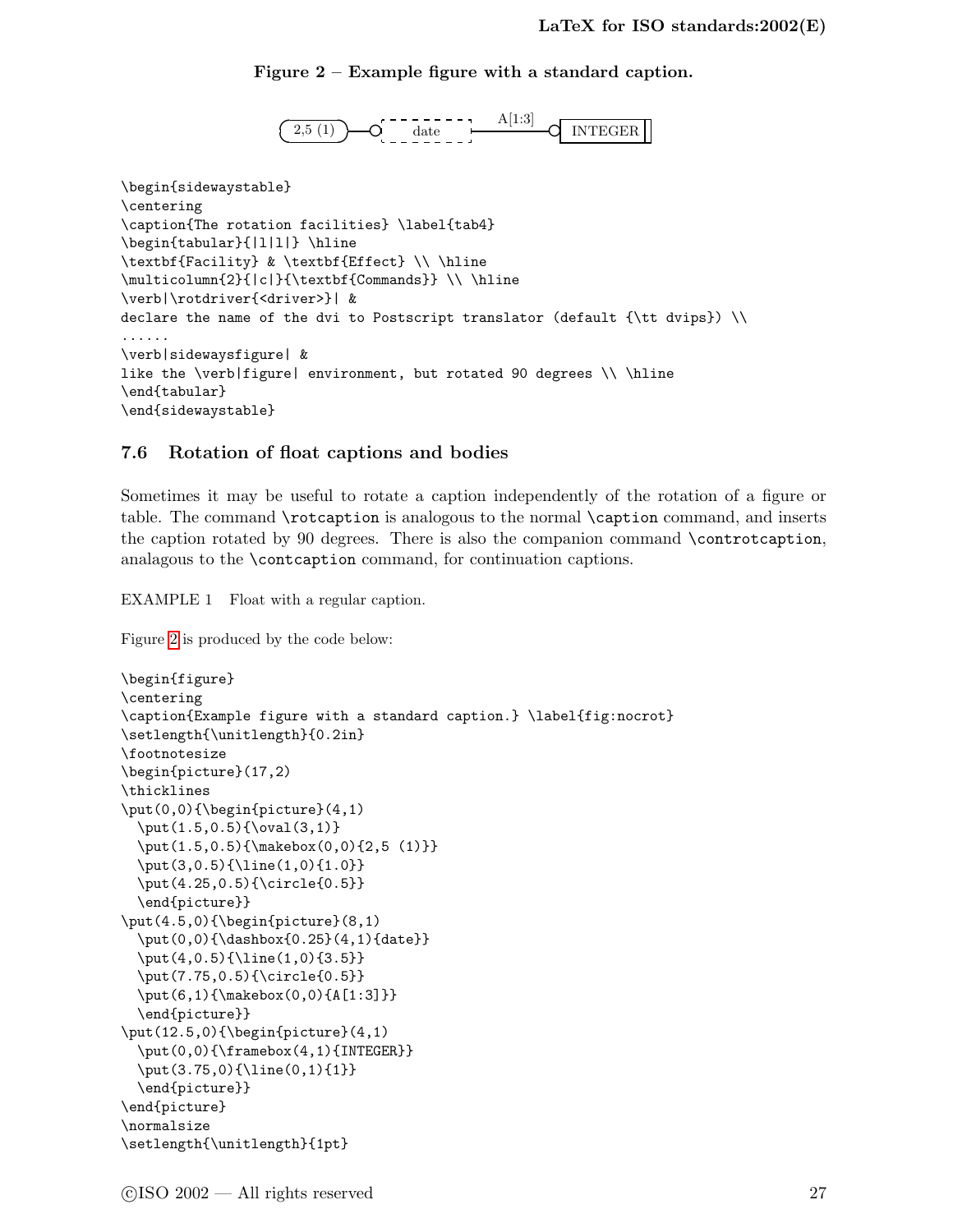<span id="page-33-0"></span>

\end{figure}

EXAMPLE 2 Float with a rotated caption.

Figure [3](#page-33-0) is produced by the code below:

```
\begin{figure}
\centering
\rotcaption{Figure~\protect\ref{fig:nocrot} with a rotated caption.}
\label{fig:crot}
\setlength{\unitlength}{0.2in}
\footnotesize
\begin{picture}(17,2)
...
\end{picture}
\normalsize
\setlength{\unitlength}{1pt}
\end{figure}
```
As can be seen from Figure [3](#page-33-0) the advisability of rotating a caption depends on the size of the body of the float. It may be better in certain cases to leave the caption in its regular position and rotate the body of the float instead.

EXAMPLE 3 Regular caption and float.

Figure [4](#page-34-0) is a regular figure and caption. It is produced by the following code:

```
\def\prwrot#1{%
\settowidth{\fool}{ISOROT}
\savebox{\foo}{\parbox{\fool}{ISOROT ISOROT ISOROT ISOROT}}%
\framebox{---\begin{turn}{#1}\framebox{\usebox{\foo}}\end{turn}---}}%
\def\degrees{{\small$^{o}$}}
\begin{figure}
\centering
```

```
\begin{tabular}{|c|c|c|} \hline
```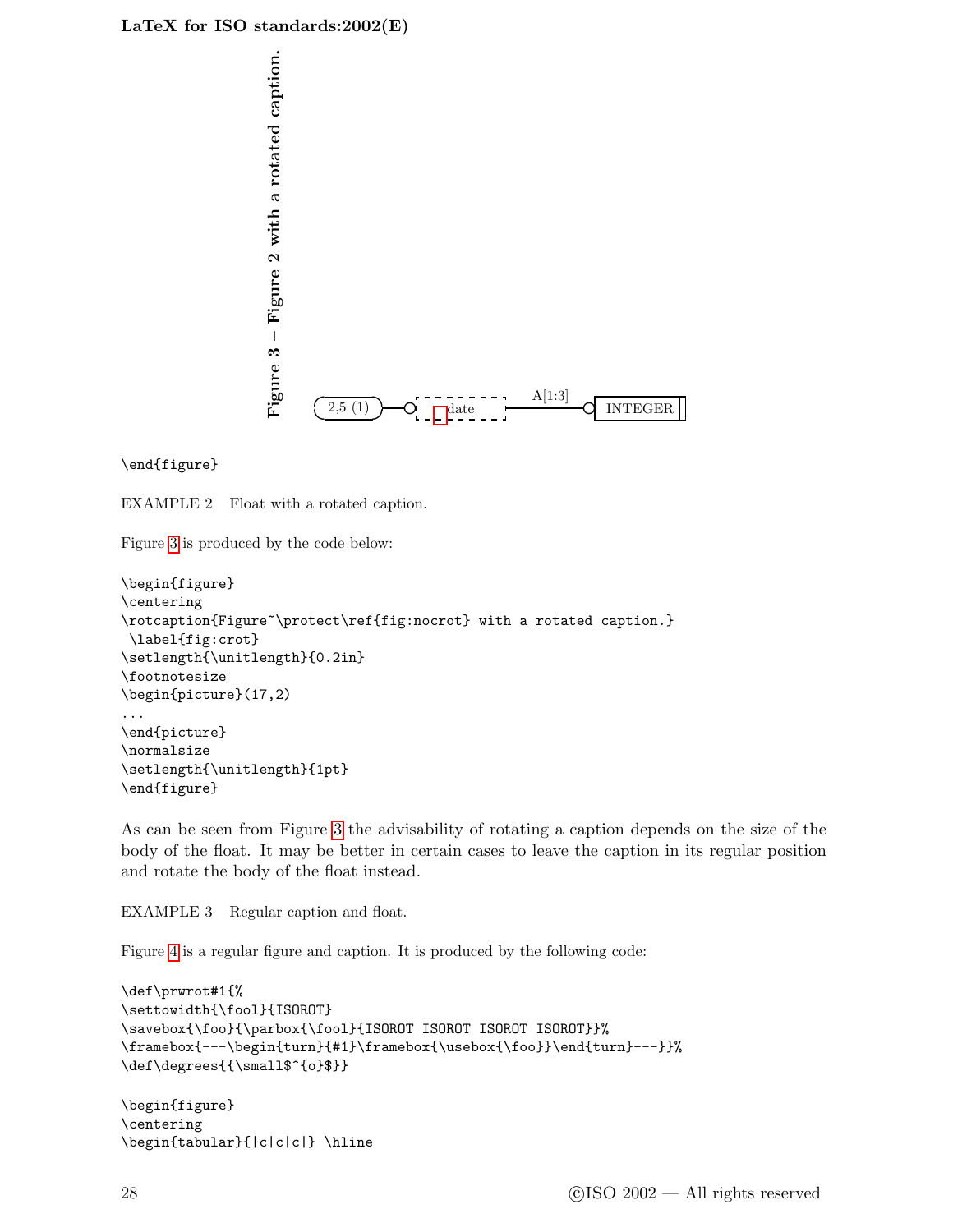

<span id="page-34-0"></span>Figure 4 – Rotation of paragraphs between 0 and -320 degrees

```
\prwrot{0} &\prwrot{-40}&\prwrot{-80}\\
0\degrees & -40\degrees & -80\degrees \\ \hline
\prwrot{-120}&\prwrot{-160}&\prwrot{-200}\\
-120\degree & -160\degree & -200\degree \%\prwrot{-240}&\prwrot{-280}&\prwrot{-320}\\
-240\degree & -280\degree & -320\degree\end{tabular}
\caption{Rotation of paragraphs between 0 and -320 degrees} \label{fig:angles1}
\end{figure}
```
EXAMPLE 4 Regular caption and rotated float body.

Figure [5](#page-35-0) is a regular figure and caption where the figure contents have been rotated. It was produced by the following code.

```
\begin{figure}
\centering
\begin{sideways}
\begin{tabular}{|c|c|c|} \hline
\prwrot{0} &\prwrot{40}&\prwrot{80}\\
0\degrees & 40\degrees & 80\degrees \\ \hline
\prwrot{120}&\prwrot{160}&\prwrot{200}\\
120\degrees & 160\degrees & 200\degrees \\ \hline
\prwrot{240}&\prwrot{280}&\prwrot{320}\\
240\degrees & 280\degrees & 320\degrees \\ \hline
\end{tabular}
\end{sideways}
\caption[Rotation of paragraphs between 0 and 320 degrees]%
```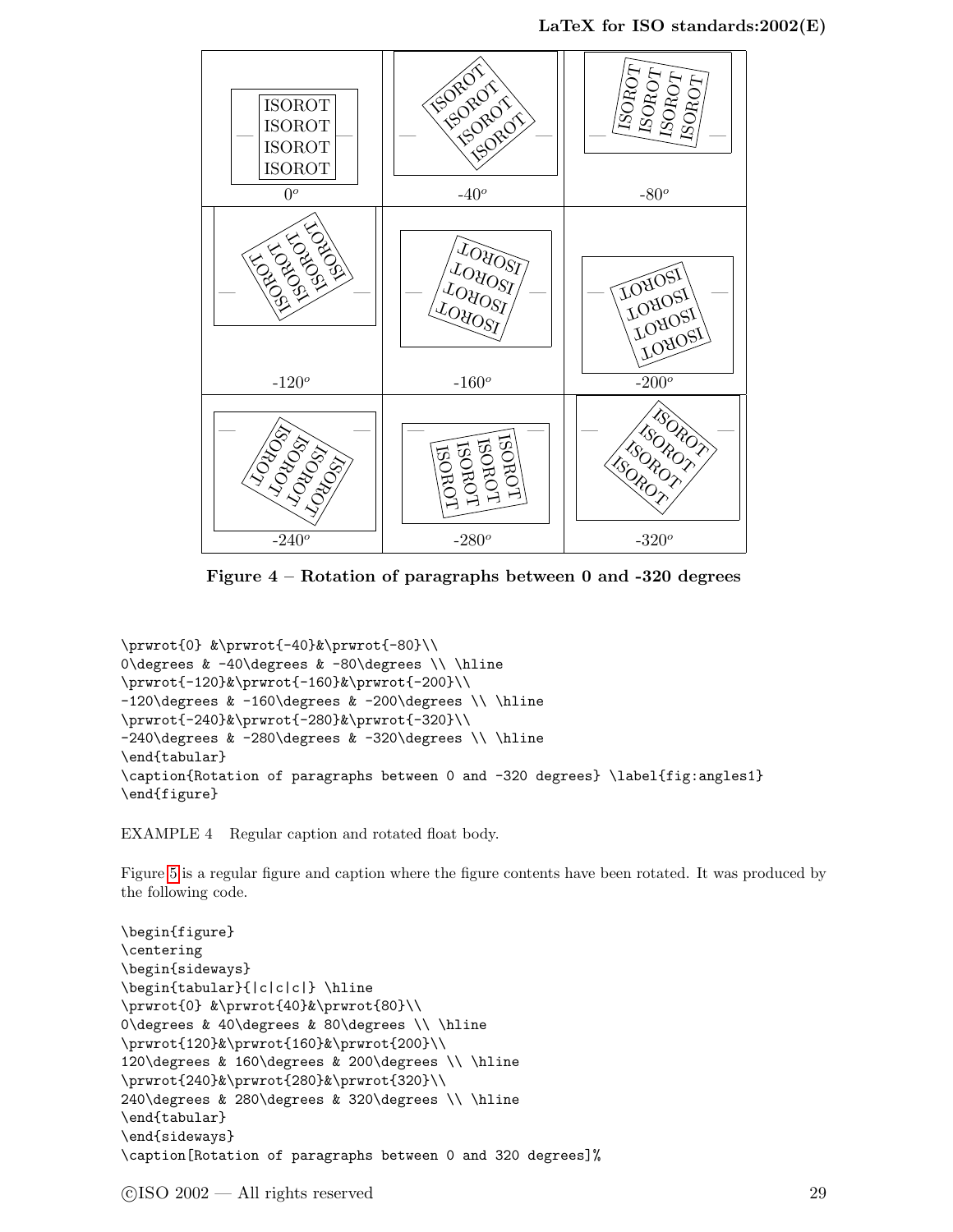

<span id="page-35-0"></span>Figure 5 – Rotation of paragraphs between 0 and 320 degrees (with figure body turned sideways)

{Rotation of paragraphs between 0 and 320 degrees (with figure body turned sideways)}\label{fig:angles2} \end{figure}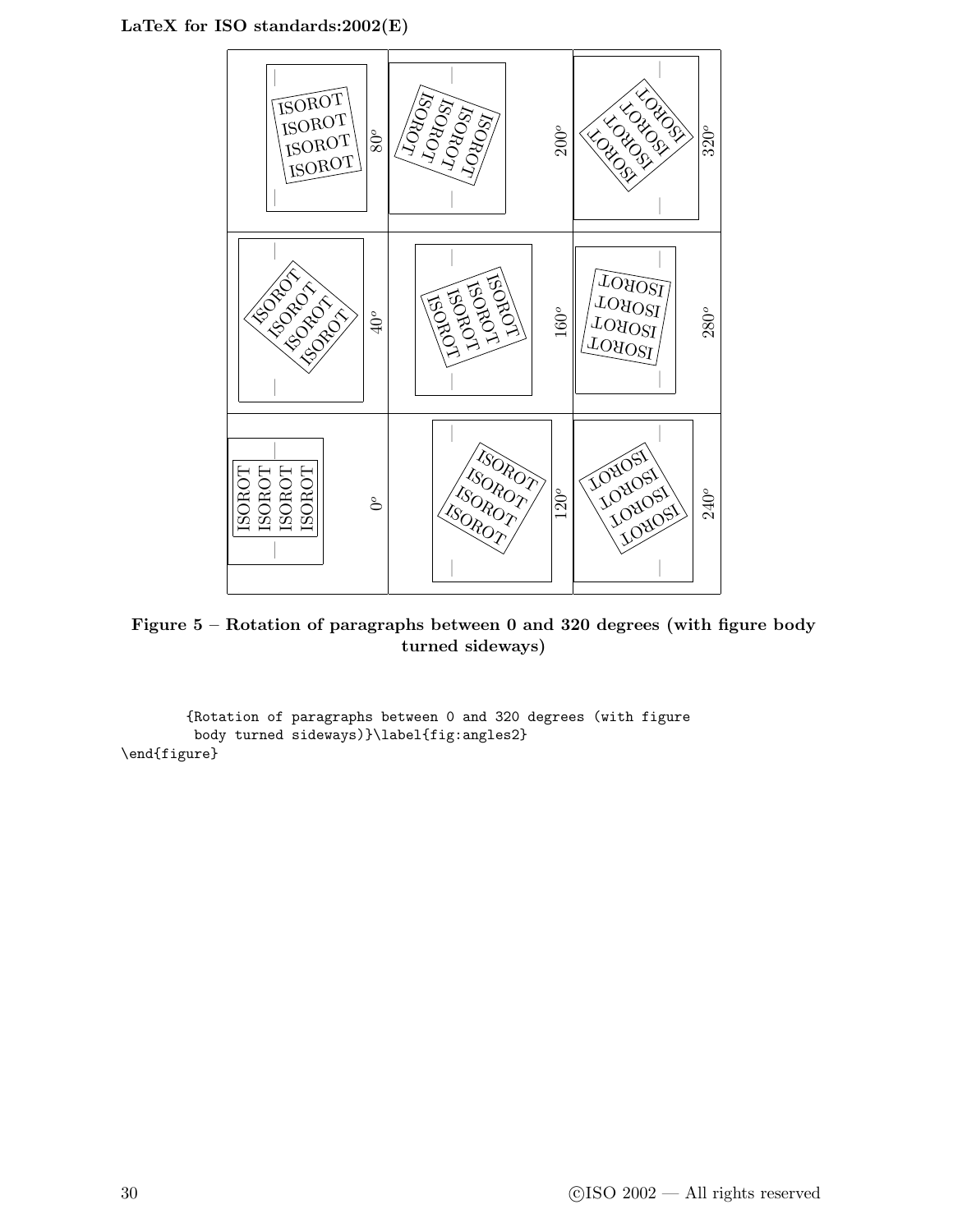7.7 Landscaping 7.7 Landscaping <span id="page-36-1"></span>LaTeX normally prints in portrait mode. The landscape environment prints all the enclosed stuff in landscape mode, except for headers and footers LaTeX normally prints in portrait mode. The landscape environment prints all the enclosed stuff in landscape mode, except for headers and footers which are not rotated. which are not rotated.

EXAMPLE 1 Landscaping EXAMPLE 1 Landscaping The source for this part of the document is: The source for this part of the document is:

\sclause{Landscaping} \sclause{Landscaping} \begin{landscape} \begin{landscape}

 $\vdots$ \latex{} normally prints in portrait mode. The ... \latex{} normally prints in portrait mode. The

... long, wide tables. ... long, wide tables.

\end{landscape} \end{landscape}

The environment starts by clearing the current page and then switches to portrait mode. At the end of the environment the current page is cleared The environment starts by clearing the current page and then switches to portrait mode. At the end of the environment the current page is cleared and the next page is back to normal portrait mode. and the next page is back to normal portrait mode. All the other rotation commands and environments produce boxes and LaTeX will not break a box across a page. The landscape environemt does All the other rotation commands and environments produce boxes and LaTeX will not break a box across a page. The landscape environemt does not produce a box and so many pages can be printed in landscape mode with LaTeX taking care of the page breaking for you. not produce a box and so many pages can be printed in landscape mode with LaTeX taking care of the page breaking for you. <span id="page-36-0"></span>Landscape mode is not particularly useful for normal text as the lines are far too long for comfortable reading. Where it can be useful is where you Landscape mode is not particularly useful for normal text as the lines are far too long for comfortable reading. Where it can be useful is where you have a table that is too wide to fit on a portrait page, so needs to be rotated, yet is also too long to fit on the page when it is rotated. The supertabular, have a table that is too wide to fit on a portrait page, so needs to be rotated, yet is also too long to fit on the page when it is rotated. The supertabular, the longtable, and the xtab packages provide facilities for automatically breaking long tables across pages. Any of these can be used in conjunction the longtable, and the xtab packages provide facilities for automatically breaking long tables across pages. Any of these can be used in conjunction with landscaping to both rotate and automatically page break long, wide tables. with landscaping to both rotate and automatically page break long, wide tables.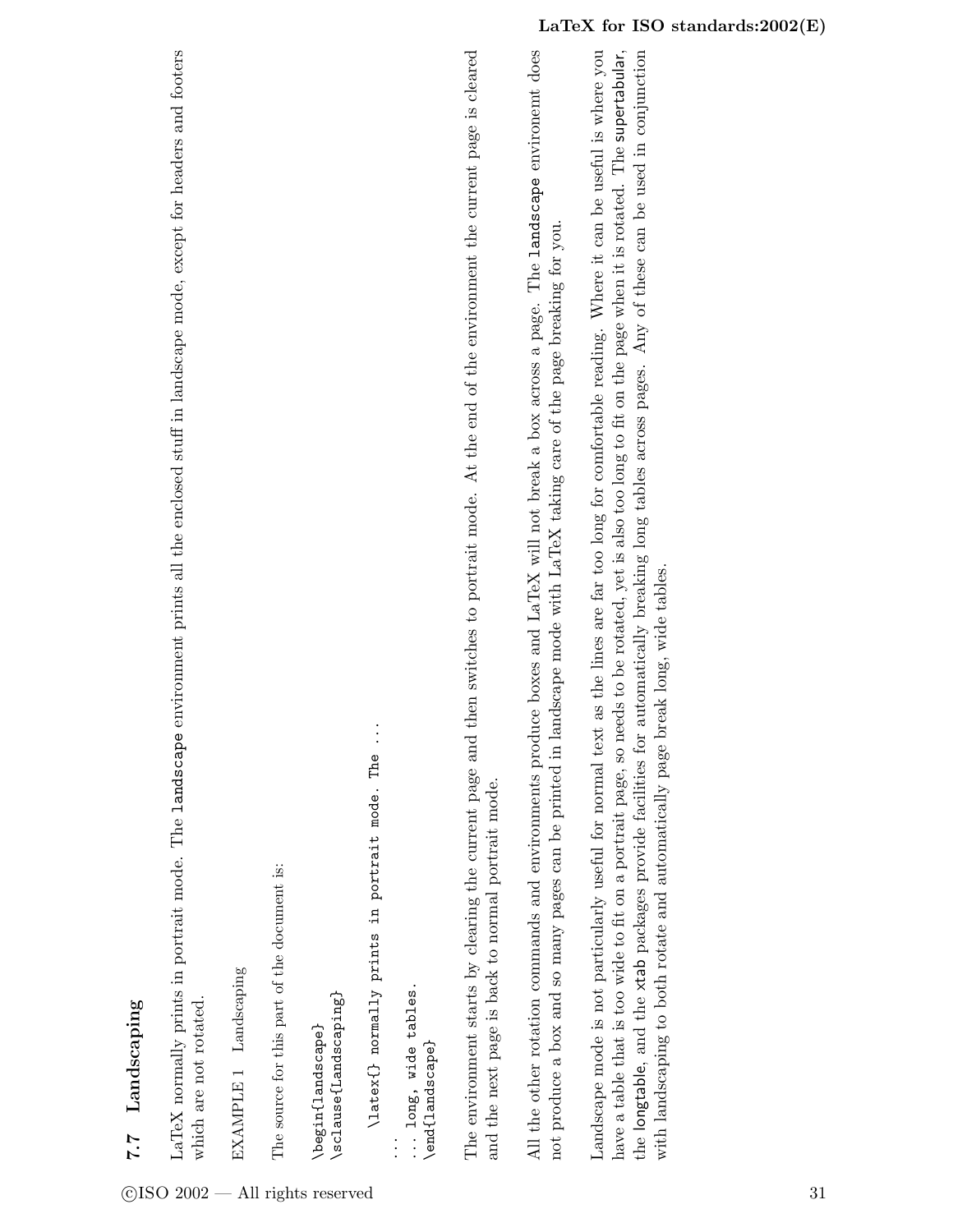# <span id="page-37-2"></span><span id="page-37-0"></span>8 The xtab package facility

The xtab package is fully documented in [\[14\]](#page-56-5). This clause provides an overview of the package.

The xtab package facility is an extension of the supertabular package originally developed by Johannes Braams and Theo Jurriens. The extension provides for the specification of a header to go on the last page of a long table.

<span id="page-37-1"></span>The principal commands available are given in Table [7.](#page-37-1)

| Table $7$ – The principal xtab package commands |
|-------------------------------------------------|
|-------------------------------------------------|

| Command            | Effect                                             |
|--------------------|----------------------------------------------------|
| \begin{xtabular}{} | This<br>equivalent<br>the<br>is<br>to<br>normal    |
|                    | \begin{tabular}{} environment.<br>You              |
|                    | supply the specification of the columns<br>just    |
|                    | as for the normal tabular environment.<br>All      |
|                    | commands that can be used within a tabular         |
|                    | environment can also be used within the            |
|                    | xtabular environment.                              |
|                    | Unlike the tabular environment which prevents      |
|                    | page breaking within the tabular, the xtabular     |
|                    | allows page breaking, so that tabulars can ex-     |
|                    | tend automatically across several pages. Xtab-     |
|                    | ular starts off with a tabular environment and     |
|                    | checks the amount of space left on the page as     |
|                    | it adds each row to the tabular. If the space left |
|                    | on the page is too short for another row, then it  |
|                    | ends the current tabular, performs a page break    |
|                    | and starts another tabular on the following page.  |
|                    | This process is repeated until all the rows have   |
|                    | been output.                                       |
|                    | There are special commands for captioning a        |
|                    | xtabular as a table, and also elements can         |
|                    | be automatically inserted after each (internal)    |
|                    | \begin{tabular} and immediately before each        |
|                    | \end{tabular}.                                     |
|                    | Do not put a xtabular in a table environment,      |
|                    | as the table environment keeps its contents on a   |
|                    | single page (presumably you are using xtabular     |
|                    | because its contents are longer than one page).    |
| \end{xtabular}     | End the xtabular environment.                      |
| \begin{mpxtabular} | Like the xtabular environment except that each     |
|                    | 'page' is put into a minipage first. Thus it is    |
|                    | possible to have footnotes inside an mpxtabular.   |
|                    | The footnote text is printed at the end of each    |
|                    | page.                                              |
|                    | Continued on next page                             |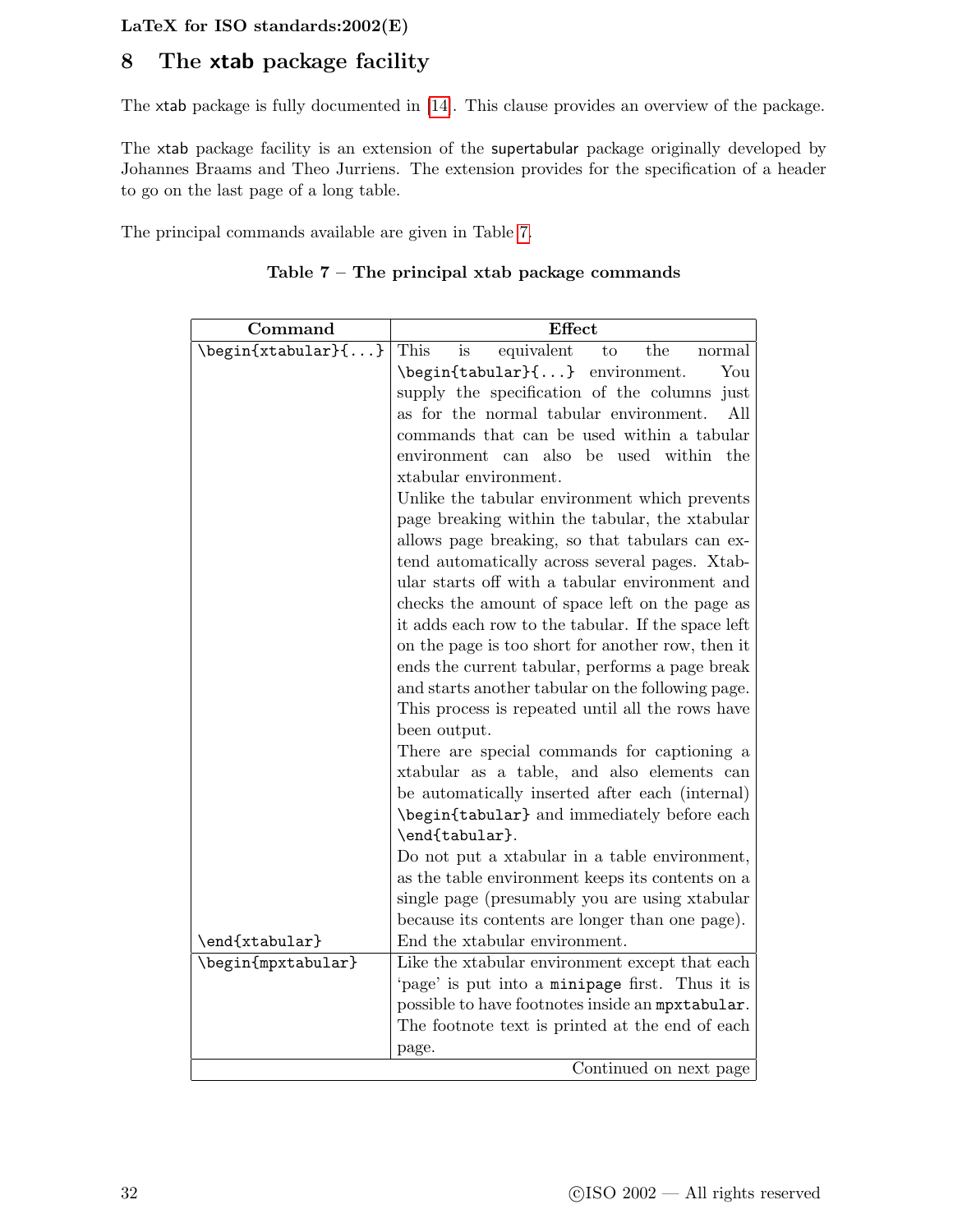| Command                                      | Effect                                                                                                |
|----------------------------------------------|-------------------------------------------------------------------------------------------------------|
| \end{mpxtabular}                             | End the mpxtabular environment.                                                                       |
|                                              | <b>Note:</b> If any of the following commands are                                                     |
|                                              | used, then they should be placed before the par-                                                      |
|                                              | ticular xtabular environment that they apply to.                                                      |
| $\to\$ {}                                    | A command to provide a caption for the table.                                                         |
|                                              | The caption is placed at the top of the table.                                                        |
| $\setminus$ bottomcaption $\{ \ldots \}$     | A command to provide a caption for the table.                                                         |
|                                              | The caption is placed at the bottom of the table.                                                     |
| $\label{eq:tablecap} \verb tablecaption{} $  | A command to provide a caption for the table.                                                         |
|                                              | The caption is placed at the default position,                                                        |
|                                              | which is at the top of the table.                                                                     |
|                                              | Notes: You cannot use the caption command                                                             |
|                                              | but you can put a label after any of these cap-                                                       |
|                                              | tioning commands. If you want captioning, the                                                         |
|                                              | command must be specified before the start of                                                         |
|                                              | the xtabular environment.                                                                             |
|                                              | The $\ldots$ caption{} command(s) remain in ef-                                                       |
|                                              | fect until changed by another $\ldots$ caption com-                                                   |
|                                              | mand.                                                                                                 |
| \tablefirsthead{}                            | Defines the contents of the first occurence of the                                                    |
|                                              | tabular head. The tabular head is some special                                                        |
|                                              | treatment of the first row in the table. This com-                                                    |
|                                              | mand is optional. If used, the header must be                                                         |
|                                              | closed by the end of line command for tabulars                                                        |
|                                              | $(e.g., \backslash \backslash).$                                                                      |
| \tablehead{}                                 | Defines the contents of the table head on subse-                                                      |
|                                              | quent pages.                                                                                          |
|                                              | For example, you might want to note that this                                                         |
|                                              | is a continuation of the table on the previous                                                        |
|                                              | page, as well as repeating any column headings                                                        |
|                                              | that were given at the start of the xtabular by                                                       |
|                                              | \tablefirsthead.                                                                                      |
| $\label{eq:stable} \verb \\tablelasthead{} $ | Defines the contents of the table head on the last                                                    |
|                                              | page of the table.                                                                                    |
|                                              | This works by writing to the .aux file the number                                                     |
|                                              | of pages that the xtabular extends over. When                                                         |
|                                              | the xtabular comes to the last tabular (which it<br>calculates from the information it reads from the |
|                                              |                                                                                                       |
|                                              | .aux file) it replaces the contents of \tablehead<br>by the contents of \tablelasthead.               |
|                                              | Continued on next page                                                                                |
|                                              |                                                                                                       |

Table 7 – continued from previous page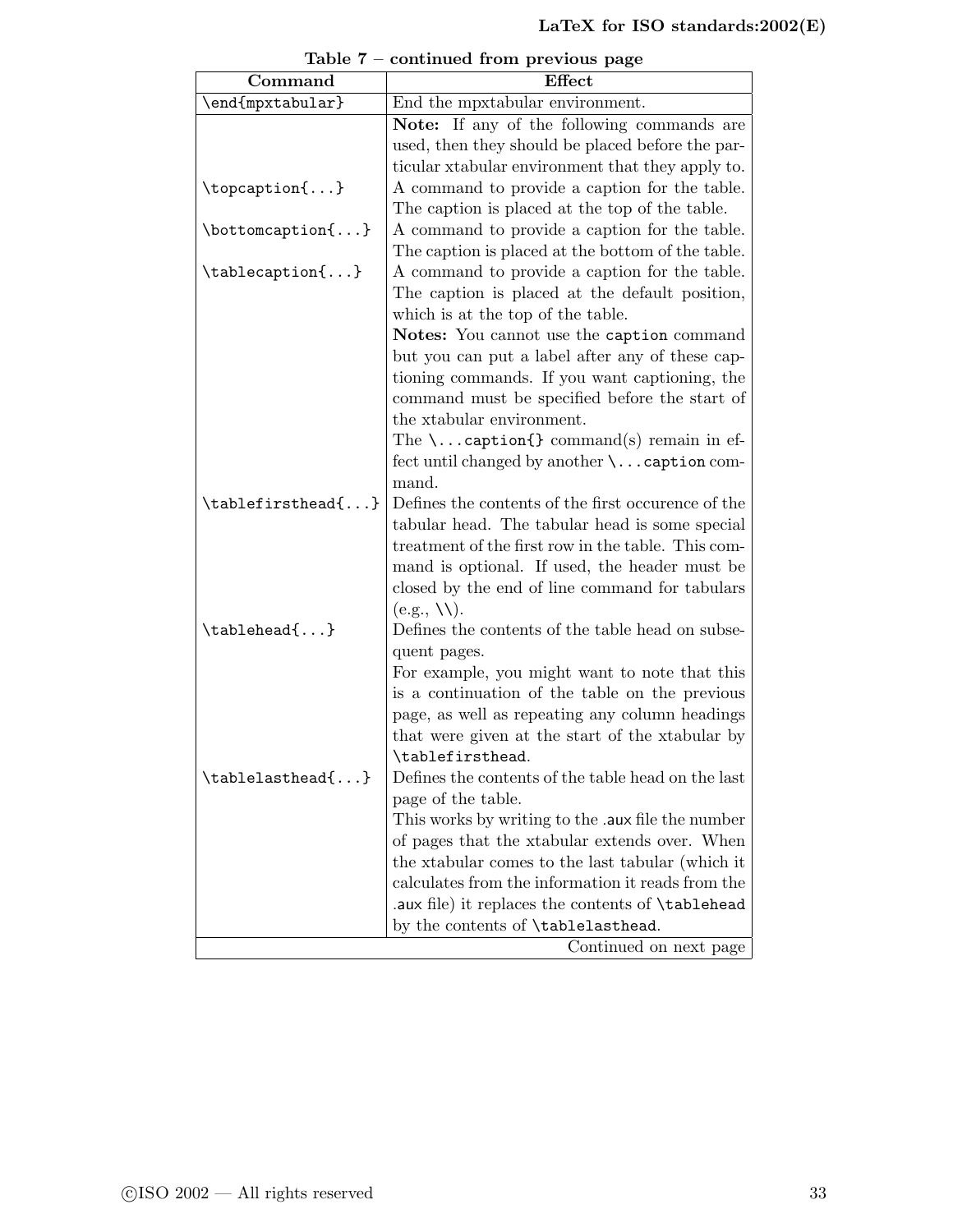<span id="page-39-1"></span>

| Command                               | Effect                                                |
|---------------------------------------|-------------------------------------------------------|
|                                       | It makes no attempt to measure the amount of          |
|                                       | space used by the last table head, so if this is      |
|                                       | more than for tablehead then the tabular might        |
|                                       | be a litle too long.                                  |
|                                       | In any case, when using this command, the doc-        |
|                                       | ument has to be LaTeXed at least twice, just as       |
|                                       | it has to be to resolve references and so on.         |
| \notablelasthead                      | Switches off the last \tablelasthead.<br>$\mathbf{A}$ |
|                                       | tablelasthead stays in effect until overwritten       |
|                                       | by a new <b>\tablelasthead</b> or cancelled by this   |
|                                       | command.                                              |
| $\mathcal{t}$ abletail $\{ \ldots \}$ | The contents of this command are inserted be-         |
|                                       | fore the <b>\end{tabular}</b> on each page except for |
|                                       | the last page of the table.                           |
|                                       | For example, you might want to note that the          |
|                                       | table is continued on the next page.                  |
| $\{\text{tablelasttail}\{\ldots\}$    | The contents of this command are inserted be-         |
|                                       | fore the final \end{tabular} of the table.            |
|                                       | For example, you might want to note that this         |
|                                       | is where the table ends.                              |

Table 7 – concluded from previous page

As well as the xtabular and mpxtabular environments there are the corresponding starred versions (i.e., xtabular\* and mpxtabular\*) for use in two column mode where the table is meant to span both columns.

<span id="page-39-0"></span>EXAMPLE 1 Table [7](#page-37-1) was produced by the following code:

```
\topcaption{The principal xtab package commands} \label{tab:xtab}
\tablefirsthead{\hline \multicolumn{1}{|c|}{\textbf{Command}} &
                       \multicolumn{1}{c|}{\textbf{Effect}} \\ \hline }
\tablehead{\multicolumn{2}{c}%
           {{\captionsize\bfseries \tablename\ \thetable{} --
             continued from previous page}} \\
  \hline \multicolumn{1}{|c|}{\textbf{Command}} &
           \mathcal{1}{c} \textbf{Effect}} \\ \hline }
\tablelasthead{\multicolumn{2}{c}%
           {{\captionsize\bfseries \tablename\ \thetable{} --
             concluded from previous page}} \\
  \hline \multicolumn{1}{|c|}{\textbf{Command}} &
           \label{thm:1} \multicolumn{1}{c|}{\textbf{Effect}} \\ \hline }
\tabletail{\hline \multicolumn{2}{|r|}{{Continued on next page}} \\ \hline}
\tablelasttail{\\ \hline \hline}
\begin{center}
\begin{xtabular}{|l|p{0.5\textwidth}|}
\verb|\begin{xtabular}{...}| & This is equivalent to the normal
                         \verb|\begin{tabular}{...}| environment.
                         You supply the specification of the columns
                         just as for the normal tabular environment.
                         All commands that can be used within a tabular
                         environment can also be used within
                         the xtabular environment.
\setminus
```

```
\boldsymbol{\ell}
```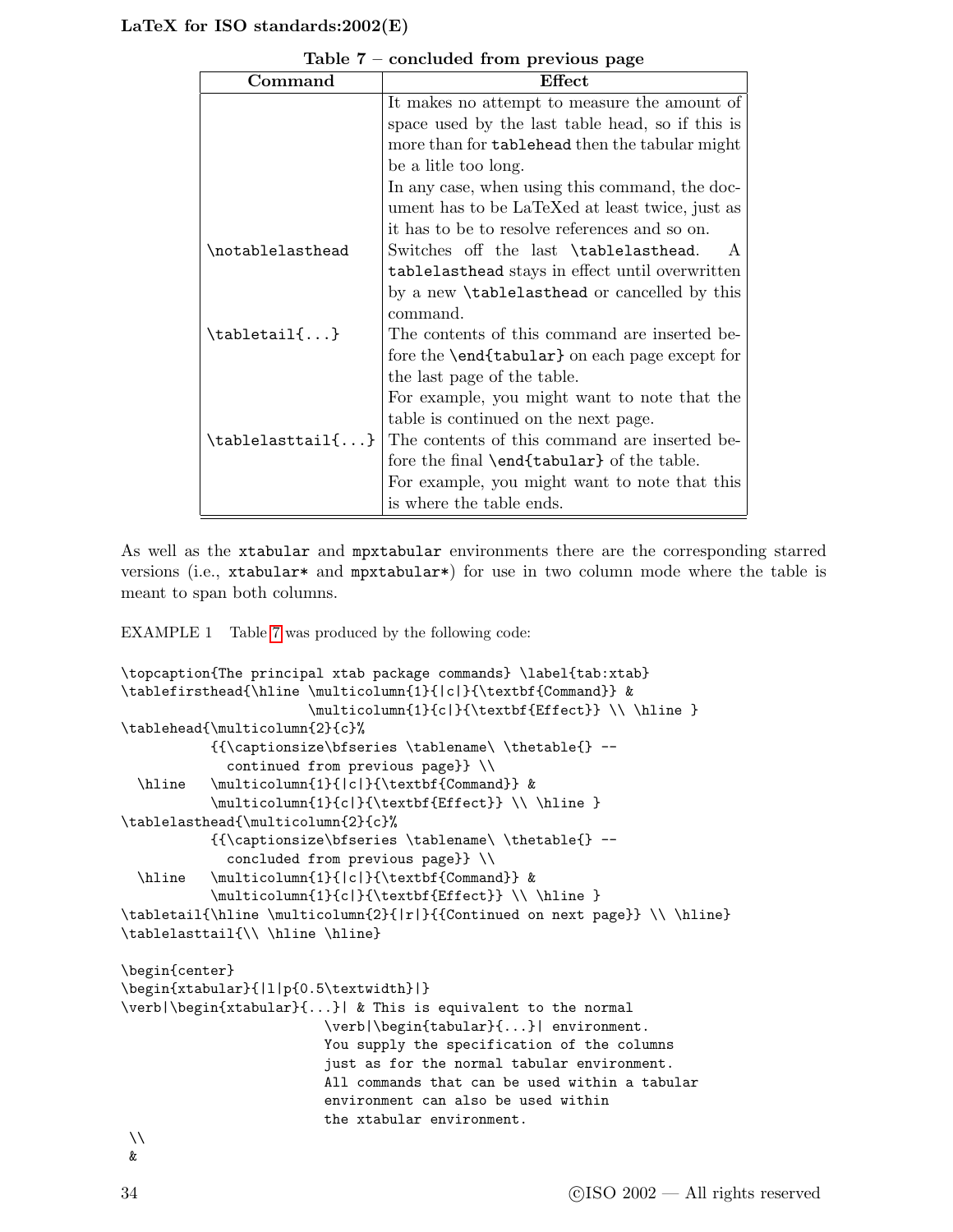```
Unlike the tabular environment which prevents page breaking
within the tabular, the xtabular allows page breaking, so that
tabulars can extend automatically across several pages. Xtabular
... ... ...
\verb|\tablelasttail{...}| & The contents of this command are inserted before
                         the final \verb|\end{tabular}| of the table.
\lambda\lambda&
    For example, you might want to note that this is where
the table ends.
\end{xtabular}
\end{center}
```
The table is only broken between rows — a row will not be split across pages. This can lead to some bad page breaks, especially if there are rows with a large vertical height (like some in Table [7\)](#page-37-1). It is best to keep rows not too tall.

The command  $\sinh\theta$  is  $\cosh\theta$  may be used after the first  $\setminus$  in the table to modify the allowed height of the table on each page. A positive  $\langle length \rangle$  decreases the allowed space per page and a negative <length> increases the allowed space.

EXAMPLE 2 This example illustrates changing the natural height of the pages in a xtabular and its relatives.

\shrinkheight{2\baselineskip} decreases the space per page by two lines.

\shrinkheight{-\baselineskip} increases the space per page by one line.

You have to specify the font used for the **\tablehead** and **tablelasthead** yourself. Within ISO documents, captions shall be in bold font. The iso class also provides a command for setting the size of the font used in captions, namely \captionsize. Note that this is used in example [1.](#page-39-0) The value of **\captionsize** is set by the class.

#### <span id="page-40-0"></span>8.1 Options

The xtab package has three options which control the amount of information that is written to the .log file. The options are:

- a) The option errorshow (the default) does not write any extra information;
- b) The option pageshow writes information about when and why xtabular decides to produce a new page;
- c) The option debugshow, which also includes pageshow, additionally writes information about each line that is added to the table.

Under normal circumstances xtab is used without invoking any option. The pageshow option may be useful when attempting to cure a bad page break. The debugshow option, as its name implies, is principally of use to the xtab developer.

Independently of the options, the command \sstraceon may be used at any point in the document to turn on printing of debugshow data. This can be turned off later by the \sstraceoff command, which will stop all ...show printing.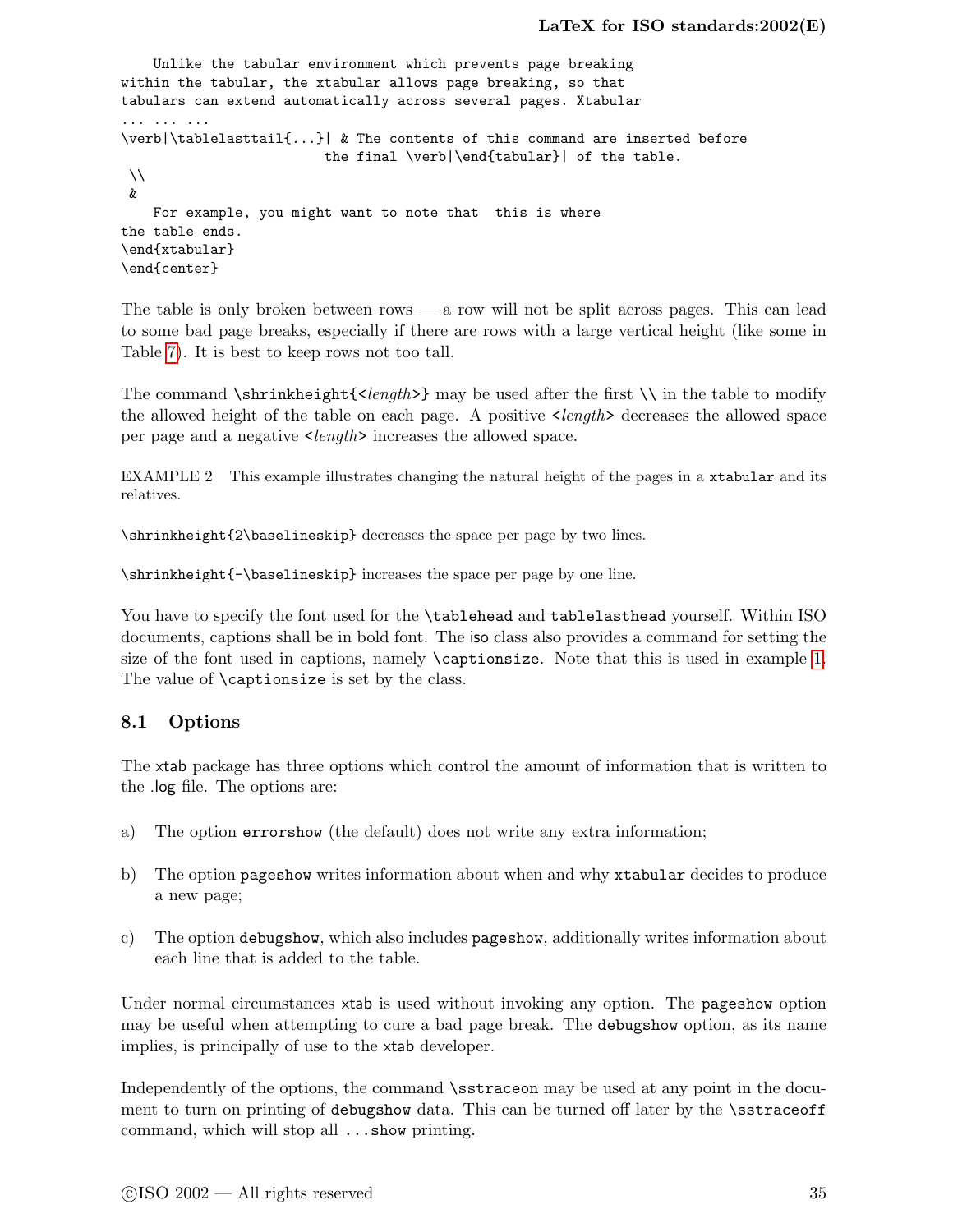#### <span id="page-41-2"></span><span id="page-41-0"></span>8.2 Caveats

The authors of the original supertabular package note that it has the following weaknesses:

- Sometimes the body of the first page of a table gets moved to the following, leaving the caption behind;
- Sometimes the last page of a table consists of just the head and foot with no contents.

The weaknesses are caused by trying to guess where TeX will put a page break. The package has to guesstimate how long the next entry will be in the table and, if it is too long for the available space, it puts in its own page break. If its guess is off too much in one direction, TeX will break the page unexpectadly; if its off in the other direction supertabular will put in an unnecessary page break.

The xtab package has reduced, but perhaps not entirely eliminated, these weaknesses. Some hand tuning may still be required.

# <span id="page-41-1"></span>9 The askinc package facility

The askinc package facility contains LaTeX code to enable the interactive input of files. This functionality is a cross between the LaTeX \include and \includeonly commands, and the \input command.

In the body of the root source document, use the command  $\in$ file $\{$ s for each  $\le$ file $>$ that comprises the document. That is, the command \infile is similar to the \input and \include commands.

When LaTeXing the root document, you will be asked to provide a comma-separated list of the \infiles to be processed (similar to the argument to the \includeonly command). If you want all the files to be processed, just hit the **<RETURN>** key (or its equivalent).

Like **\included** files, a file that is **\infiled** into a document shall not itself contain another \infiled file.

EXAMPLE 1 The following root file has three files that are \infiled.

\documentclass[...]{...} \usepackage{askincv} % other preamble stuff \begin{document} % perhaps some stuff \infile{file1} \infile{file2} \infile{file3} % perhaps more stuff \end{document}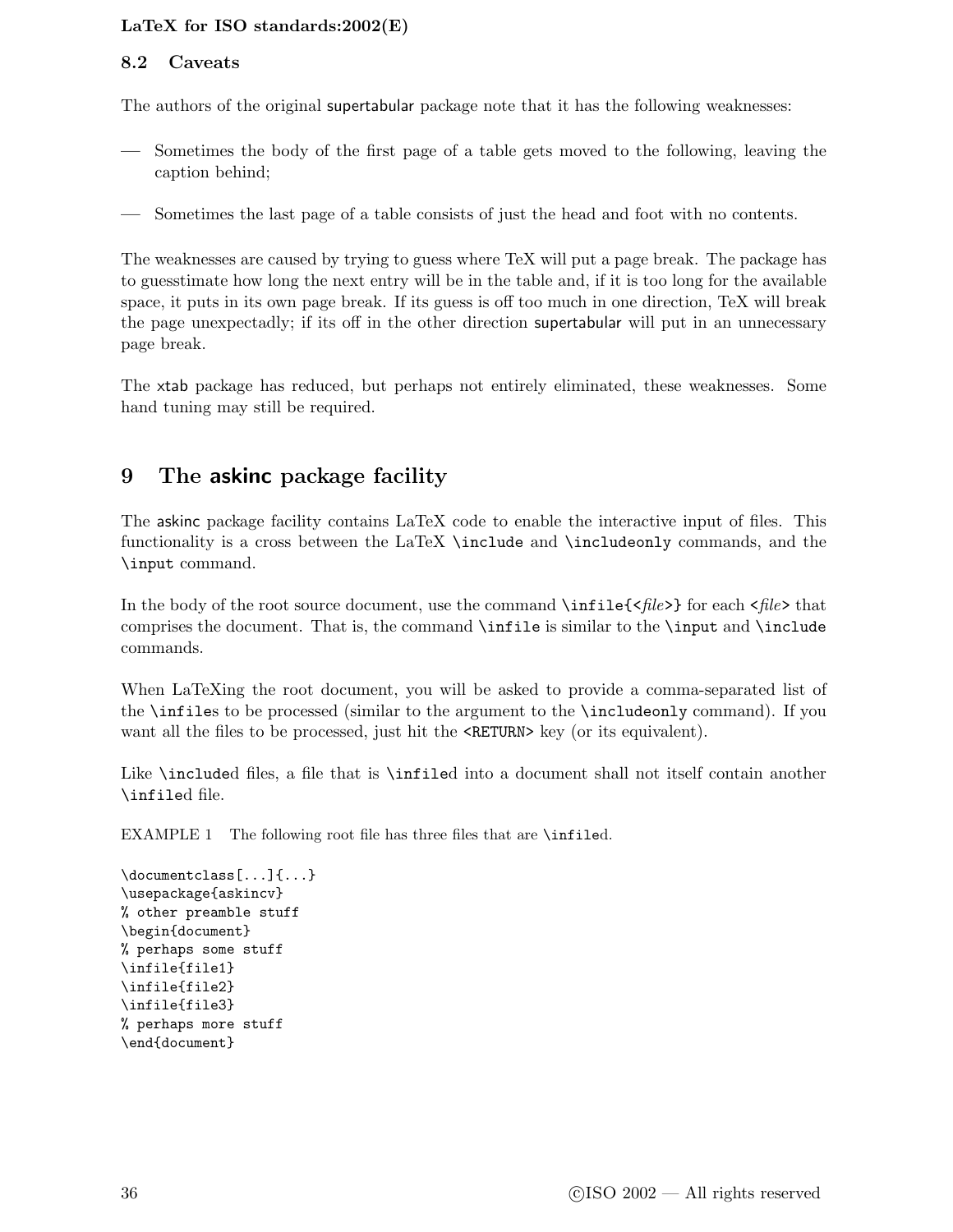# <span id="page-42-2"></span><span id="page-42-0"></span>10 The hyphenat package facility

The hyphenat package is fully described in [\[13\]](#page-56-6). This clause provides an overview of the portions of the package that are most relevant to typesetting ISO standards.

In LaTeX if you need to use the underscore  $\overline{(-)}$  character in normal text, for example when documenting identifiers in a programming language code, you have to use the  $\setminus$  command, as in a\\_multiword\\_identifier. LaTeX normally treats \_ as a math mode subscript command. Further, if you want the possibility of hyphenation at the position of an underscore you have to use the command pairing  $\setminus \setminus \cdot$ ; this has the side effect of disabling normal hyphenation in any succeeding 'word' in the identifier.

The hyphenat package facility redefines the  $\setminus$  command so that hyphenationen is automatically enabled at the position of the underscore and in all succeeding words in the identifier.

NOTE 1 Using the command pair  $\_\\$  in conjunction with this facility disables automatic hyphenation of succeeding words, so don't do it.

<span id="page-42-1"></span>EXAMPLE 1 This set of LaTeX source

```
Amazingly An\_excessively\_long\_multiword\_identifier%
\_demonstrating\_hyphenation
```

```
\begin{minipage}{3cm}
\begin{itemize}
\item An\_excessively\_long\_multiword\_identifier%
\_demonstrating\_hyphenation
\item Underscore in math mode: $A_n$
\item \verb|\_| command in math mode: $A\_n$
\end{itemize}
\end{minipage}
```
prints as:

Amazingly An excessively long multiword identifier demonstrating hyphenation

```
— An exces-
  sively long -
  multiword -
  identifier -
  demonstrat-
  ing hyphen-
  ation
— Underscore
  in math mode:
  A_n
```
 $\longrightarrow$   $\qquad$  command in math mode:  $A_n$ 

EXAMPLE 2 Contrast this example with example [1.](#page-42-1) This set of LaTeX source

```
Amazingly An\_\-excessively\_\-long\_\-multiword\_\-identifier%
\_\-demonstrating\_\-hyphenation\_\-disabling
```

```
\begin{minipage}{3cm}
```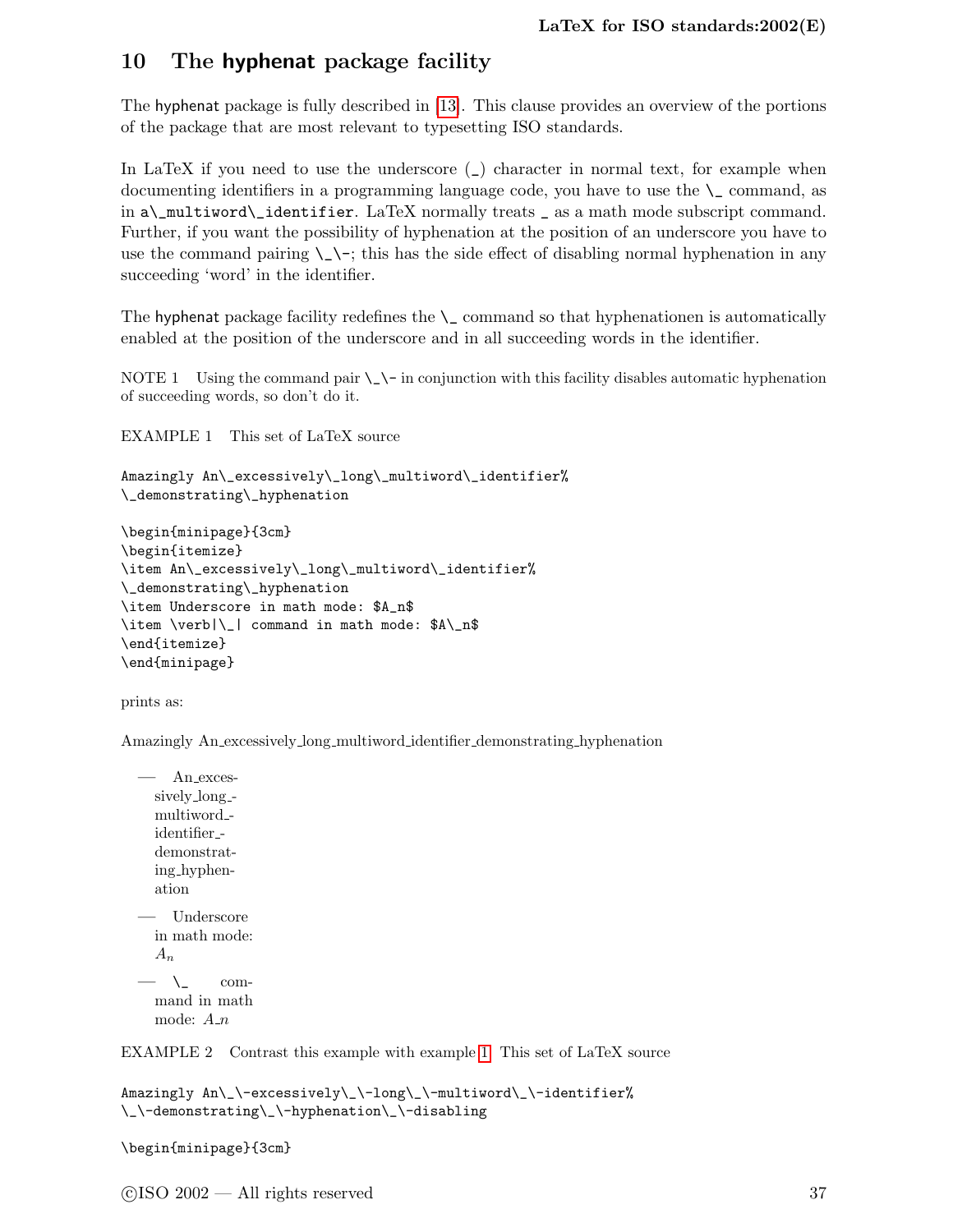<span id="page-43-2"></span>Table 8 – Commands producing breakable characters

<span id="page-43-1"></span>

| Command   | Character |
|-----------|-----------|
|           |           |
| \bshyp    |           |
| \colonhyp |           |
| \dothyp   |           |
| \fshyp    |           |

```
\begin{itemize}
\item An\_\-excessively\_\-long\_\-multiword\_\-identifier%
\_\-demonstrating\_\-hyphenation\_\-disabling
\item Underscore in math mode: $A_n$
\item \verb|\_| command in math mode: $A\_n$
\end{itemize}
\end{minipage}
```
prints as:

Amazingly An excessively long multiword identifier demonstrating hyphenation disabling

 $-$  Anexcessively  $long$ multiword identifier demonstrating hyphenation<sub>-</sub> disabling — Underscore in math mode:  $A_n$  $-\lambda$  command in math mode:  $A_n$ 

The hyphenat package also provides some other commands for enabling hyphenation of words that include analphabetic<sup>[4\)](#page-43-0)</sup> characters. In this context, the phrase 'breakable character' is used to describe an analphabetic character that enables hyphenation immediately after it and does not prevent further hyphenation in the 'word' in which it occurs. The  $\mathcal{L}$  command produces a breakable underscore. Table [8](#page-43-1) lists all the commands that generate breakable characters.

The  $\boldsymbol{\theta}$  command prodes a breakable backslash  $(\cdot)$ ,  $\boldsymbol{\theta}$  produces a breakable forward slash  $\mathcal{U}$ , the **\dothyp** command produces a breakable full stop  $\mathcal{U}$ , also known in some countries as a period, and the \colonhyp command produces a breakable colon (:).

EXAMPLE 3 This is similar to example [1](#page-42-1) except that it demonstrates other breakable characters.

This set of LaTeX source

Analphabetically an\bshyp{}excessively\fshyp{}long\dothyp{}multiword\bshyp{}identifier% \fshyp{}demonstrating\dothyp{}hyphenation

<span id="page-43-0"></span> $^{4)}$ An *analphabetic* character is any character that is not alphabetic. Typically it refers to punctuation characters.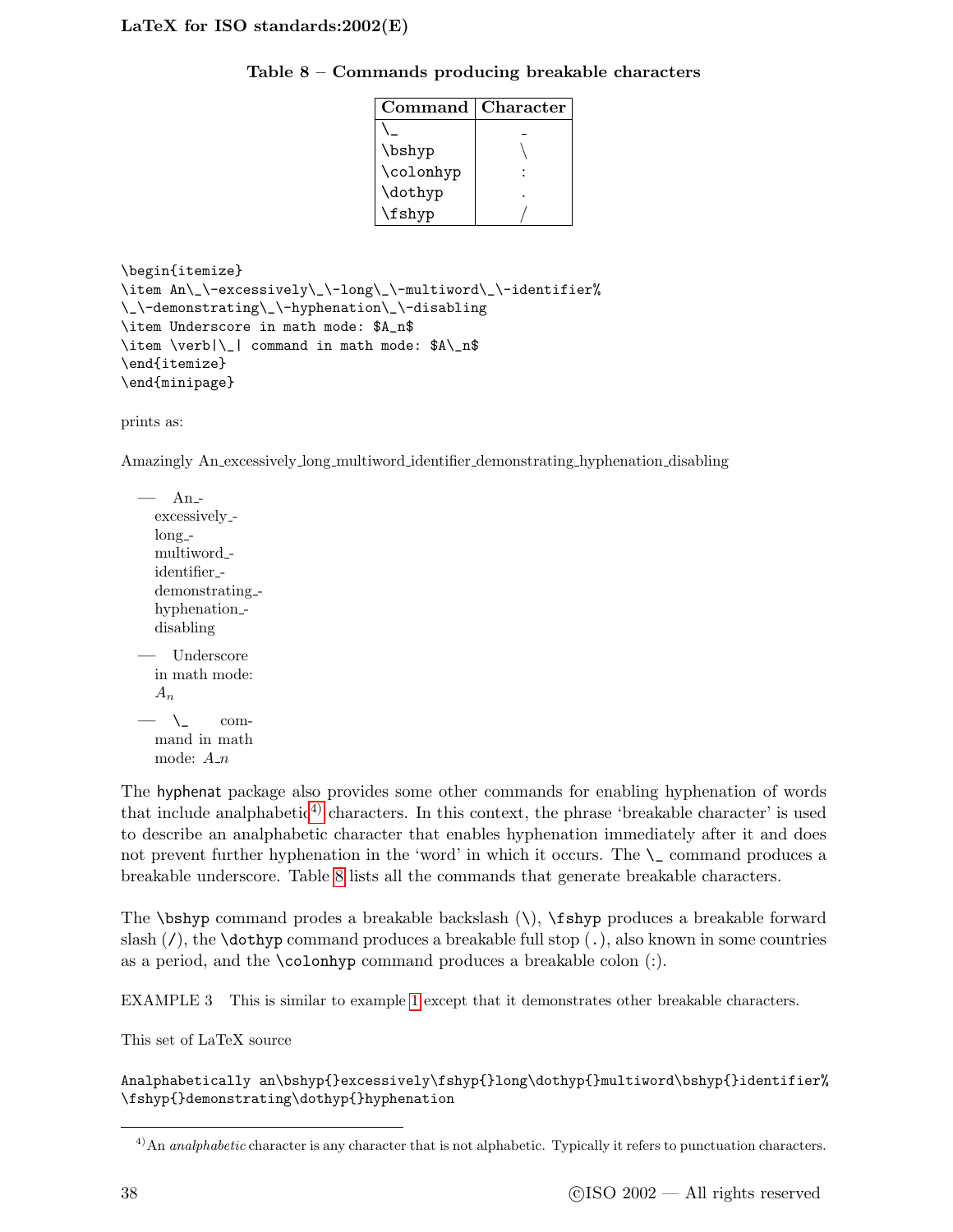```
\begin{minipage}{3cm}
\label{thm:main} {\tt And} {\tt path} is a \bshyp{} {\tt excessively} {\tt shyp{} {\tt body} {\tt f} {\tt multiword} {\tt shyp{} {\tt identifier}} \\fshyp{}demonstrating\dothyp{}hyphenation
\end{minipage}
```
prints as:

Analphabetically an\excessively/long.multiword\identifier/demonstrating.hyphenation

Analphabetically an\excessively/ long.multiword\ identifier/demonstrating.hyphenation

NOTE 2 LaTeX will not hyphenate the first word in a paragraph.

Just as with the  $\setminus$  command, the discretionary hyphen command (i.e.,  $\setminus$ ) should not be used in conjunction with any of the breakable character commands as it will then inhibit any further potential hyphenation points. In general, any analphabetic character in a word will inhibit further hyphenation.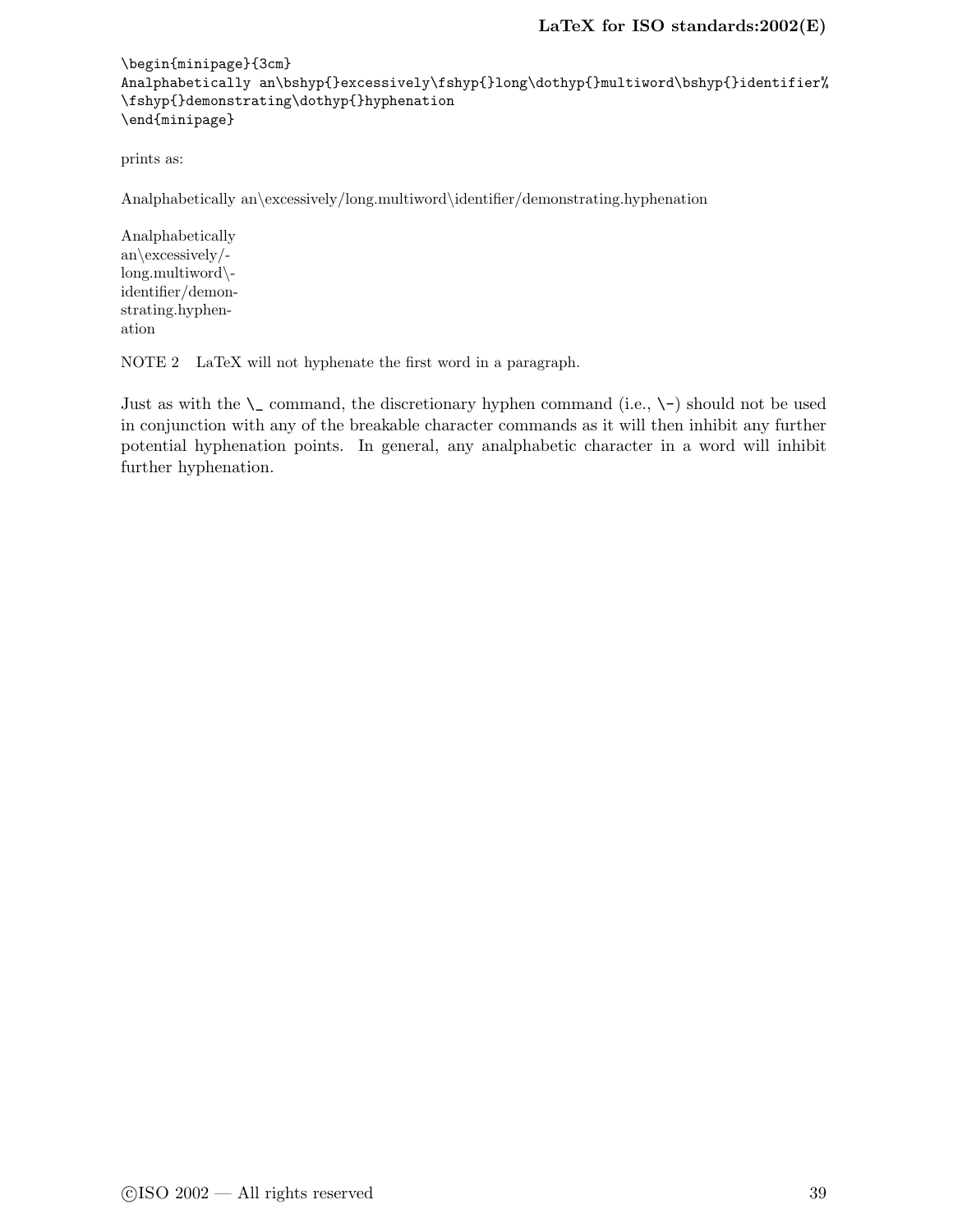# Annex A (normative) Additional commands

#### <span id="page-45-3"></span><span id="page-45-1"></span><span id="page-45-0"></span>A.1 Language configuration commands

There is an additional set of commands in the iso class facility that are specified here. This set has been provided to enable the style to be easily configured for a non-English language.

The modified commands may be put in the document preamble or, preferably, placed in a separate .sty file and called as a package. This latter option improves reuseability.

#### <span id="page-45-2"></span>A.1.1 Words and phrases

To produce a non-English version of the iso class the relevant commands from the following list may require re-definition together with the heading commands in Table [4.](#page-23-2)

NOTE 1 In the listing, the default values are printed in this font to distinguish them from the explanatory text.

- \annexname: Header for an annex. Default value is: Annex
- \contentsname: Header for table of contents listing. Default value is: Contents
- $\rightarrow$  \copyrightname: The copyright owner. Default value is: ISO
- \examplename: Identification of an example. Default value is:  $EXAMPLE$
- $\rightarrow$  \figurename: Start of the caption for a figure. Default value is: Figure
- \forewordname: Title of the Foreword. Default value is: Foreword
- \indexname: Header for the index. Default value is: Index
- \informativename: Identification of an informative annex. Default value is: informative
- \inscopename: Introduction to in-scope listing. Default value is: The following are within the scope of this
- \ISname: 'INTERNATIONAL STANDARD' as used in the header for an IS title page. Default value is: WORKING DRAFT
- \introductionname: Title of the Introduction. Default value is: Introduction
- \listannexname: Header for list of annexes listing. Default value is: Annexes
- \listfigurename: Header for list of figures listing. Default value is: Figures
- \listtablename: Header for list of tables listing. Default value is: Tables
- \normativename: Identification of a normative annex. Default value is: normative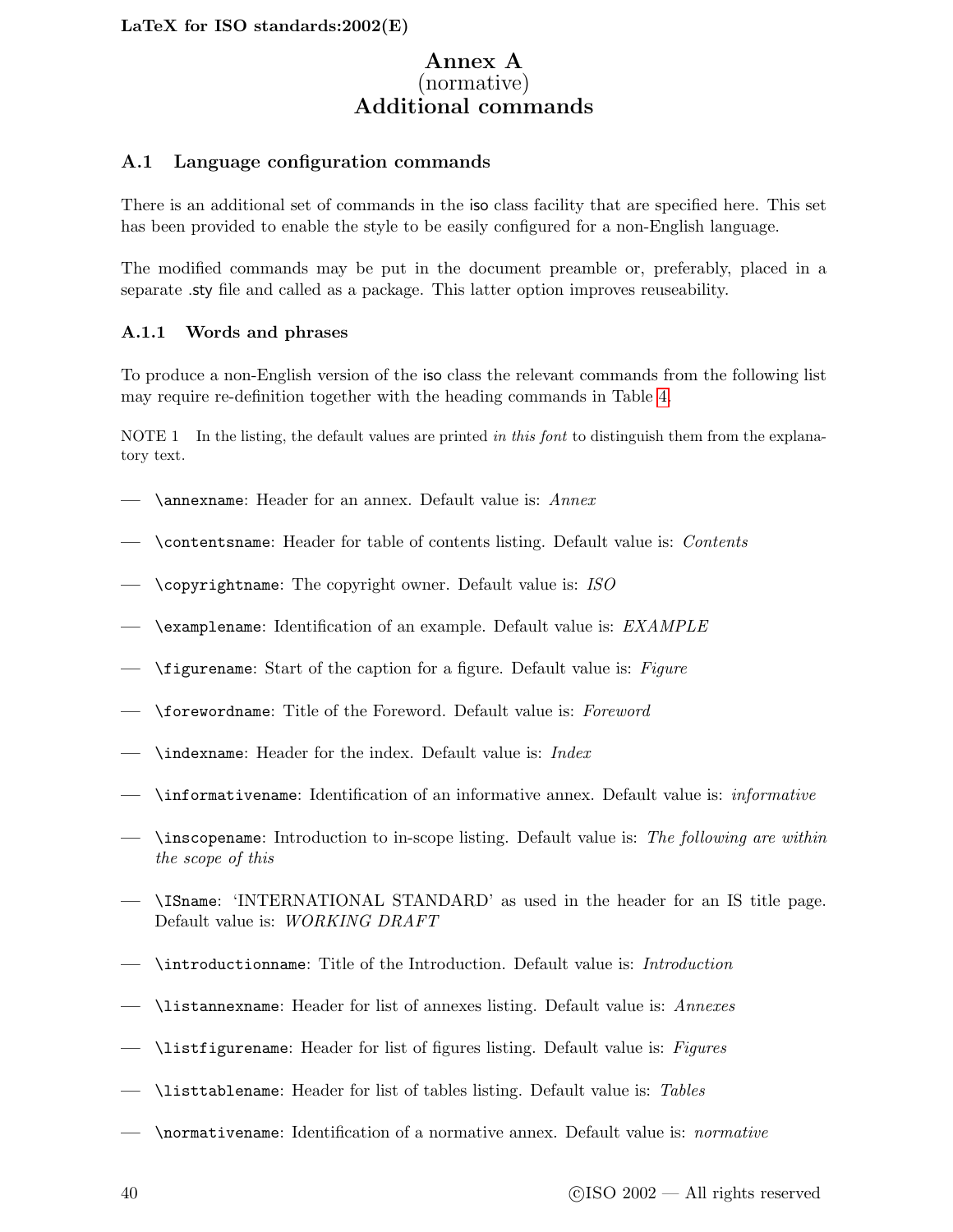- <span id="page-46-1"></span>— \normrefsname: Title of normative references clause. Default value is: Normative references
- \notename: Identification of a note. Default value is: NOTE
- \outofscopename: Introduction to out-of-scope listing. Default value is: The following are outside the scope of this
- $\rightarrow$  \pagename: The word for the page header in the table of contents. Default value is: *Page*
- $\longrightarrow$  \scopename: Title of the Scope. Default value is: Scope
- \tablename: Start of the caption for a table. Default value is: Table
- \tbpname: Footnote text for 'to be published.'. Default value is: To be published.

The following commands provide the names for referenced document elements.

- \annexrefname: Reference to an annex. Default value is: annex
- $-$  \clauserefname: Reference to a clause. Default value is: *clause*
- \examplerefname: Reference to an example. Default value is: example
- $\rightarrow$  \figurerefname: Reference to a figure. Default value is: Figure
- \noterefname: Reference to a note. Default value is: note
- \tablerefname: Reference to a table. Default value is: Table
- \pagerefname: Reference to a page. Default value is: page
- NOTE 2 The above commands, may be changed via the LaTeX \renewcommand.

NOTE 3 The LaTeX command \today will probably also require modification. This is not something for the casual user to attempt.

EXAMPLE 1 The following is a partial list of the commands to convert to a French language style.

```
\renewcommand{\annexname}{Annexe}
\renewcommand{\contentsname}{Sommaire}
\renewcommand{\examplename}{EXEMPLE}
%\renewcommand{\examplesname}{EXEMPLES}
\renewcommand{\forewordname}{Avant-propos}
\renewcommand{\ISname}{NORME INTERNATIONALE}
\renewcommand{\listtablename}{Tableaux}
\renewcommand{\scopename}{Domaine d'application}
\renewcommand{\tablename}{Tableau}
```
#### <span id="page-46-0"></span>A.1.2 Boilerplate

Some commands print boilerplate text; again, the default text is in English. For iso there are several such commands. The first is \copyrightnotice which contains the text of the copyright notice for an International Standard. This can be changed via the \renewcommand command.

 $\odot$ ISO 2002 — All rights reserved  $41$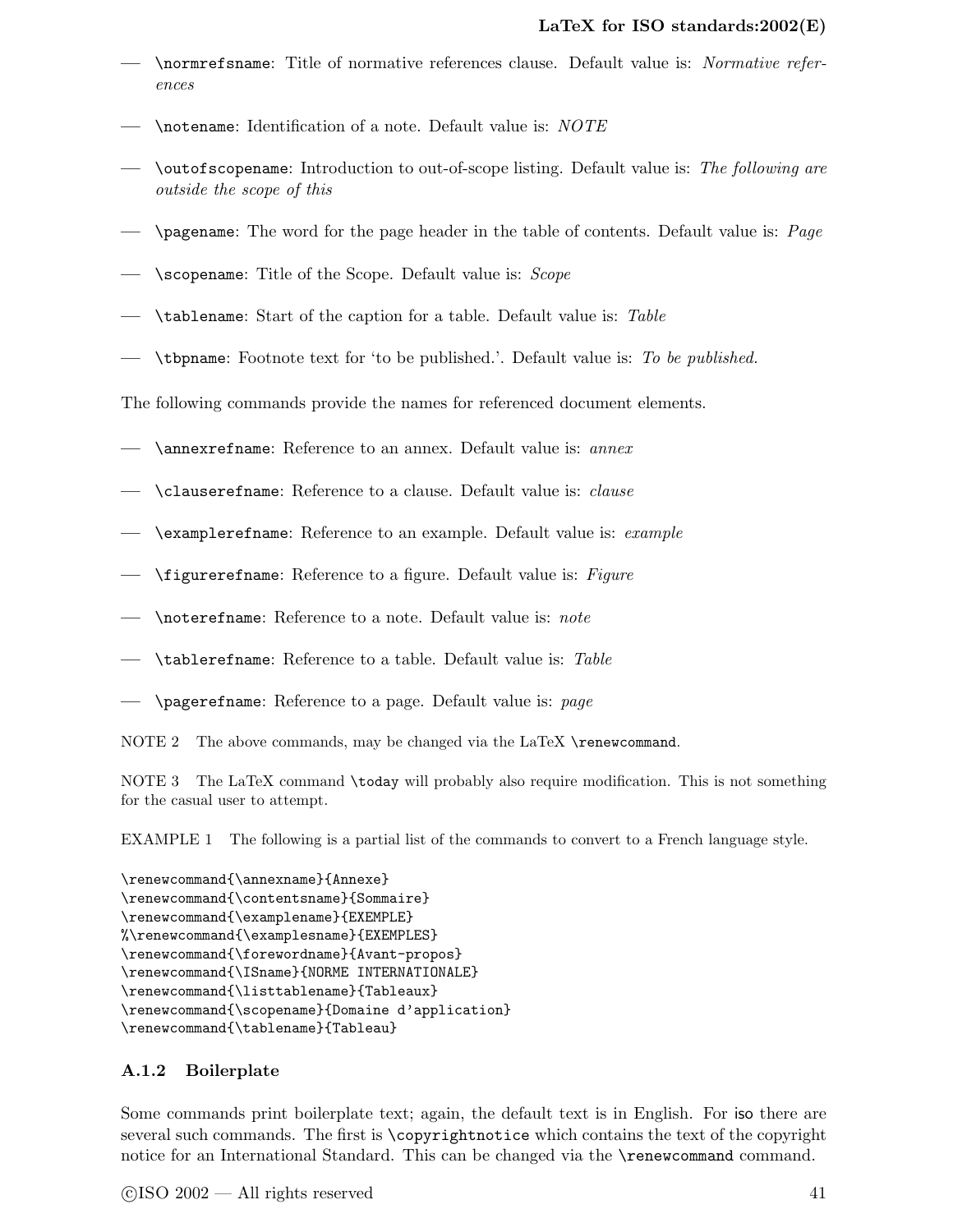<span id="page-47-2"></span>The second is \normrefbp which prints the boilerplate for the introduction to the Normative references clause. Like the \copyrightnotice command, this can be redefined using the \renewcommand.

Another is the \fwdbp command which \inputs the boilerplate text from a file called isofwdbp.tex. For non-English text either modify the contents of this file or create a new file and modify the \fwdbp command to call in the new file.

<span id="page-47-1"></span>EXAMPLE 1 This is how **\normrefbp** could be written for the French language and in accordance with the second edition of the ISO Directives.

```
\renewcommand{\normrefbp}[1]{%
```
Les normes suivantes contiennent des dispositions qui, par suite de la r\'{e}f\'{e}nce qui en est faite, constituent des dispositions valables pour la  $pr\prime$ '{e}sente #1. Au moment de la publication, les \'{e}ditions indiqu\'{e}es \'{e}taient en viguer. Toute norms est sujette \'{a} r\'{e}vision et les parties prenantes des accords fond\'{e}s sur la pr\'{e}sente #1 sont invit\'{e}es \'{a} rechercher la possibilit\'{e} d'appliquer les  $\iota$ '{e}ditions les plus r $\iota$ '{e}centes des normes indiqu $\iota$ '{e}es ci-apr\'{e}s. Les membres de la CEI et de l'ISO poss\'{e}dent le registre des Normes Internationales en vigueur \'{a} un moment donn\'{e}. }% end renewcommand

EXAMPLE 2 Given that \normrefbp has been redefined as in example [1,](#page-47-1) then the command \normrefbp{norme internationale} will print:

Les normes suivantes contiennent des dispositions qui, par suite de la réfénce qui en est faite, constituent des dispositions valables pour la présente norme internationale. Au moment de la publication, les éditions indiquées étaient en viguer. Toute norms est sujette à révision et les parties prenantes des accords fondés sur la présente norme internationale sont invitées à rechercher la possibilité d'appliquer les éditions les plus récentes des normes indiquées ci-après. Les membres de la CEI et de l'ISO possèdent le registre des Normes Internationales en vigueur à un moment donné.

<span id="page-47-0"></span>The \tspasfwdbp also maintains boilerplate text in the file tspasfwdbp.tex.

#### A.2 Caption text size

The size of the font used for typestting the captions of figures and tables is defined within the iso class.

The size of the captioning font is controlled by the value of the \captionsize command. The default definition of \captionsize is similar to: \captionsize{\normalsize} You can reset the **\captionsize** at any point in your document to change the size of captions from then onwards.

All the normal LaTeX font size commands are available.

EXAMPLE 1 The following shows the effects of the font size commands. {\tiny tiny text} prints: tiny text {\scriptsize scriptsize text} prints: scriptsize text {\footnotesize footnotesize text} prints: footnotesize text {\small small text} prints: small text {\normalsize normalsize text} prints: normalsize text {\large large text} prints: large text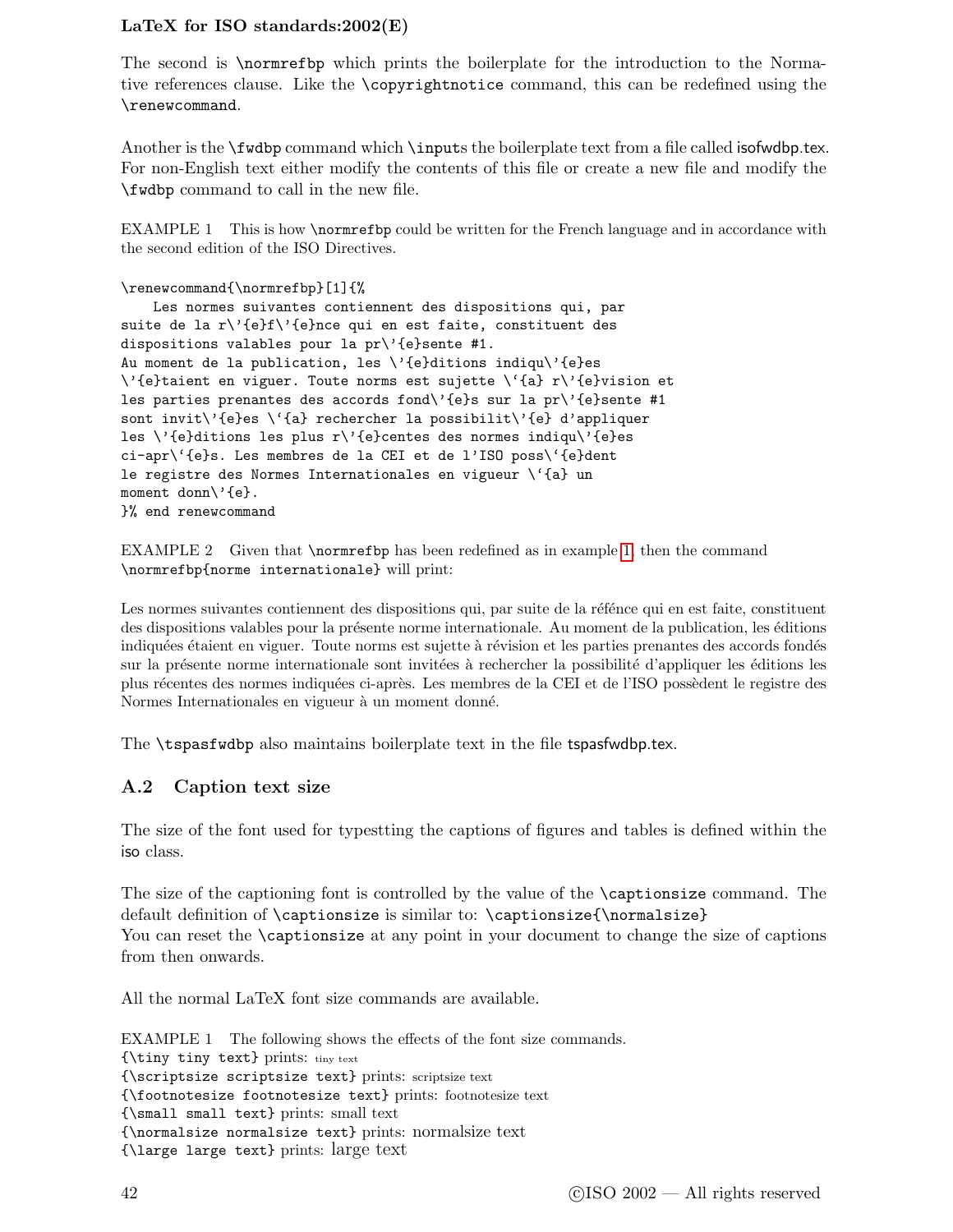<span id="page-48-0"></span>{\Large Large text} prints Large text {\LARGE LARGE text} prints: LARGE text {\huge huge text} prints: huge text {\Huge Huge text} prints: Huge text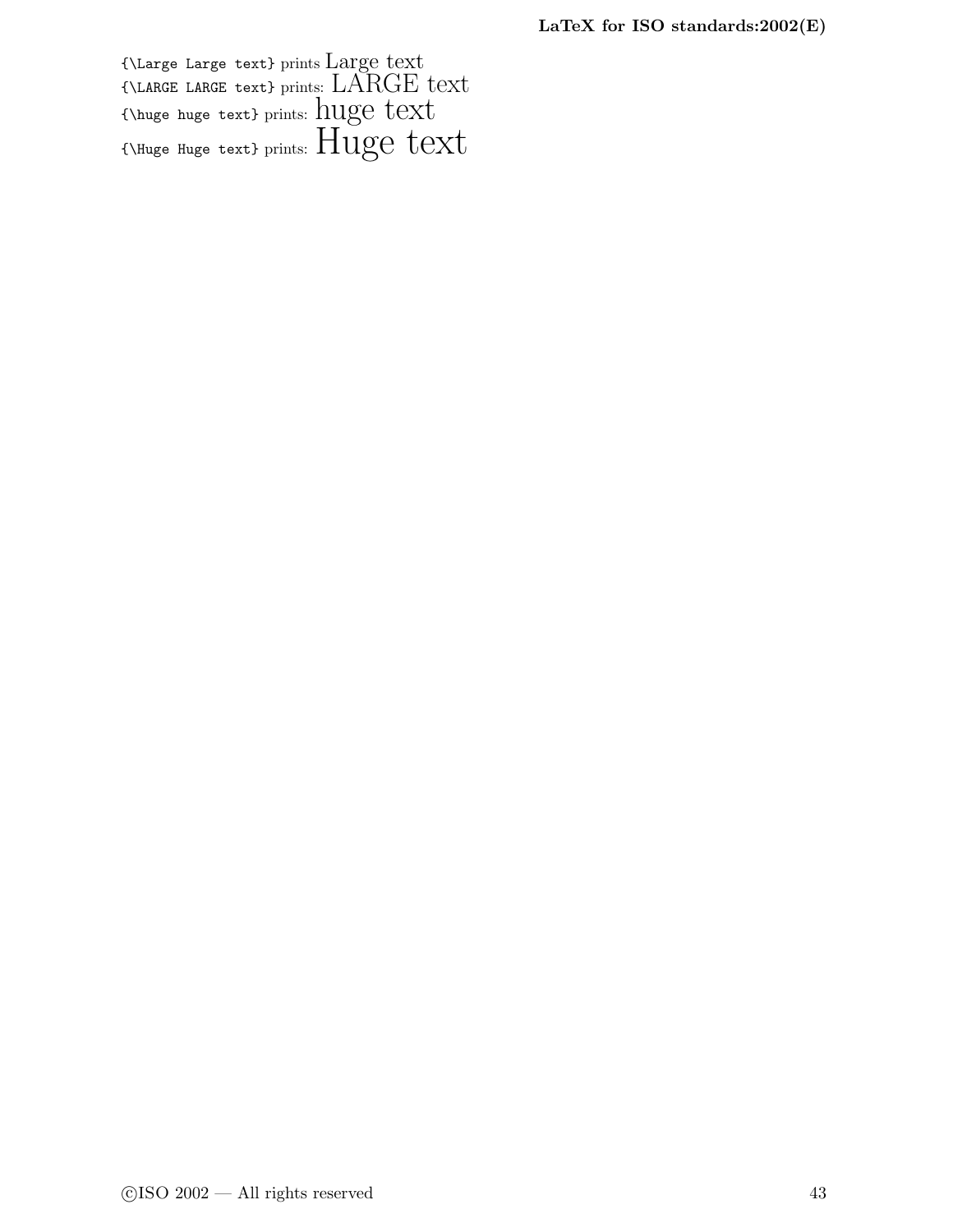# Annex B (normative) Ordering of LaTeX commands

<span id="page-49-0"></span>The LaTeX commands for the logical structuring of an ISO standard document are:

```
\documentclass[<options>]{isov2} % for LaTeX 2e
\usepackage{<name>} % additional packages (LaTeX 2e)
\standard{<standard identification>}
\yearofedition{<year>}
\languageofedition{<parenthesized code letter>}
 % other preamble commands
\begin{document}
\begin{foreword} % start Foreword
 \fwdbp % boilerplate
 % other text and perhaps \fwdnopatents
\end{foreword}
\begin{introduction} % start Introduction
 % text and perhaps \intropatents
\end{introduction}
\title{<intro>}{<main>}{<compl>} % the title
\scopeclause % The Scope clause
  \begin{inscope}{<document>} % in scope boilerplate
  % \item list
  \end{inscope}
  % text
  \begin{outofscope}{<document>} % out of scope boilerplate
  % \item list
  \end{outofscope}
  % text
\normrefsclause % The Normative references clause
 \normrefbp{<document identifier>} % boilerplate
 \begin{nreferences}
   % \isref{<p1>}{<p2>} and/or \disref{<p1>}{<p2>} commands
 \end{nreferences}
% definitions, symbols, abbreviation clause as appropriate
\clause{<Clause title>}
% THE BODY OF THE DOCUMENT
\% \dots% \normannex{<Normative annex title>}
% ...
% \infannex{<Infomative annex title>}
\% ...
\bibannex % optional bibliography
 % bibliography listing
% the index
\end{document}
```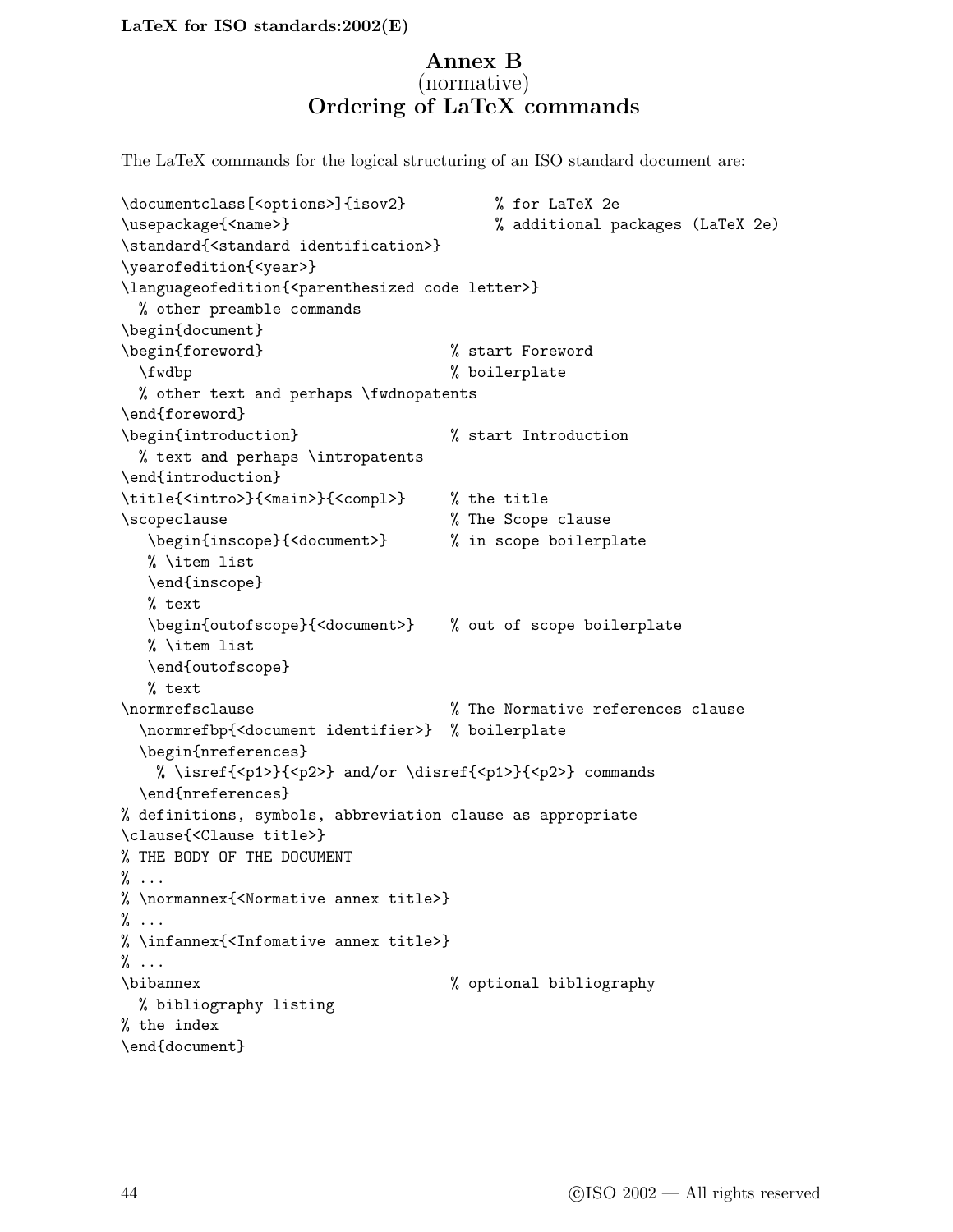# Annex C (informative) Creating an index

<span id="page-50-1"></span><span id="page-50-0"></span>LaTeX, although providing some assistance in preparing the data for an index, only does part of the job. Providing the command \makeindex is put in the document's preamble the LaTeX command \index{text} writes out text to an .idx file in the following format:

#### \indexentry{text}{pg}

where **pg** is the page number in the document where the **\index** command occurred.

The theindex environment is used for printing an index. The format of this is:

```
\begin{theindex}
\item <text and page numbers>
  \subitem <text and page numbers>
    \subsubitem <text and page numbers>
.
.
\end{theindex}
```
where  $\item$  is a major topic entry,  $\sub{sub-ten}$  is a sub-topic entry, and  $\sub{sub-ten}$  is a subsubtopic entry. The command \indexspace can be used to add space between the entries. Other text and commands can also occur within the environment.

LaTeX provides no help in going from an .idx file to the theindex environment [\[1\]](#page-56-0). The data in the file has to be sorted, duplicate page numbers deleted, etc, and then re-written in the desired environment format.

The typical process for producing a document with an index is:

- a) Prepare the source file, say fred.tex, with the command \makeindex in the preamble, and \index commands within the body of the text.
- b) Run LaTeX. As well as producing the usual output files, it will also produce the file fred.idx.
- c) By some means produce a file, let's call it fredidx.tex, from the data in fred.idx that contains the appropriate theindex formatted data.
- d) Run LaTeX again on fred.tex which now has to contain (either via \input or \include) the file fredidx.tex.

Chen and Harrison [\[7\]](#page-56-7) discuss the problems of creating an index in their paper Index preparation and processing and also describe the MAKEINDEX program. Goosens, Mittelbach and Samarin [\[5\]](#page-56-4) also describe how to use the MAKEINDEX program for producing indexes for La-TeX documents. For users of MAKEINDEX a style file called iso. ist is provided as part of this distribution.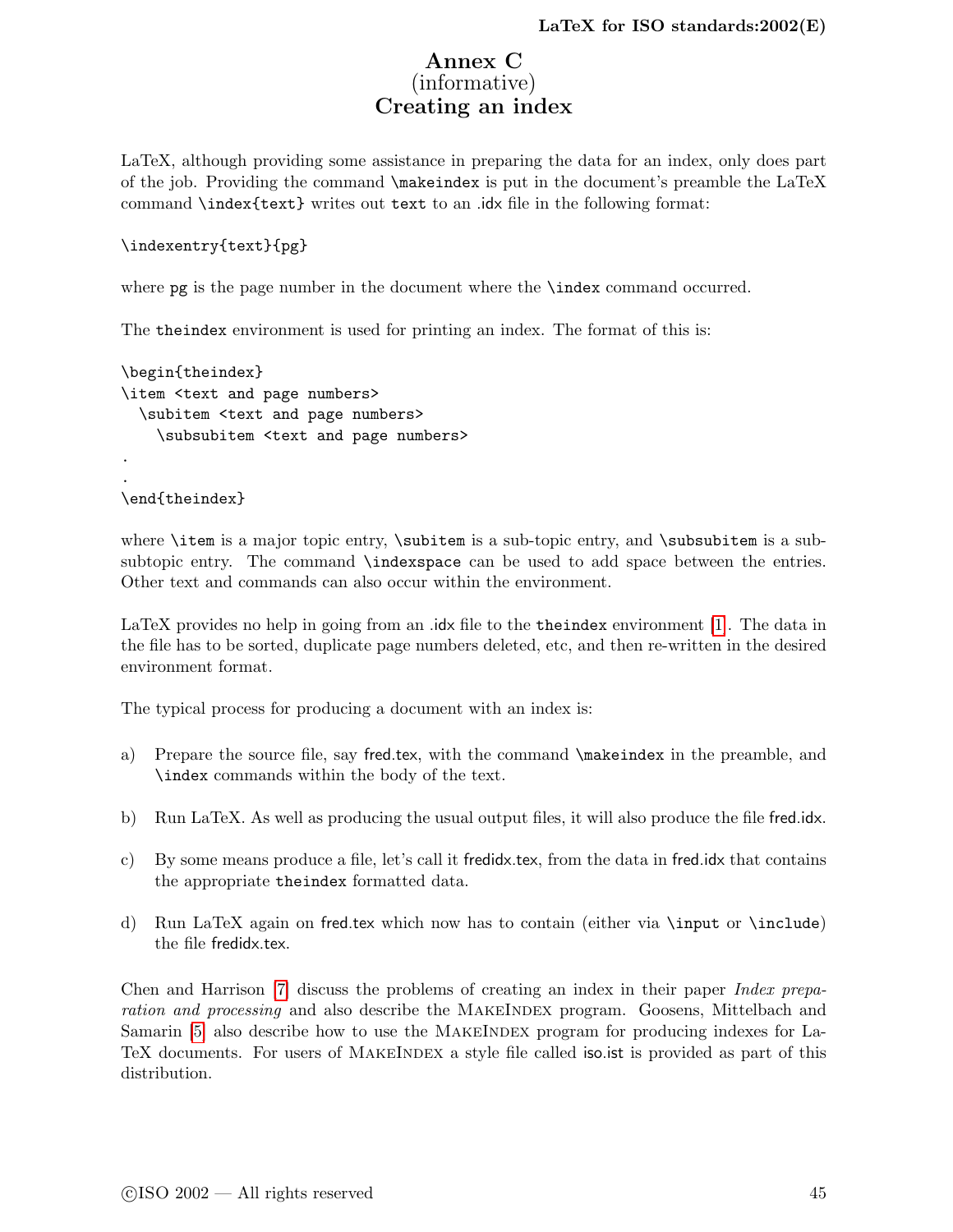#### <span id="page-51-1"></span><span id="page-51-0"></span>C.1 The index command

The \index command is one of the standard LaTeX commands. The command format is \index{<str>}, where <str> is any string of characters, and it writes an entry to the .idx file in the form \indexentry{<str>}{pg}, where pg is the page number in the document where the command is called.

Some points to note:

- The **\index** command is, in LaTeX terminology, *fragile*. That is, if it appears in a moving argument (like the caption to a table or figure) it must be preceded by the LaTeX \protect command.
- Any of the ten LaTeX special characters (i.e.,  $\#$ ,  $\frac{1}{2}$ ,  $\frac{1}{2}$ ,  $\frac{1}{2}$ ,  $\frac{1}{2}$ ,  $\frac{1}{2}$ ,  $\frac{1}{2}$ ,  $\frac{1}{2}$ ) may appear within the argument, with the proviso that it must have no unmatched braces (the braces in  $\{$  and  $\}$  are counted in the matching process).
- The  $\lambda$  index command must not appear inside another command's argument (e.g., within a \footnote or \clause command) unless the argument of the \index command contains only letters, digits, and/or punctuation characters. In particular, it should not contain any of the special characters.

NOTE 1 This means that the argument of the \ix command should not contain any special characters. Remember that the \ix command prints its argument in the body of the text and also calls \index to place its argument into the .idx file.

NOTE 2 Under some circumstances, an \index command appearing in another command's argument may contain special characters, provided they are \protected. Determination of when this is satisfactory is a process of trial and error.

EXAMPLE 1 The command \ix{an\protect\\_underscore} will print the characters an\_undescore in the text and also write the following to the .idx file:

#### \indexentry{an\\_ underscore}{pg}

Notice that there is a space between the underscore character and the word 'underscore' in the .idx file (but there is no space in the printed body of the document text). This extraneous space may have to be edited out from the final index.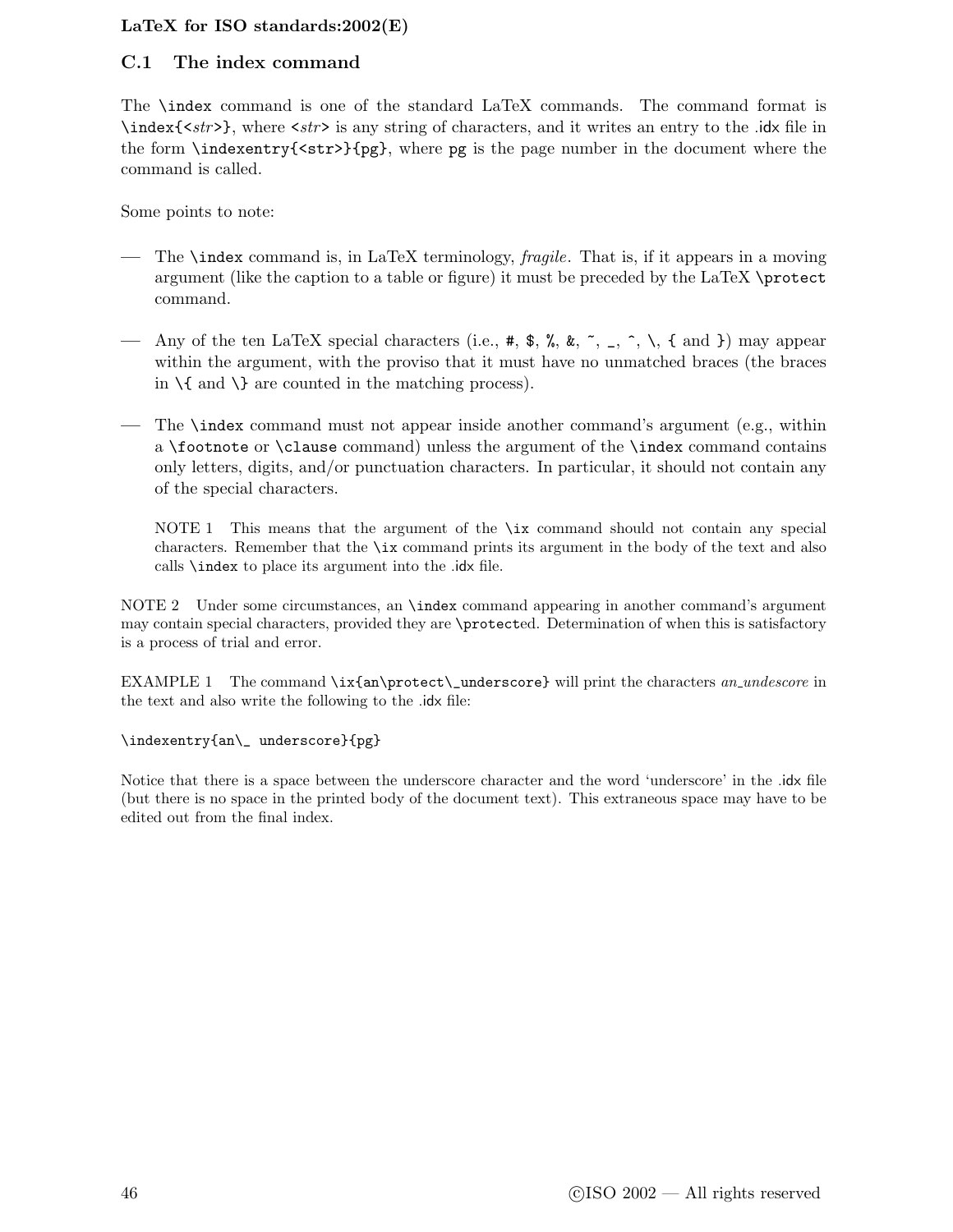# Annex D (informative) LaTeX, the Web, and \*ML

<span id="page-52-1"></span><span id="page-52-0"></span>ISO are becoming more interested in electronic sources for their standards as well as the traditional camera-ready copy. Acronyms like PDF, HTML, SGML and XML have been bandied about. Fortunately documents written using LaTeX are well placed to be provided in a variety of electronic formats. A comprehensive treatment of LaTeX with respect to this topic is provided by Goossens and Rahtz [\[6\]](#page-56-8).

SGML (Standard Generalized Markup Language) is a document tagging language that is described in ISO 8879 [\[8\]](#page-56-9) and whose usage is described in [\[10\]](#page-56-10), among others. The principal mover behind SGML is Charles Goldfarb from IBM, who has authored a detailed handbook [\[9\]](#page-56-11) on the SGML standard.

The concepts lying behind both LaTeX and SGML are similar, but on the face of it they are distinctly different in both syntax and capabilities. ISO is migrating towards electronic versions of its standard documents and, naturally, would prefer these to be SGML tagged. Like LaTeX, SGML has a concept of style files, which are termed DTDs, and both systems support powerful macro-like capabilities. SGML provides for logical document markup and not typesetting commercial SGML systems often use TEX or LaTeX as their printing engine, as does the NIST SGML environment for ISO 10303 [\[11\]](#page-56-12).

NIST have SGML tagged some ISO 10303 documents using manual methods, which are time consuming and expensive. About 1997 there was a NIST effort underway to develop an autotagger that would (semi-) automatically convert a LaTeX tagged document to one with SGML tags. This tool assumed a fixed set of LaTeX macros and a fixed DTD. The design of an auto-tagger essentially boils down to being able to convert from a source document tagged according to a LaTeX style file to one which is tagged according to an SGML DTD. Fully automatic conversion is really only possible if the authors' of the documents to be translated avoid using any 'non-standard' macros within their documents. There is a program called ltx2x available from SOLIS, which replaces LaTeX commands within a document with user-defined text strings [\[12\]](#page-56-13). This can be used as a basis for a LaTeX to whatever auto-tagger, provided the LaTeX commands are not too exotic.

HTML is a simple markup language, based on SGML, and is used for the publication of many documents on the Web. XML is a subset of SGML and appears to being taken up by every man and his dog as the document markup language. HTML is being recast in terms of XML instead of SGML. PDF is a page description language that is a popular format for display of documents on the Web.

LaTeX documents can be output in PDF by using pdfLaTeX. Instead of a .dvi file being produced a .pdf file is output directly. The best results are obtained when PostScript fonts rather than Knuth's cm fonts are used. Noting that the iso class provides an \ifpdf command, a general form for documents to be processed by either LaTeX or pdfLaTeX is

```
\documentclass{isov2}
\usepackage{times} % PostScript fonts Times, Courier, Helvetica
\ifpdf
  \pdfoutput=1 % request PDF output
  \usepackage[pdftex]{graphicx}
\else
```
 $\odot$ ISO 2002 — All rights reserved  $47$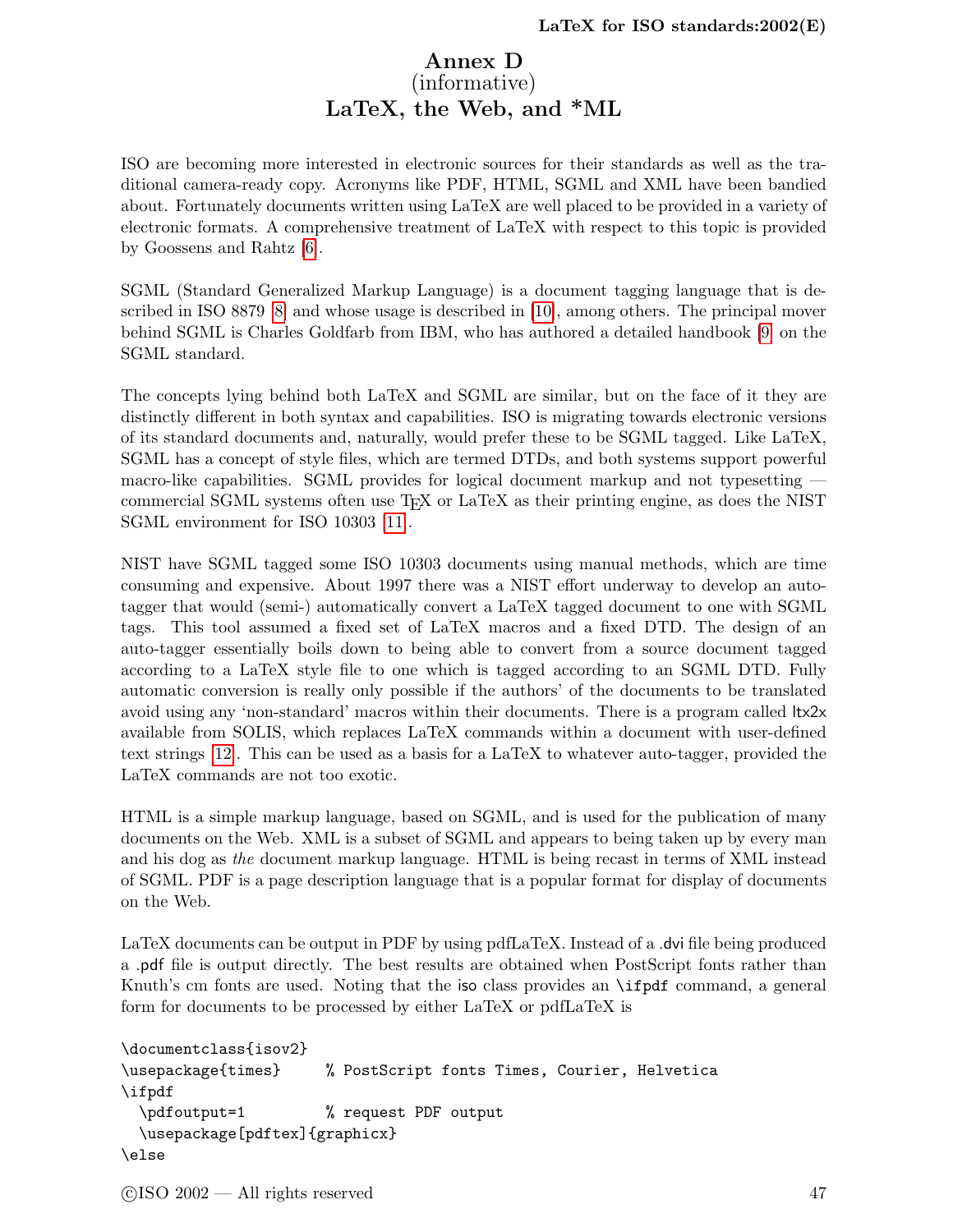```
\usepackage{graphicx}
\fi
...
```
There are several converters available to transform a LaTeX document into an HTML document, but like ltx2x they generally do their own parsing of the source file, and unlike ltx2x are typically limited to only generating HTML. Eitan Gurari's TeX4ht suite is a notable exception (see Chapter 4 and Appendix B of [\[6\]](#page-56-8)). It uses the .dvi file as input, so that all the parsing is done by TEX, and can be configured to generate a wide variety of output formats. A set of TeX4ht configuration files are available for converting ISO LaTeX documents into  $HTML<sup>5</sup>$ .

Some points to watch when writing LaTeX documents that will assist in translations into \*ML are given below. Typically, attention to these points will make it easier to parse the LaTeX source.

- Avoid using the \label command within clause headings or captions. It can just as easily be placed immediately after these constructs.
- Avoid using the \index command within clause headings or captions. It can just as easily be placed immediately after these constructs.

<span id="page-53-0"></span><sup>5)</sup>Later, configuration files for XML output will be developed.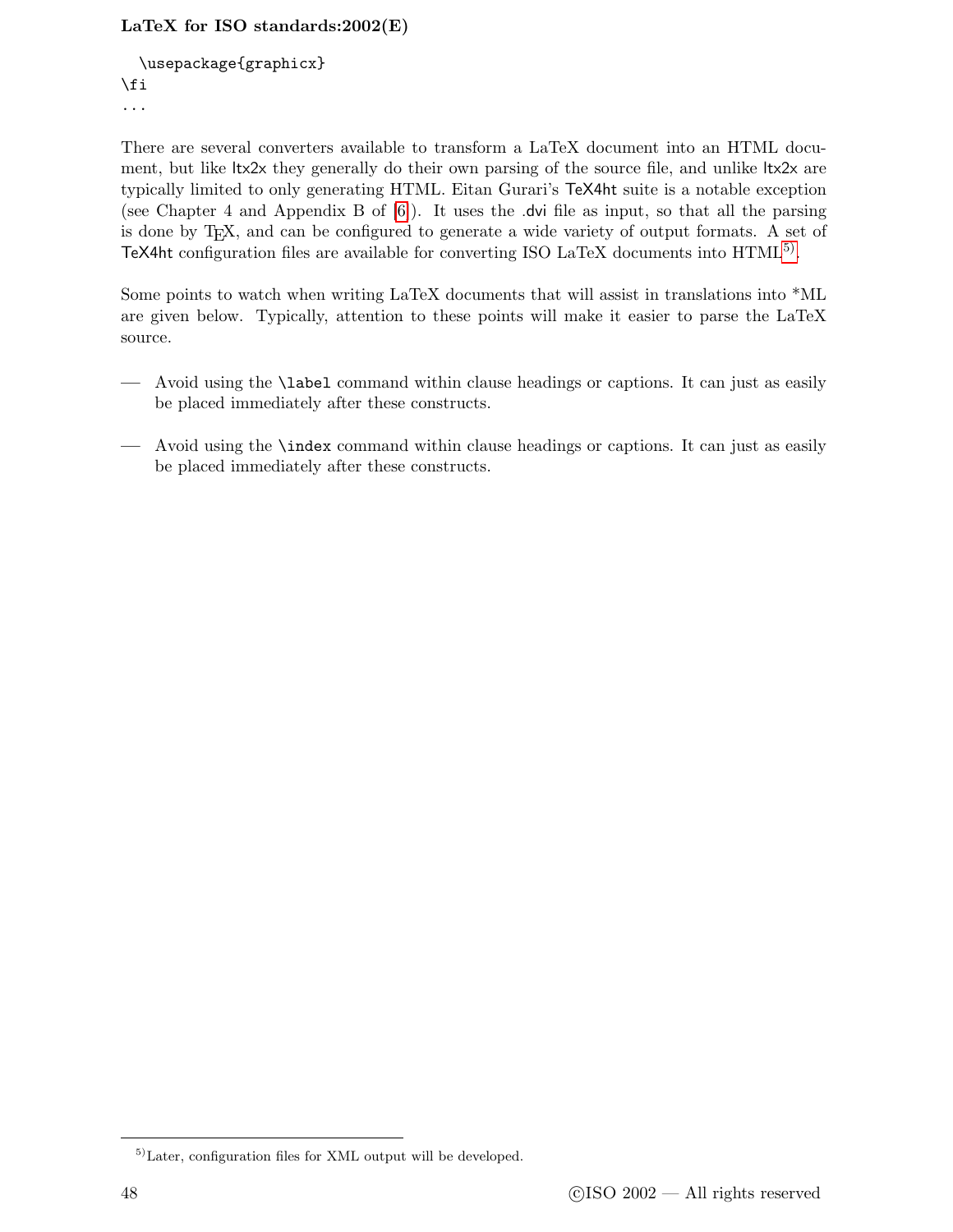# Annex E (informative) Obtaining LaTeX and friends

<span id="page-54-1"></span><span id="page-54-0"></span>LaTeX is a freely available document typesetting system. There are many public domain additions to the basic system. The information below gives pointers to where you can obtain LaTeX etc., from the Internet.

LaTeX runs on a wide variety of hardware, from PCs to Crays. Source to build a LaTeX system is freely available via anonymous ftp from what is called CTAN (Comprehensive TeX Archive Network). There are three sites; pick the one nearest to you.

- <ftp.dante.de> CTAN in Germany;
- <ftp.tex.ac.uk> CTAN in the UK;
- <ctan.tug.org> CTAN in the USA;

The top level CTAN directory for LaTeX and friends is </tex-archive>. CTAN contains a wide variety of (La)TeX sources, style files, and software tools and scripts to assist in document processing.

NOTE CTAN is maintained by the TeX Users Group (TUG). Their homepage [<http://www.tug.org>](http://www.tug.org) should be consulted for the current list of CTAN sites and mirrors.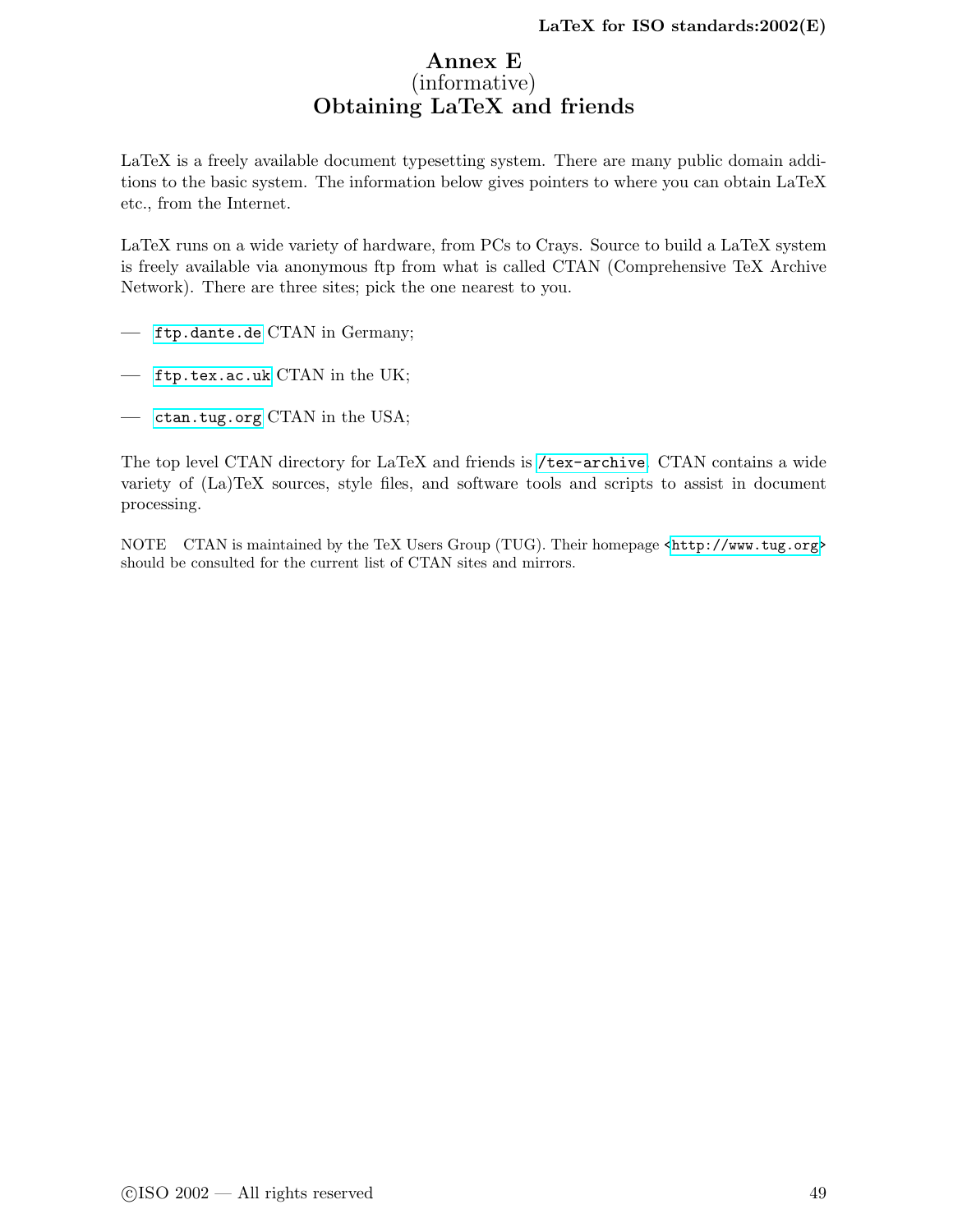# Annex F (informative) Changes in this release

<span id="page-55-1"></span><span id="page-55-0"></span>Many of the commands and environments have been redefined in order to match the change in requirements from the the third to the fourth edition of the ISO Directives. Usage of these is unaffected.

The following changes have been made in this release:

- The cover environment has been added;
- The boolean test \ifpdf has been added;
- The command \fwdnopatents has been added for patent boilerplate in the Foreword.
- The command \tpasfwdbp has been added for TS/PAS Foreword boilerplate.
- The command \intropatents has been added for patent boilerplate in the Introduction.
- The commands \pref and \pagerefname have been added.
- The command \trwfwdbpi for Foreword boilerplate in a Technical Report has been deleted.
- The notes and examples environments have been deleted.
- Support is provided for the hyperref package.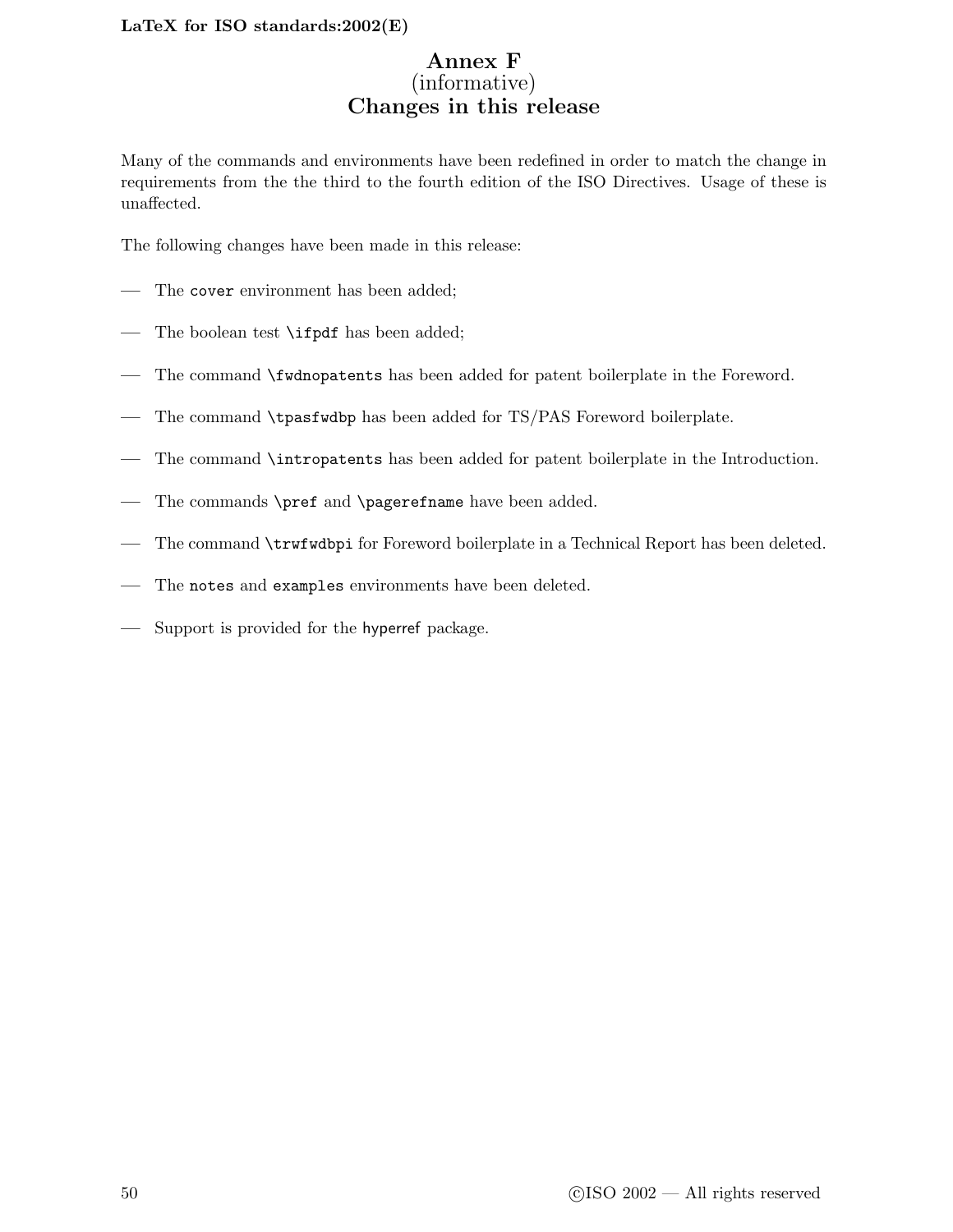# <span id="page-56-0"></span>Bibliography

[1] LAMPORT, L.,  $LaTeX - A Document Preparation System$ , Addison-Wesley Publishing Co., 2nd edition, 1994.

<span id="page-56-1"></span>[2] WILSON, P.R., LaTeX files for typesetting ISO standards: Source code, NISTIR, National Institute of Standards and Technology, Gaithersburg, MD 20899. June 1996.

<span id="page-56-2"></span>[3] WILSON, P.R., LaTeX package files for ISO 10303: User manual, NISTIR, National Institute of Standards and Technology, Gaithersburg, MD 20899. June 1996.

<span id="page-56-3"></span>[4] RAHTZ, S., and BARROCA, L., A style option for rotated objects in LaTeX, TUGBoat, volume 13, number 2, pp 156–180, July 1992.

<span id="page-56-4"></span>[5] GOOSSENS, M., MITTELBACH, F. and SAMARIN, A., The LaTeX Companion, Addison-Wesley Publishing Co., 1994.

<span id="page-56-8"></span>[6] GOOSSENS, M., and RAHTZ, S., The LaTeX Web Companion — Integrating TeX, HTML and XML, Addison-Wesley Publishing Co., 1999.

<span id="page-56-7"></span>[7] CHEN, P. and HARRISON, M.A., *Index preparation and processing*, Software–Practice and Experience, 19(9):897–915, September 1988.

<span id="page-56-9"></span>[8] ISO 8879:1986, Information processing — Text and office systems — Standard Generalized Markup Language (SGML).

<span id="page-56-11"></span><span id="page-56-10"></span>[9] GOLDFARB, C.F., *The SGML Handbook*, Oxford University Press, 1990.

[10] BRYAN, M., SGML — An Author's Guide to the Standard Generalized Markup Language, Addison-Wesley Publishing Co., 1988.

<span id="page-56-12"></span>[11] PHILLIPS, L. and LUBELL, J., An SGML Environment for STEP, NISTIR 5515, National Institute of Standards and Technology, Gaithersburg, MD 20899. November 1994.

<span id="page-56-13"></span>[12] WILSON, P. R., LTX2X: A LaTeX to X Auto-tagger, NISTIR, National Institute of Standards and Technology, Gaithersburg, MD 20899. June 1996.

<span id="page-56-6"></span><span id="page-56-5"></span>[13] WILSON, P.R., The hyphenat package, 1999. (Available from CTAN)

[14] WILSON, P.R., *The xtab package*, 1998. (Available from CTAN)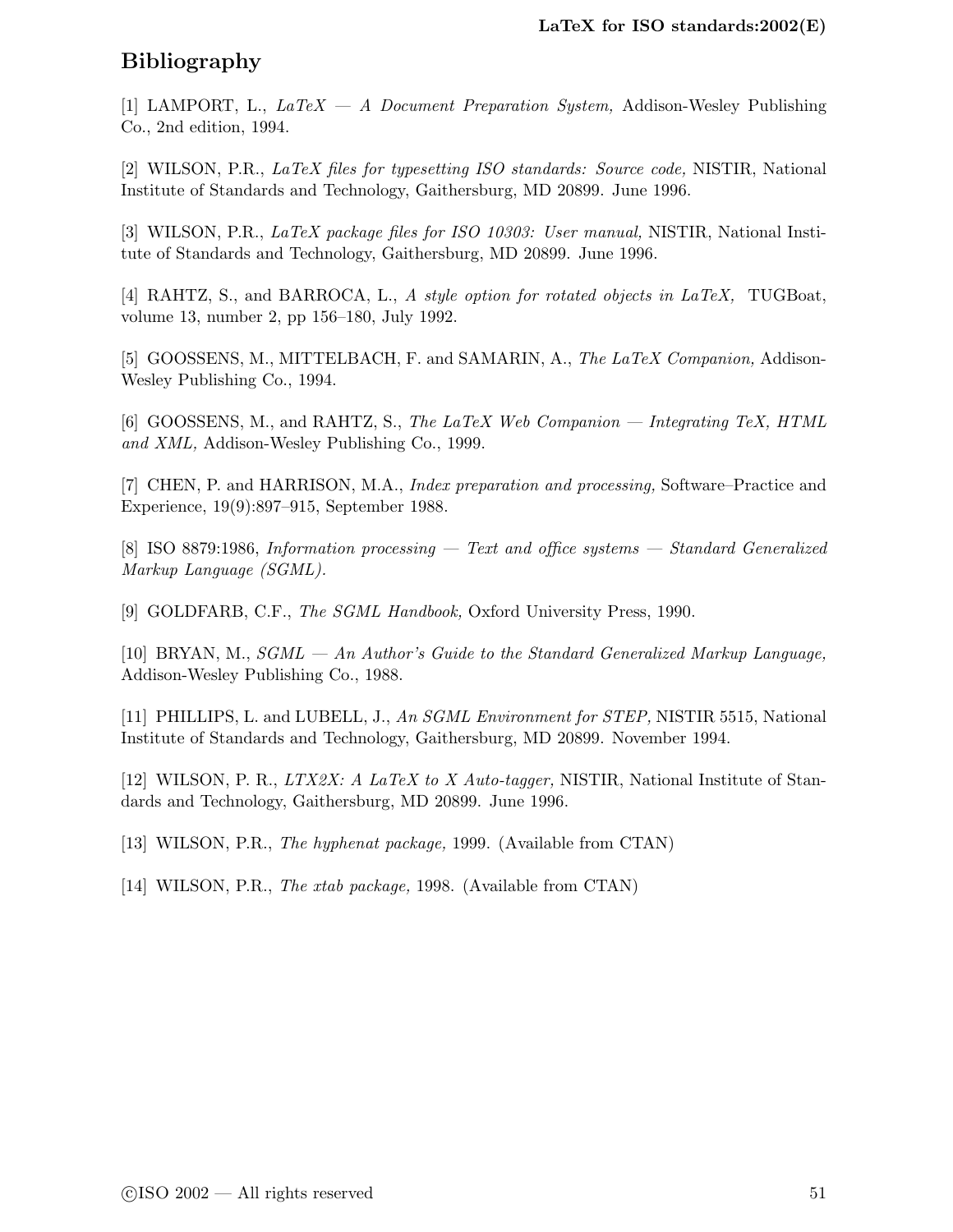# Index

| $\cap$ $35, 42$ |    |
|-----------------|----|
|                 |    |
|                 |    |
|                 |    |
| character       |    |
|                 |    |
|                 |    |
|                 |    |
|                 |    |
|                 |    |
|                 |    |
|                 |    |
|                 |    |
|                 |    |
| $\cosh\gamma$   | 38 |
|                 |    |
|                 |    |
|                 |    |
|                 |    |
|                 |    |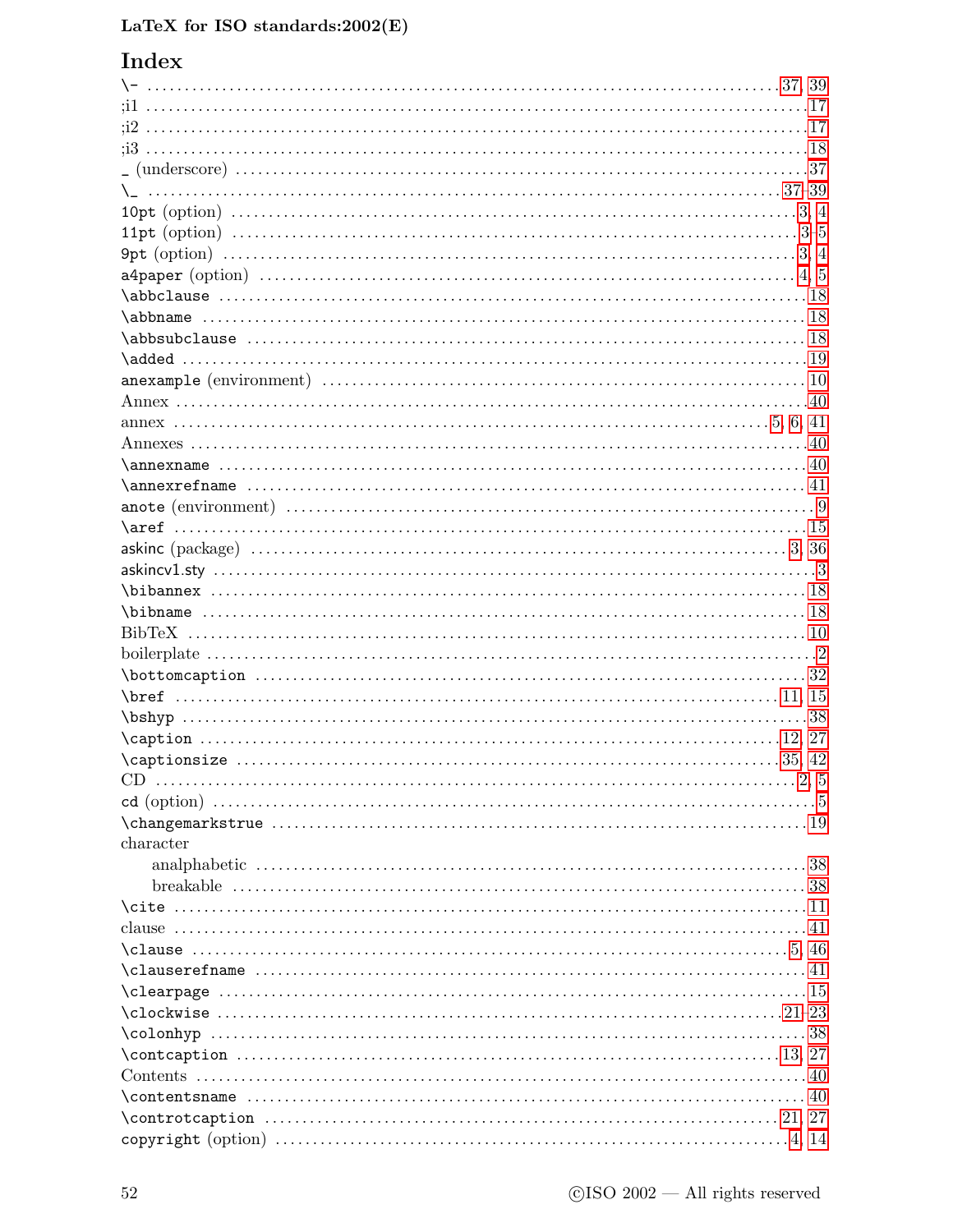| $\verb \examplename"  \verb    \verb    \verb    \verb    \verb    40$ |  |
|------------------------------------------------------------------------|--|
|                                                                        |  |
|                                                                        |  |
|                                                                        |  |
|                                                                        |  |
|                                                                        |  |
|                                                                        |  |
|                                                                        |  |
|                                                                        |  |
|                                                                        |  |
|                                                                        |  |
| $\left\{ \frac{1}{2} \right\}$                                         |  |
|                                                                        |  |
|                                                                        |  |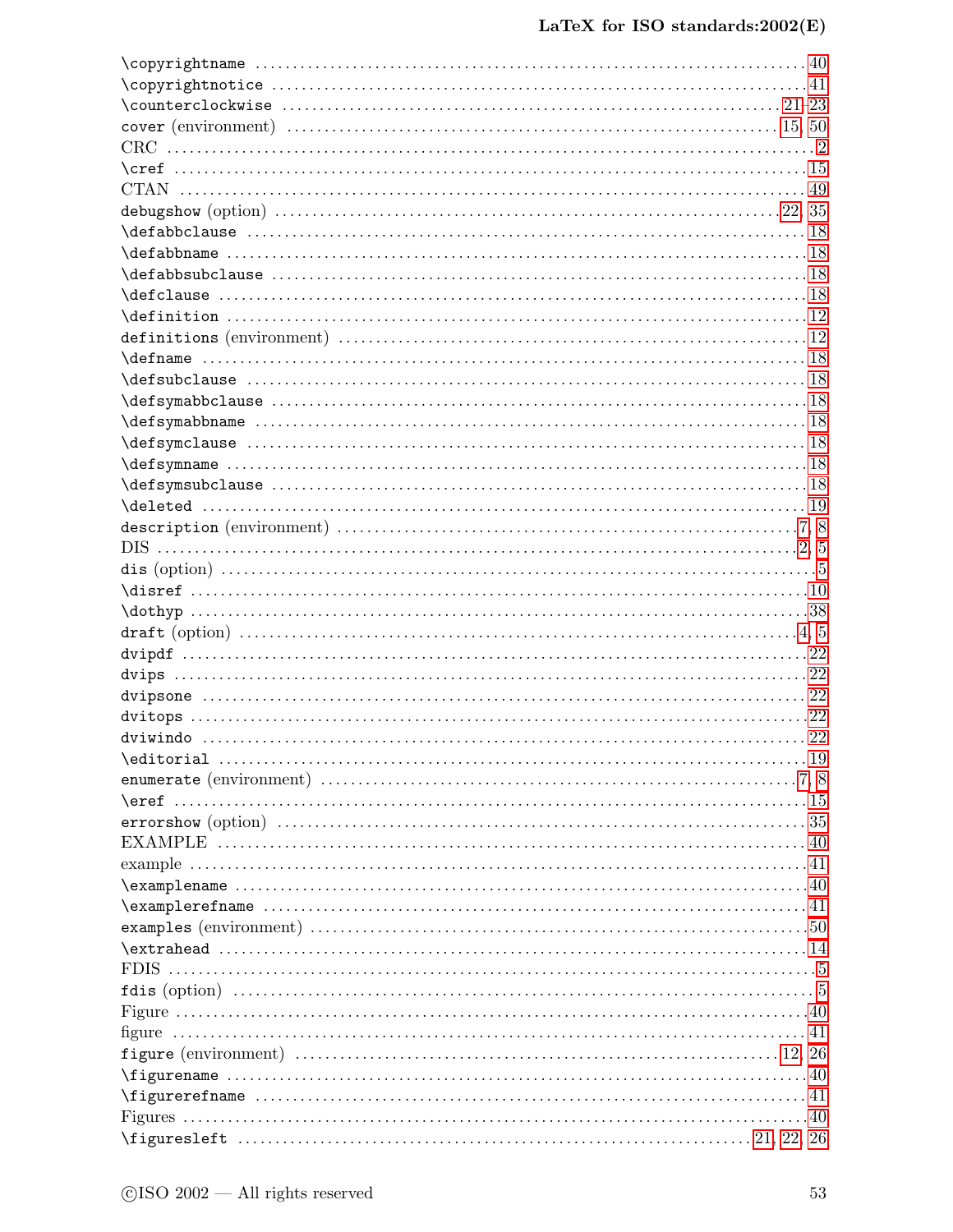| file              |  |
|-------------------|--|
|                   |  |
|                   |  |
|                   |  |
|                   |  |
|                   |  |
|                   |  |
|                   |  |
|                   |  |
|                   |  |
|                   |  |
|                   |  |
|                   |  |
|                   |  |
|                   |  |
|                   |  |
|                   |  |
|                   |  |
|                   |  |
|                   |  |
|                   |  |
|                   |  |
|                   |  |
|                   |  |
|                   |  |
|                   |  |
|                   |  |
|                   |  |
|                   |  |
|                   |  |
|                   |  |
|                   |  |
|                   |  |
|                   |  |
|                   |  |
|                   |  |
|                   |  |
|                   |  |
|                   |  |
|                   |  |
| $\mathcal{S}(45)$ |  |
|                   |  |
|                   |  |
|                   |  |
|                   |  |
|                   |  |
|                   |  |
|                   |  |
|                   |  |
| IS.               |  |
|                   |  |
|                   |  |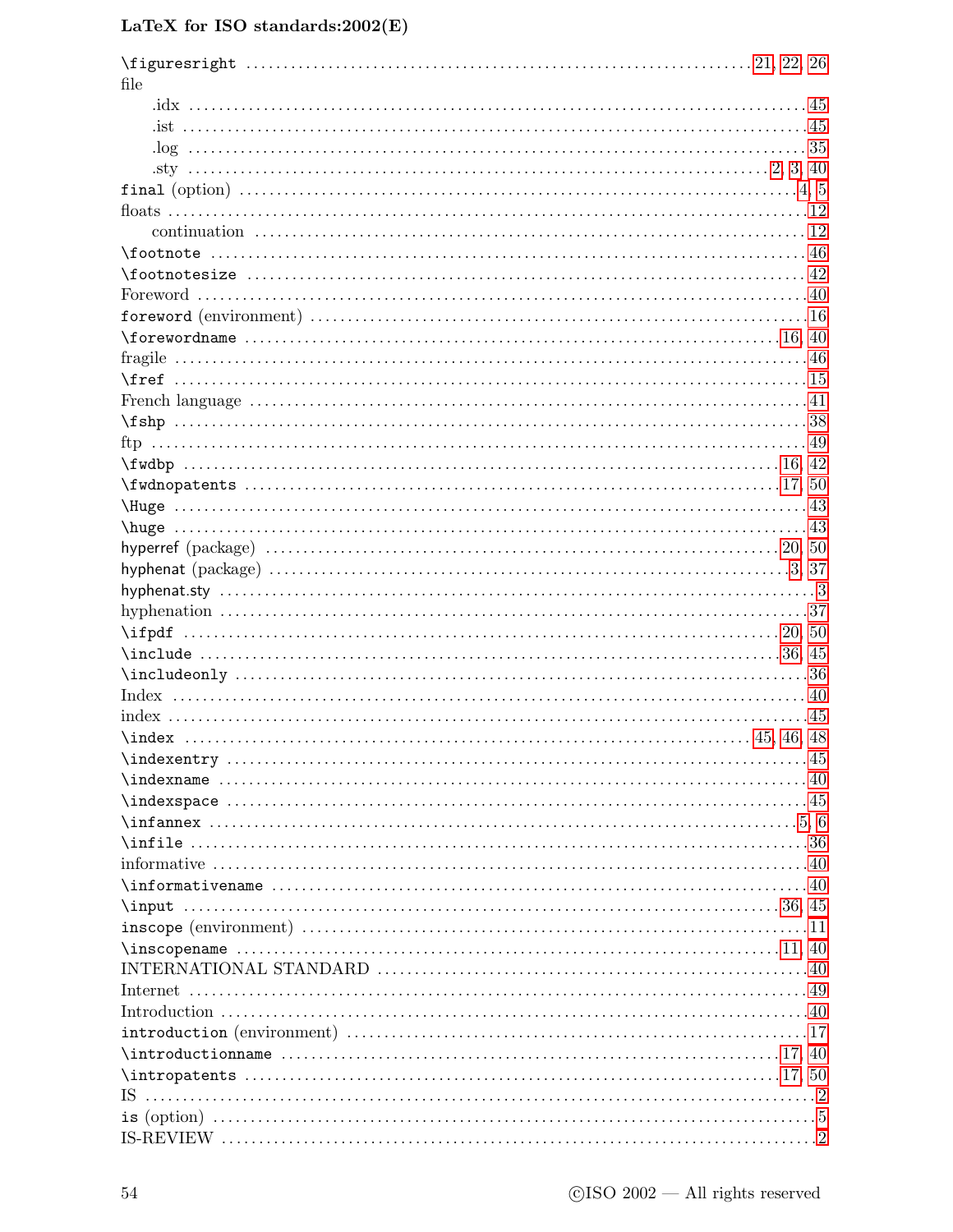| <b>ISO</b>                   |  |
|------------------------------|--|
|                              |  |
|                              |  |
|                              |  |
|                              |  |
|                              |  |
|                              |  |
|                              |  |
|                              |  |
|                              |  |
|                              |  |
|                              |  |
|                              |  |
|                              |  |
|                              |  |
|                              |  |
|                              |  |
|                              |  |
|                              |  |
|                              |  |
|                              |  |
|                              |  |
|                              |  |
|                              |  |
|                              |  |
|                              |  |
|                              |  |
|                              |  |
| list                         |  |
|                              |  |
|                              |  |
| $\texttt{\textbackslash}$    |  |
|                              |  |
|                              |  |
|                              |  |
|                              |  |
|                              |  |
|                              |  |
|                              |  |
|                              |  |
|                              |  |
|                              |  |
|                              |  |
|                              |  |
|                              |  |
|                              |  |
|                              |  |
|                              |  |
| $\verb \nonmativename      $ |  |
|                              |  |
|                              |  |
|                              |  |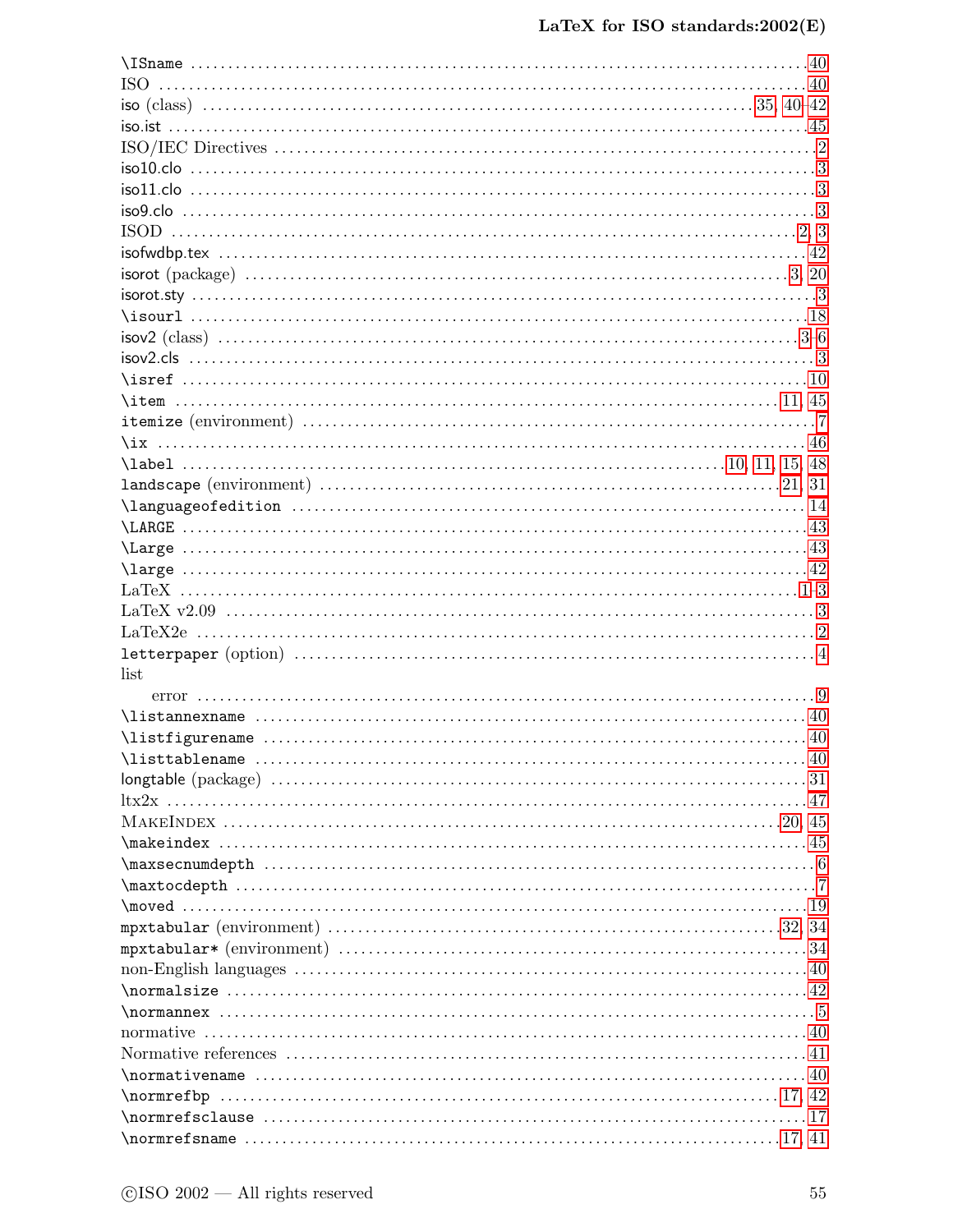| $\mathcal{A}$ $\mathcal{A}$                                                                                                                                                                                                                                                                                                        |  |
|------------------------------------------------------------------------------------------------------------------------------------------------------------------------------------------------------------------------------------------------------------------------------------------------------------------------------------|--|
| $\mathcal{A}$                                                                                                                                                                                                                                                                                                                      |  |
|                                                                                                                                                                                                                                                                                                                                    |  |
|                                                                                                                                                                                                                                                                                                                                    |  |
|                                                                                                                                                                                                                                                                                                                                    |  |
|                                                                                                                                                                                                                                                                                                                                    |  |
|                                                                                                                                                                                                                                                                                                                                    |  |
| one column (option) $\ldots$ $\ldots$ $\ldots$ $\ldots$ $\ldots$ $\ldots$ $\ldots$ $\ldots$ $\ldots$ $\ldots$ $\ldots$ $\ldots$ $\ldots$ $\ldots$ $\ldots$ $\ldots$ $\ldots$ $\ldots$ $\ldots$ $\ldots$ $\ldots$ $\ldots$ $\ldots$ $\ldots$ $\ldots$ $\ldots$ $\ldots$ $\ldots$ $\ldots$ $\ldots$ $\ldots$ $\ldots$ $\ldots$ $\ld$ |  |
|                                                                                                                                                                                                                                                                                                                                    |  |
|                                                                                                                                                                                                                                                                                                                                    |  |
|                                                                                                                                                                                                                                                                                                                                    |  |
|                                                                                                                                                                                                                                                                                                                                    |  |
|                                                                                                                                                                                                                                                                                                                                    |  |
|                                                                                                                                                                                                                                                                                                                                    |  |
|                                                                                                                                                                                                                                                                                                                                    |  |
|                                                                                                                                                                                                                                                                                                                                    |  |
|                                                                                                                                                                                                                                                                                                                                    |  |
|                                                                                                                                                                                                                                                                                                                                    |  |
|                                                                                                                                                                                                                                                                                                                                    |  |
|                                                                                                                                                                                                                                                                                                                                    |  |
|                                                                                                                                                                                                                                                                                                                                    |  |
|                                                                                                                                                                                                                                                                                                                                    |  |
| $\text{protect }          $                                                                                                                                                                                                                                                                                                        |  |
|                                                                                                                                                                                                                                                                                                                                    |  |
|                                                                                                                                                                                                                                                                                                                                    |  |
|                                                                                                                                                                                                                                                                                                                                    |  |
|                                                                                                                                                                                                                                                                                                                                    |  |
|                                                                                                                                                                                                                                                                                                                                    |  |
| $\verb \renewenvironment   \dots 13$                                                                                                                                                                                                                                                                                               |  |
|                                                                                                                                                                                                                                                                                                                                    |  |
|                                                                                                                                                                                                                                                                                                                                    |  |
|                                                                                                                                                                                                                                                                                                                                    |  |
|                                                                                                                                                                                                                                                                                                                                    |  |
|                                                                                                                                                                                                                                                                                                                                    |  |
|                                                                                                                                                                                                                                                                                                                                    |  |
|                                                                                                                                                                                                                                                                                                                                    |  |
| $\simeq 17, 41$                                                                                                                                                                                                                                                                                                                    |  |
|                                                                                                                                                                                                                                                                                                                                    |  |
|                                                                                                                                                                                                                                                                                                                                    |  |
|                                                                                                                                                                                                                                                                                                                                    |  |
|                                                                                                                                                                                                                                                                                                                                    |  |
|                                                                                                                                                                                                                                                                                                                                    |  |
|                                                                                                                                                                                                                                                                                                                                    |  |
|                                                                                                                                                                                                                                                                                                                                    |  |
|                                                                                                                                                                                                                                                                                                                                    |  |
|                                                                                                                                                                                                                                                                                                                                    |  |
|                                                                                                                                                                                                                                                                                                                                    |  |
|                                                                                                                                                                                                                                                                                                                                    |  |
|                                                                                                                                                                                                                                                                                                                                    |  |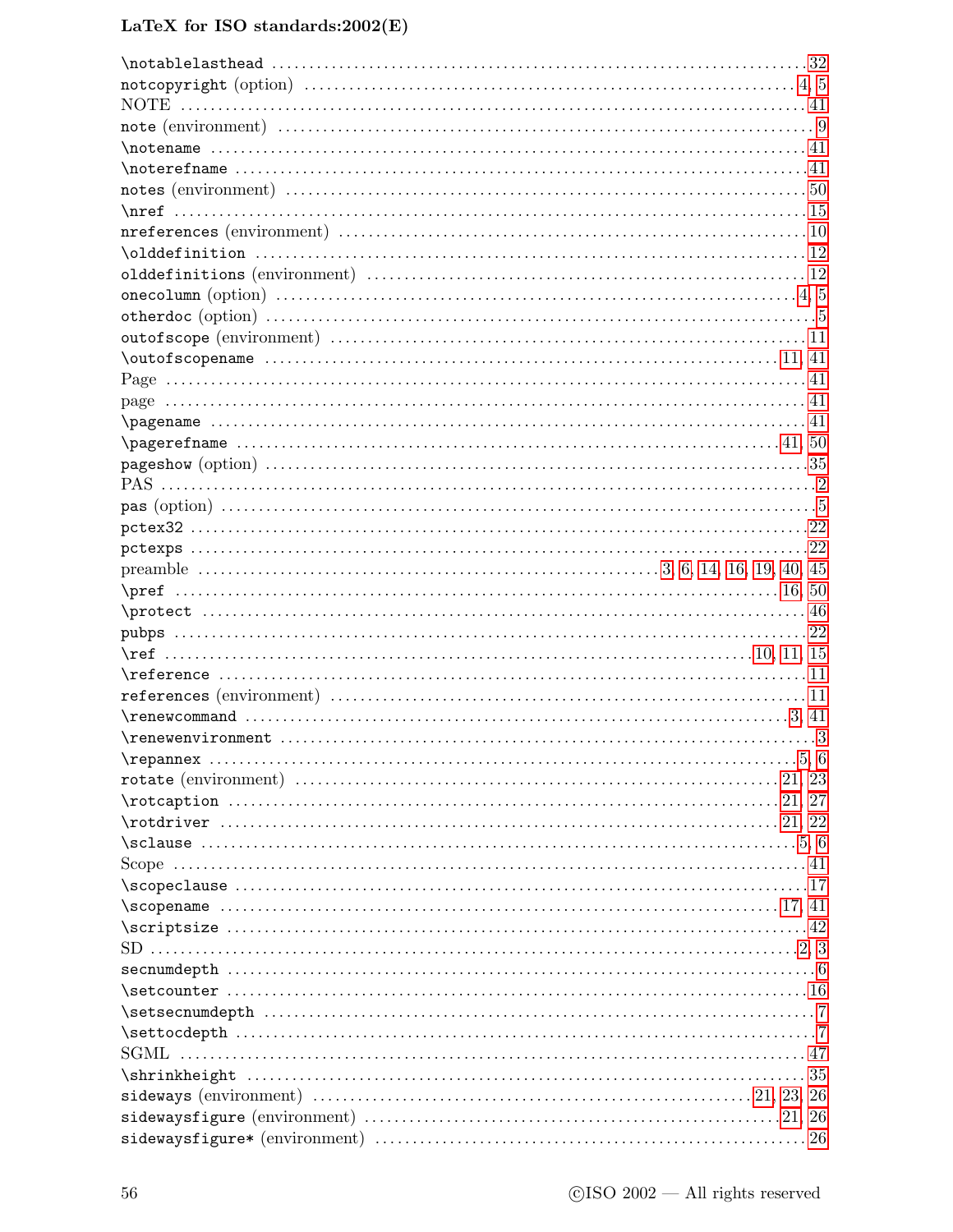| $\verb \tablecaption   \dots 32$                                                                                                                                                                                                                                                                                                       |  |
|----------------------------------------------------------------------------------------------------------------------------------------------------------------------------------------------------------------------------------------------------------------------------------------------------------------------------------------|--|
|                                                                                                                                                                                                                                                                                                                                        |  |
|                                                                                                                                                                                                                                                                                                                                        |  |
|                                                                                                                                                                                                                                                                                                                                        |  |
|                                                                                                                                                                                                                                                                                                                                        |  |
| $\verb \tablename         41$                                                                                                                                                                                                                                                                                                          |  |
| $\verb \tablerefname         $                                                                                                                                                                                                                                                                                                         |  |
|                                                                                                                                                                                                                                                                                                                                        |  |
|                                                                                                                                                                                                                                                                                                                                        |  |
|                                                                                                                                                                                                                                                                                                                                        |  |
|                                                                                                                                                                                                                                                                                                                                        |  |
|                                                                                                                                                                                                                                                                                                                                        |  |
|                                                                                                                                                                                                                                                                                                                                        |  |
|                                                                                                                                                                                                                                                                                                                                        |  |
|                                                                                                                                                                                                                                                                                                                                        |  |
|                                                                                                                                                                                                                                                                                                                                        |  |
|                                                                                                                                                                                                                                                                                                                                        |  |
|                                                                                                                                                                                                                                                                                                                                        |  |
| $\tilde{1}, 14$                                                                                                                                                                                                                                                                                                                        |  |
|                                                                                                                                                                                                                                                                                                                                        |  |
|                                                                                                                                                                                                                                                                                                                                        |  |
|                                                                                                                                                                                                                                                                                                                                        |  |
|                                                                                                                                                                                                                                                                                                                                        |  |
| $\to$ $\to$ $\ldots$ $\ldots$ $\ldots$ $\ldots$ $\ldots$ $\ldots$ $\ldots$ $\ldots$ $\ldots$ $\ldots$ $\ldots$ $\ldots$ $\ldots$ $\ldots$ $\ldots$ $\ldots$ $\ldots$ $\ldots$ $\ldots$ $\ldots$ $\ldots$ $\ldots$ $\ldots$ $\ldots$ $\ldots$ $\ldots$ $\ldots$ $\ldots$ $\ldots$ $\ldots$ $\ldots$ $\ldots$ $\ldots$ $\ldots$ $\ldots$ |  |